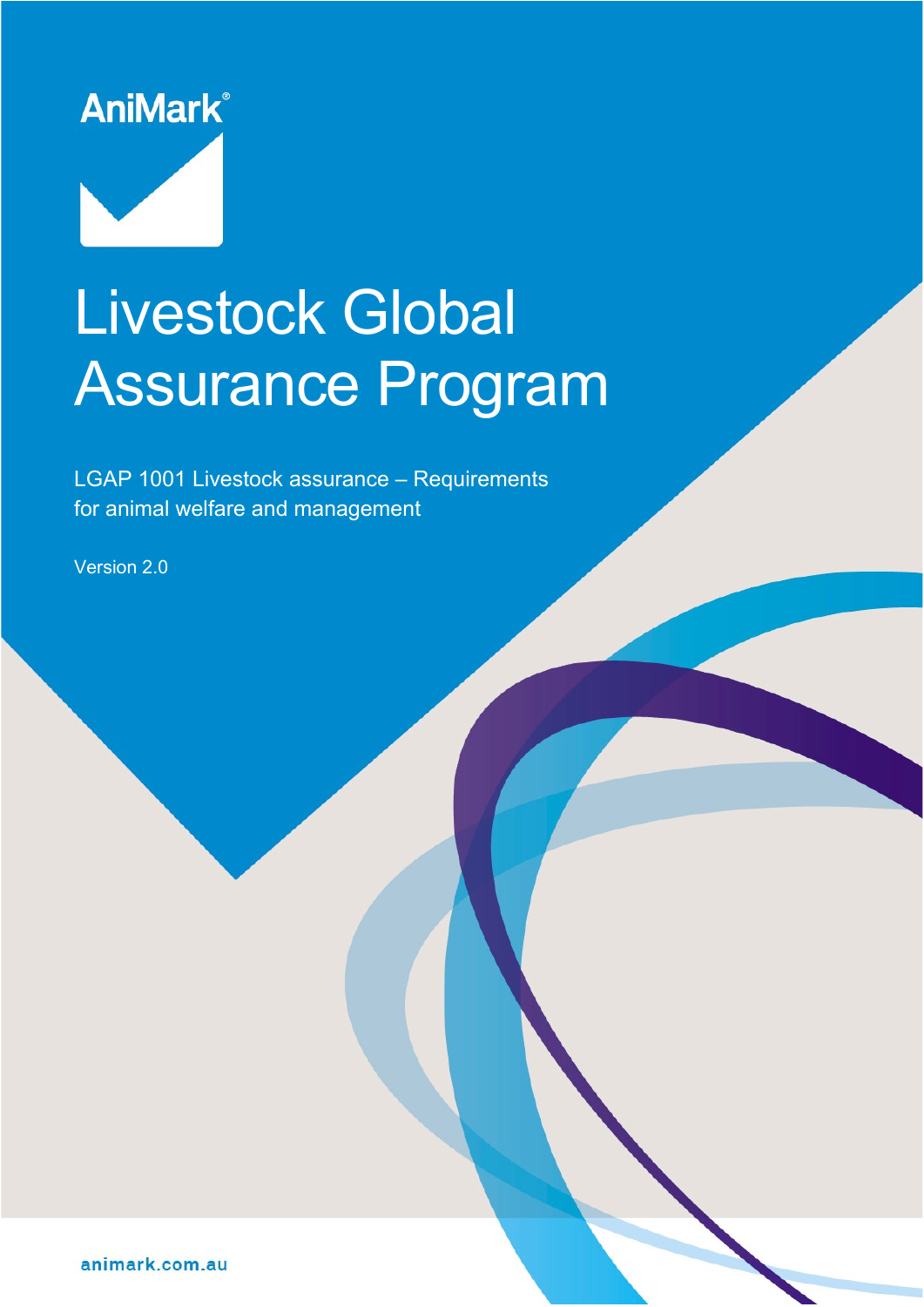© AniMark Limited 2021

All rights reserved. Unless otherwise specified, or required in the context of its implementation, no part of this publication may be reproduced or utilized otherwise in any form or by any means, electronic or mechanical, including photocopying, or posting on the internet or an intranet, without prior written permission. Permission can be requested from AniMark at the address below.

AniMark Limited Chief Executive Officer PO Box 1359 Milton QLD 4064 AUSTRALIA Phone: +61 (0)7 2102 3640 Email: [info@animark.com.au](mailto:info@animark.com.au) Website: [www.animark.com.au](http://www.animark.com.au/) Published in Australia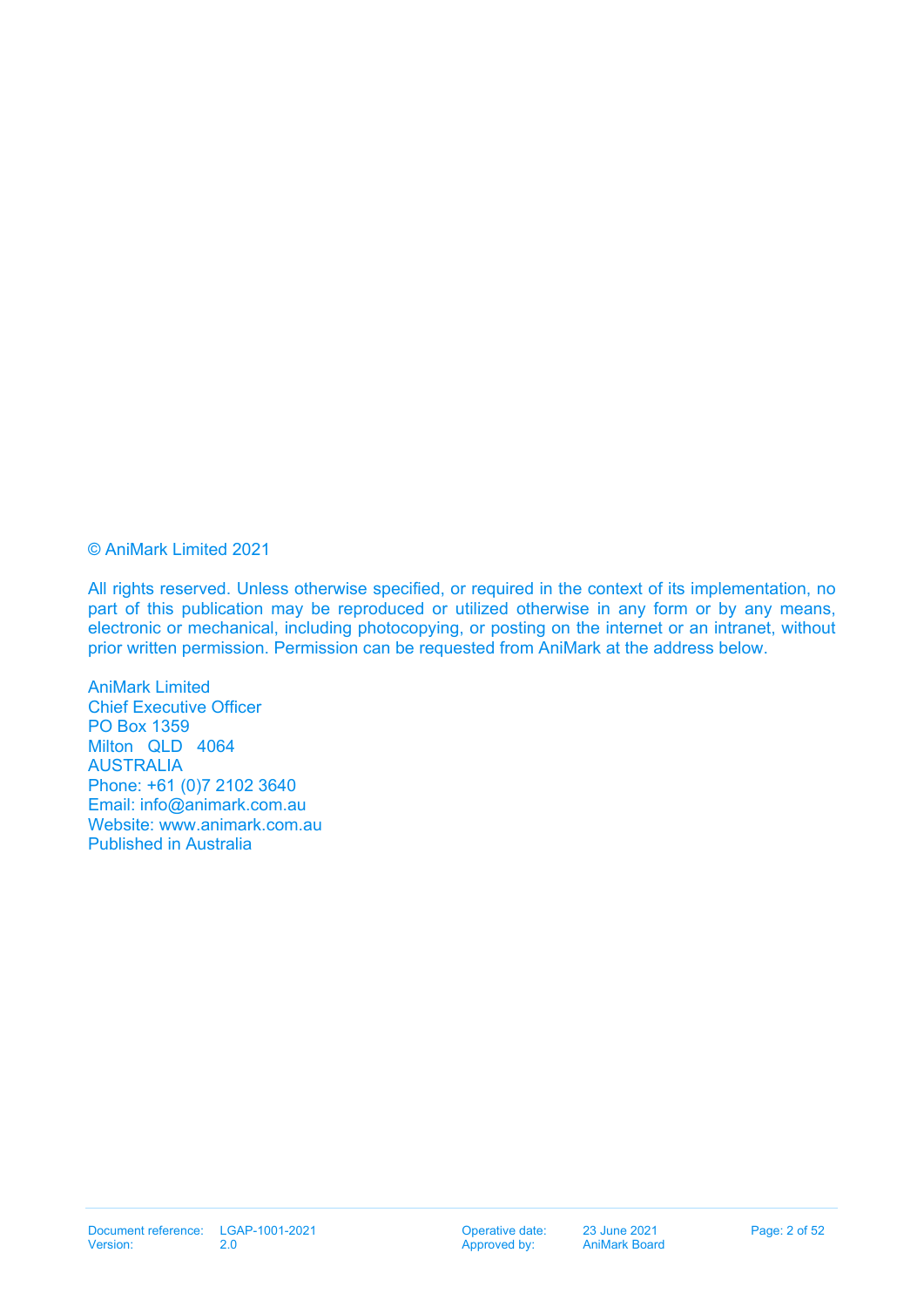# **Contents**

| 1                                                                             |                                                                                     |  |  |  |
|-------------------------------------------------------------------------------|-------------------------------------------------------------------------------------|--|--|--|
| 2                                                                             |                                                                                     |  |  |  |
| 3                                                                             |                                                                                     |  |  |  |
| 4                                                                             |                                                                                     |  |  |  |
| 5                                                                             |                                                                                     |  |  |  |
| 6                                                                             |                                                                                     |  |  |  |
| 7                                                                             |                                                                                     |  |  |  |
| 8                                                                             |                                                                                     |  |  |  |
| 9                                                                             |                                                                                     |  |  |  |
|                                                                               |                                                                                     |  |  |  |
|                                                                               |                                                                                     |  |  |  |
|                                                                               |                                                                                     |  |  |  |
|                                                                               |                                                                                     |  |  |  |
|                                                                               |                                                                                     |  |  |  |
|                                                                               |                                                                                     |  |  |  |
|                                                                               | Annex G Indicators of unconsciousness in animals that are slaughtered without prior |  |  |  |
|                                                                               |                                                                                     |  |  |  |
|                                                                               |                                                                                     |  |  |  |
|                                                                               |                                                                                     |  |  |  |
|                                                                               |                                                                                     |  |  |  |
| Annex L Key data elements to be captured for the different types of events 44 |                                                                                     |  |  |  |
| Annex M Requirements for visual information used as supporting evidence 45    |                                                                                     |  |  |  |
|                                                                               |                                                                                     |  |  |  |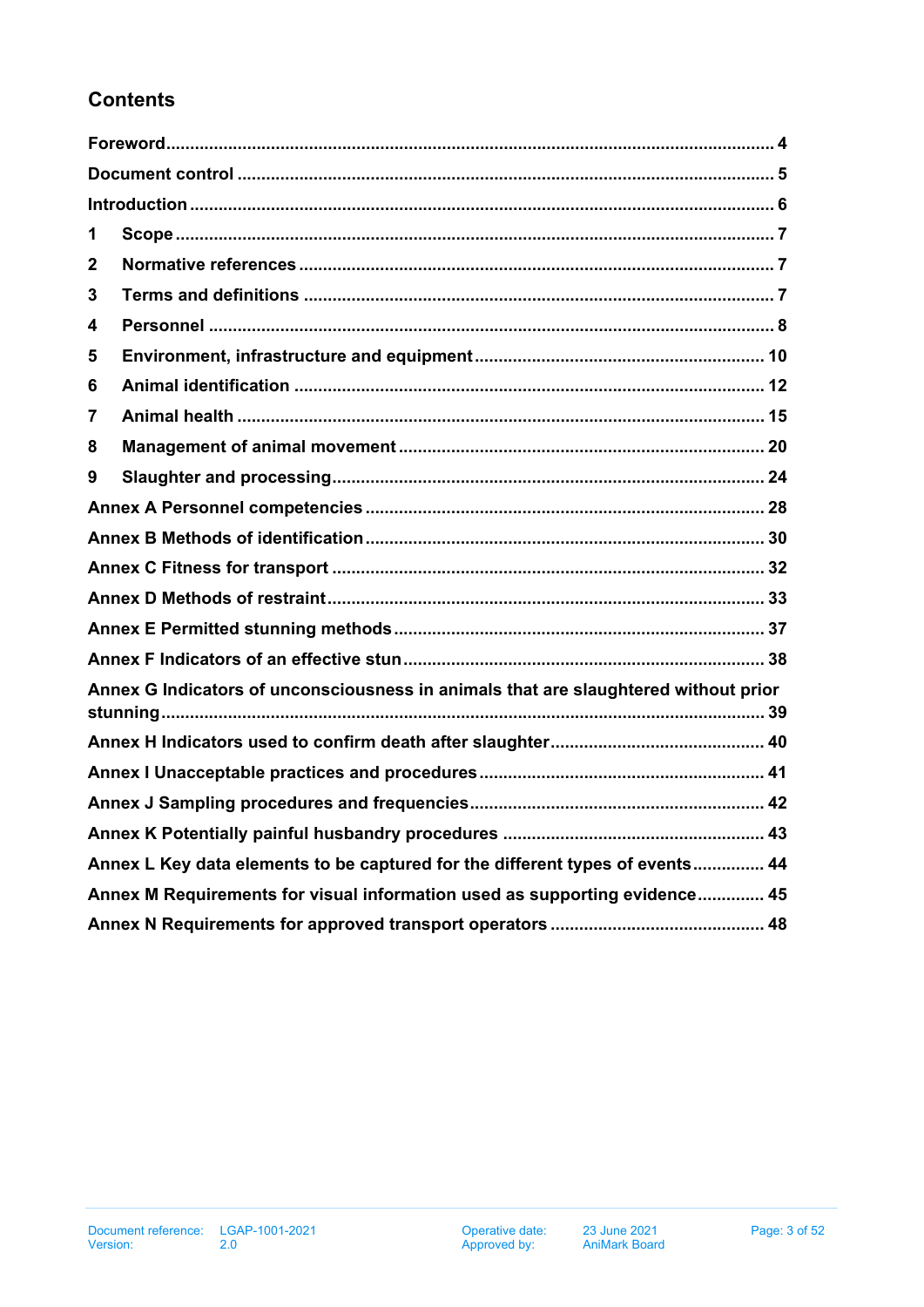## <span id="page-3-0"></span>**Foreword**

The Livestock Global Assurance Program (LGAP) is an international certification program for Operators and Facilities that export, import, manage and process livestock.

The LGAP Standards underpin LGAP and include the following documents:

- LGAP 1000 *Livestock assurance - Fundamentals and vocabulary;*
- LGAP 1001 *Livestock assurance - Requirements for animal welfare and management;*
- LGAP 1002 *Livestock assurance - Requirements for the management system of Operators, Facilities and Traceability System Providers;*
- LGAP 1003 *Livestock assurance - Requirements for Operator chain of custody; and*
- *LGAP 1004 Livestock assurance – Requirements for traceability systems used by Operators and Facilities.*

The LGAP Standards have been prepared by the AniMark Standards Committee in accordance with internationally accepted standards development methodologies, including the opportunity for stakeholders and the public to provide comments.

*The AniMark Board has adopted the LGAP Standards for application under LGAP.*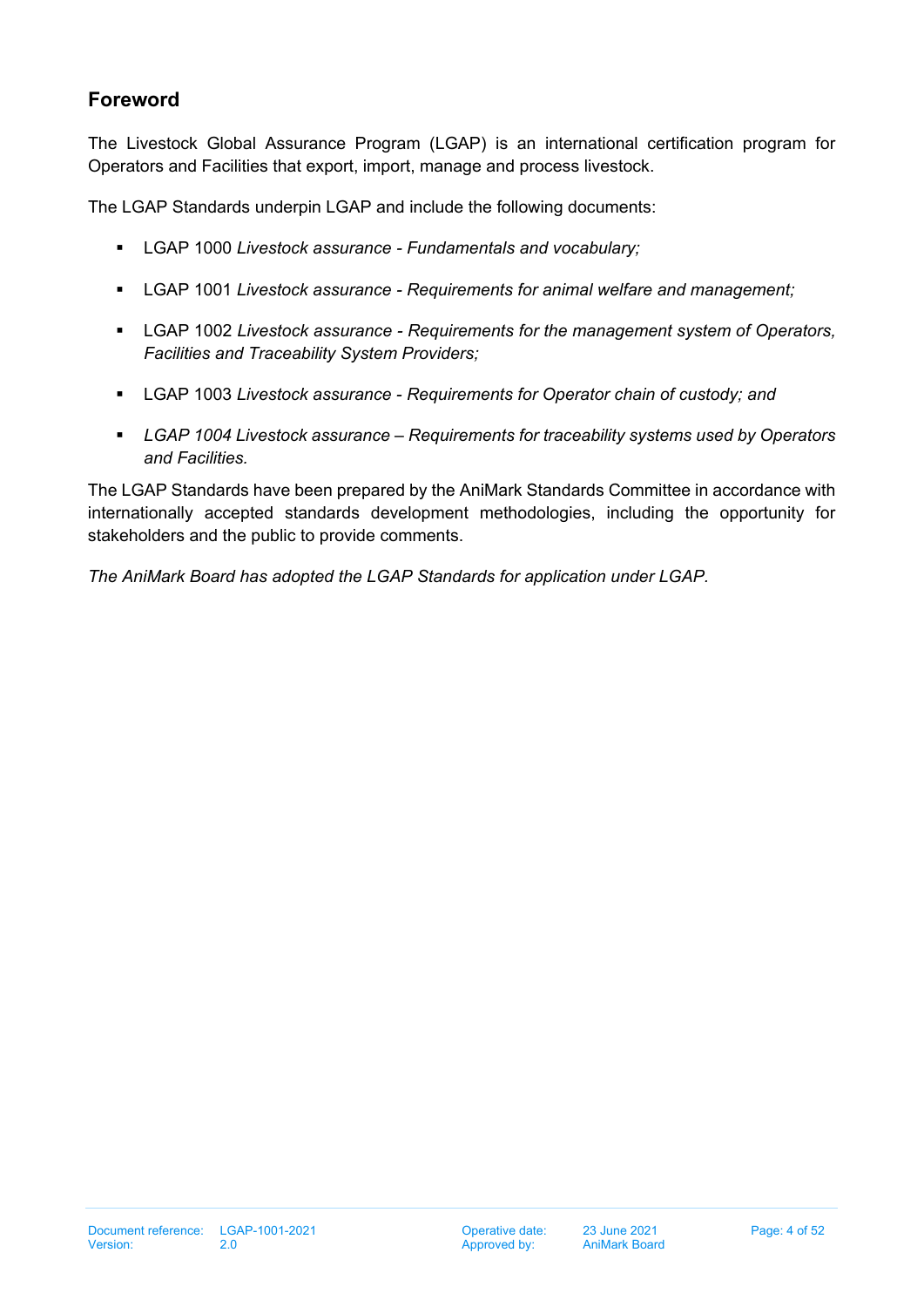## <span id="page-4-0"></span>**Document control**

The latest version of all normative documents can be downloaded from the AniMark website: <https://www.animark.com.au/>

#### **Language**

Original documents are in English. LGAP documents will be translated into other languages and published on the AniMark website. Once published, these official LGAP documents will be the only documents that may be used for certification in that language. In case of discrepancy between translations, the English version shall prevail.

#### **Changes to documents**

Normative documents are identified with a unique document code, a version number and date.

The date in the version name indicates the date the document becomes operative. *Changes from the previous version are marked in italics.* 

The updates will be sent to all LGAP Approved Certification Bodies, Certified Operators, Certified Facilities *and Traceability System Providers* as official communication.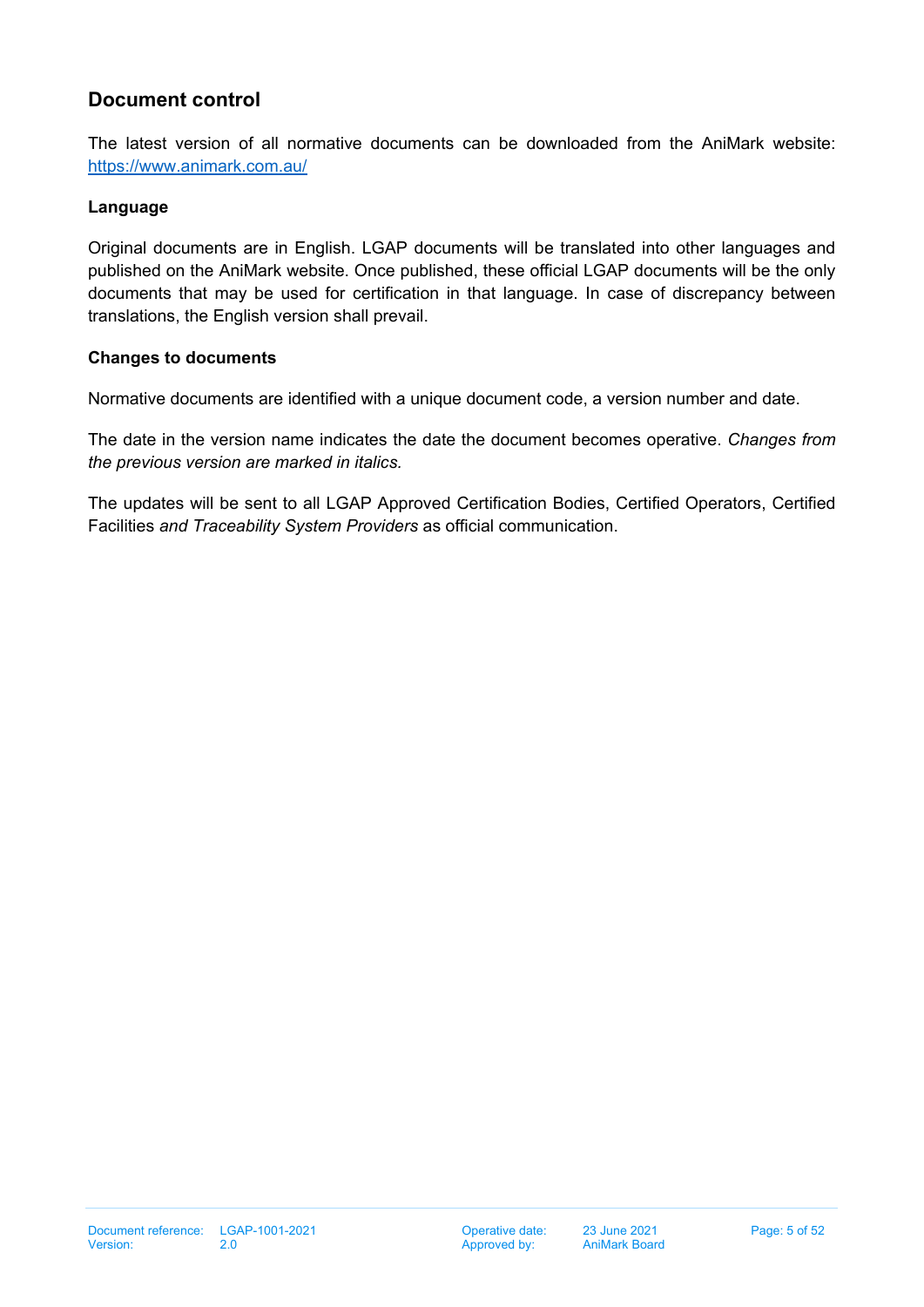## <span id="page-5-0"></span>**Introduction**

This Standard is one of a suite of standards that support the operation of the Livestock Global Assurance Program (LGAP). Together they form a coherent set of standards for livestock assurance and assist organizations, of all types and sizes, to identify and fulfil their livestock assurance commitments.

LGAP is an international conformity assessment and certification program for Operators and Facilities that export, import, manage and process livestock, which are an important source of protein for the global community. How these livestock are treated through the supply chain is of increasing concern to the global community which is seeking assurances that certain expectations for animal welfare and management are met.

*Tracing animals as they move through the supply chain is critical to assuring the appropriate treatment of livestock is maintained. Livestock traceability also underpins animal health, disease control, food safety and product integrity.*

This Standard sets out requirements for the welfare and management of livestock. It is applicable to Importer Operators and Feedlot, Farm and Abattoir Facilities. The requirements are structured to address the topics of personnel; infrastructure and equipment; and animal identification, health, movement and slaughter.

The Annexes cover subjects such as personnel competences; transportation; methods of animal identification; methods of restraint; permitted stunning methods; unacceptable practices; and indicators for effective stunning, unconsciousness of animals and confirmation of death.

*Operators, Facilities and Traceability System Providers that fulfil the relevant requirements of the LGAP Standards may seek certification in accordance with the LGAP Certification Rules.*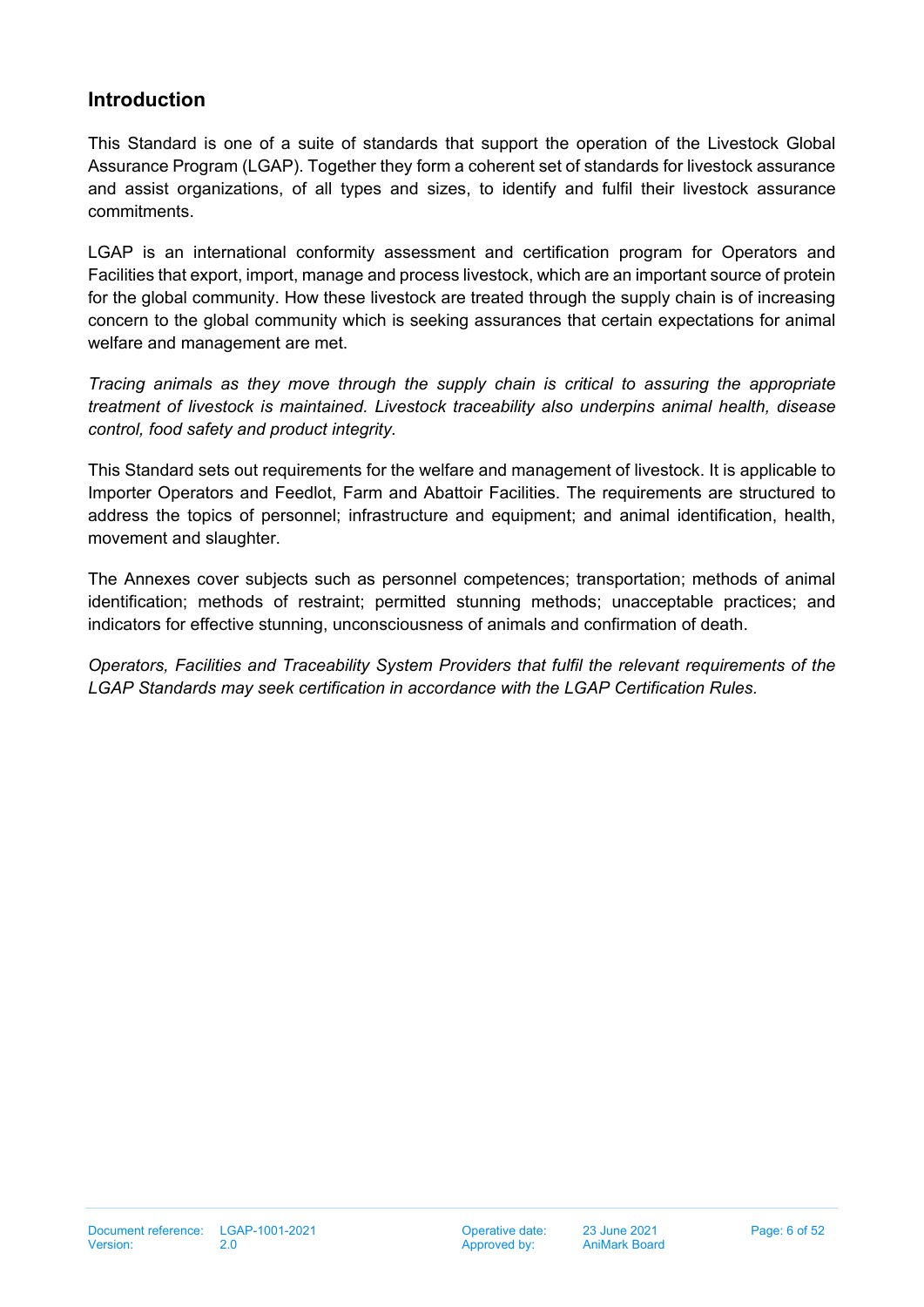# <span id="page-6-0"></span>**1 Scope**

This Standard contains requirements for the welfare and management of livestock that are intended for slaughter *for food supply* and can be applied in any jurisdiction. Slaughter may *incorporate* cultural or religious observances.

The requirements cover animal welfare and health; personnel; infrastructure and equipment; animal identification and movement; transport; slaughter and processing.

This Standard is applicable to the following:

- a) Operators, including:
	- i. Importer; and
- b) Facilities, including:
	- ii. Feedlot or Farm; and
	- iii. Abattoir.

The transport of livestock between Operators and Facilities is also covered.

## <span id="page-6-1"></span>**2 Normative references**

There are no normative references.

## <span id="page-6-2"></span>**3 Terms and definitions**

For the purposes of this document, the terms and definitions given in LGAP 1000 *Livestock assurance - Fundamentals and vocabulary* apply.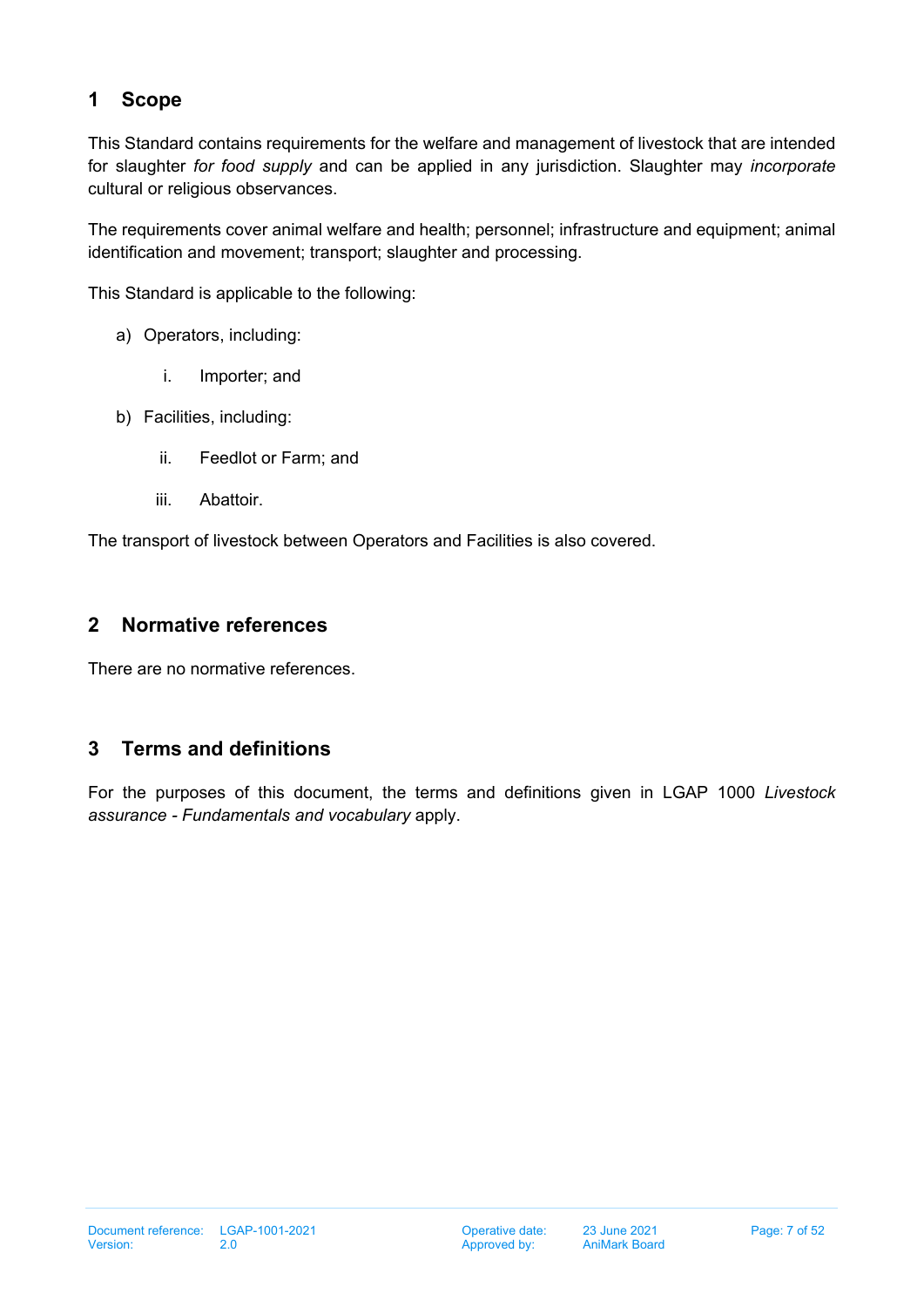# <span id="page-7-0"></span>**4 Personnel**

**Principle:** There are adequate numbers of people available who are competent for the tasks that need to be performed. Competency means personnel need to have the necessary knowledge and skills for the task that they perform.

## **GENERAL REQUIREMENTS FOR IMPORTER OPERATORS AND ALL FACILITIES**

- **4.1** The Operator or Facility shall:
	- a) determine the number of personnel necessary to fulfil the requirements of the LGAP Standards; and
	- b) identify and have access to such personnel.
	- NOTE Determination of the number of personnel is affected by:
		- − the size, type and frequency of the operation;
		- the timing of festivals or cultural events;
		- environmental conditions;
		- the number and type of livestock;
		- − *the nature of the system being used to trace animals; and*
		- − the necessity to verify traceability at critical control points.
- **4.2** The Operator or Facility shall:
	- a) identify and demonstrate that its personnel have at least the competencies contained in Annex A; and
	- b) maintain processes and documented information to support the fulfilment of a).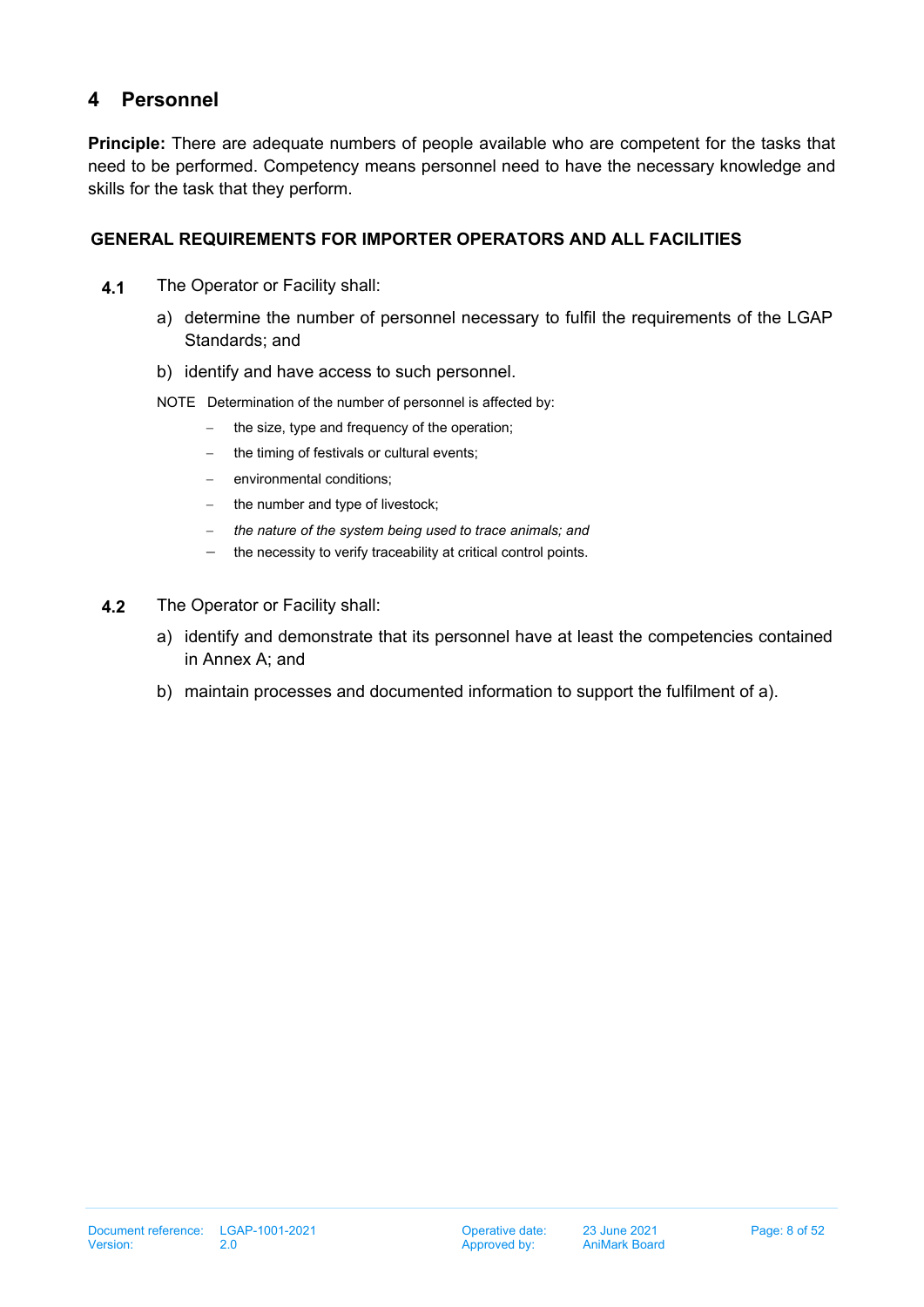- **4.3** The Operator or Facility shall identify and allocate responsibilities for fulfilling requirements, including specific personnel at each site with responsibility for:
	- a) monitoring processes;
	- b) the day-to-day application of the LGAP Standards;
	- c) animal welfare that:
		- i. is available or is contactable at all times when animals are in the site; and
		- ii. understands the requirements of the LGAP Standards and communicates those requirements to appropriate personnel, including transport operators and supply chain personnel;
	- *d) traceability activities that:*
		- *i. is available or is contactable at all times when critical movement events occur on site; and*
		- *ii. understands and communicates the requirements of the LGAP Standards and the traceability system used, including:*
			- *1. the identification of animals;*
			- *2. capturing traceability data and key data elements for critical movement events; and*
			- *3. collecting and storing traceability data, documented information and supporting evidence on the appropriate register.*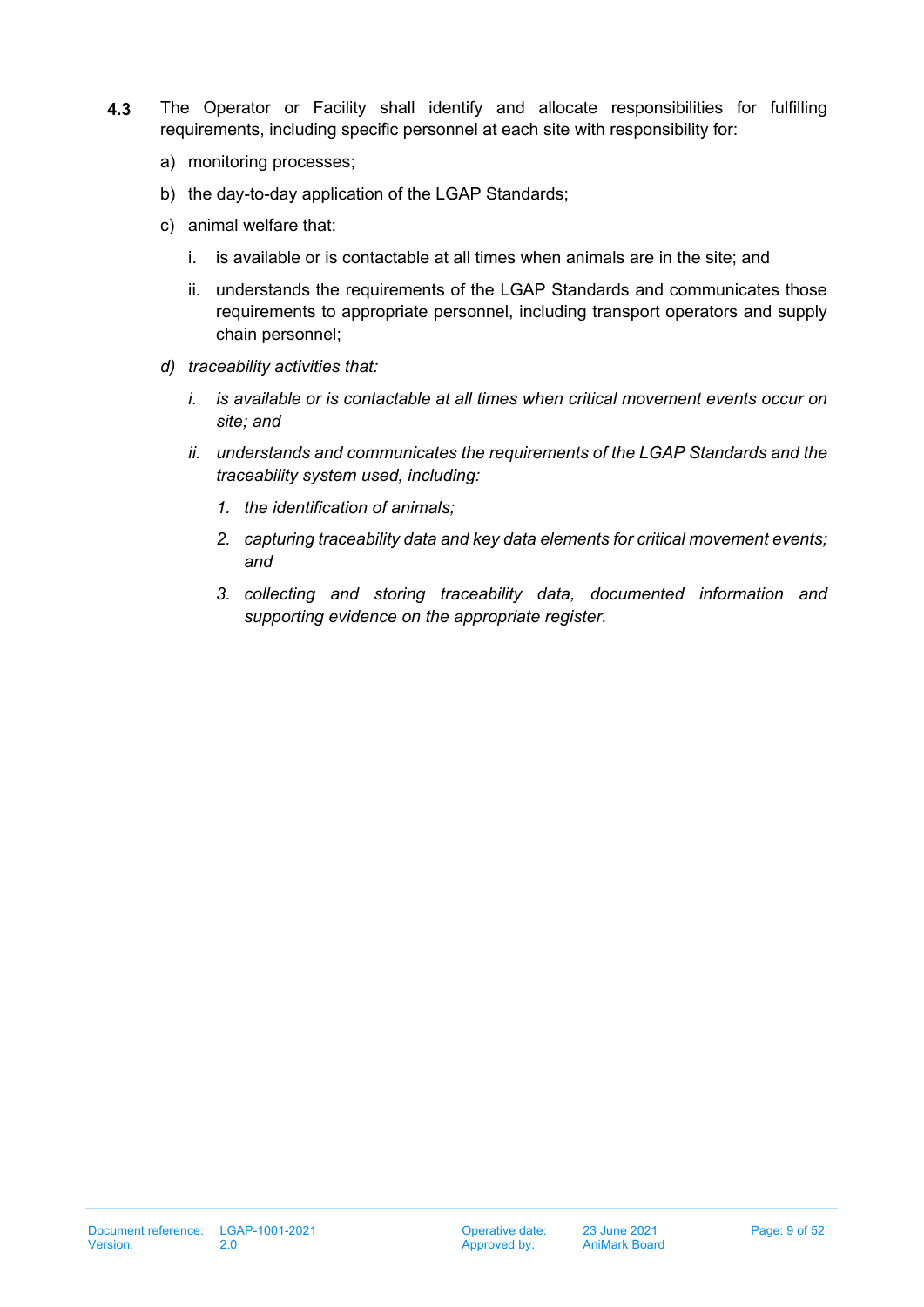## <span id="page-9-0"></span>**5 Environment, infrastructure and equipment**

**Principle**: Infrastructure and equipment are designed, constructed and maintained to ensure that they are appropriate for the livestock being handled, they fulfil the task required and do not cause harm.

## **GENERAL REQUIREMENTS FOR IMPORTER OPERATORS AND ALL FACILITIES**

- **5.1** Infrastructure and equipment shall be designed and provided to prevent escape, injury, slipping and falling during:
	- a) loading and unloading of livestock; and
	- b) animal handling or holding.
- **5.2** Infrastructure and equipment shall be:
	- c) in good repair and effective working order; and
	- d) maintained in accordance with a maintenance schedule with associated records.
- **5.3** Infrastructure and equipment which enables traceability of livestock shall be:
	- a) physically present at critical control points; and
	- b) *placed, installed, handled and* used in accordance with processes, documented information and manufacturer's *or providers* instructions.
- **5.4** Back up infrastructure and equipment shall be readily available when needed.
- **5.5** Personnel shall be competent in emergency responses, including knowledge of the location and operation of emergency equipment and the application of any documented information.

NOTE Emergencies include fire, injury to livestock or personnel, truck breakdowns or accidents, acts of nature, power failures, chemical spillage and environmental conditions (e.g. extreme heat or cold, flooding, high winds).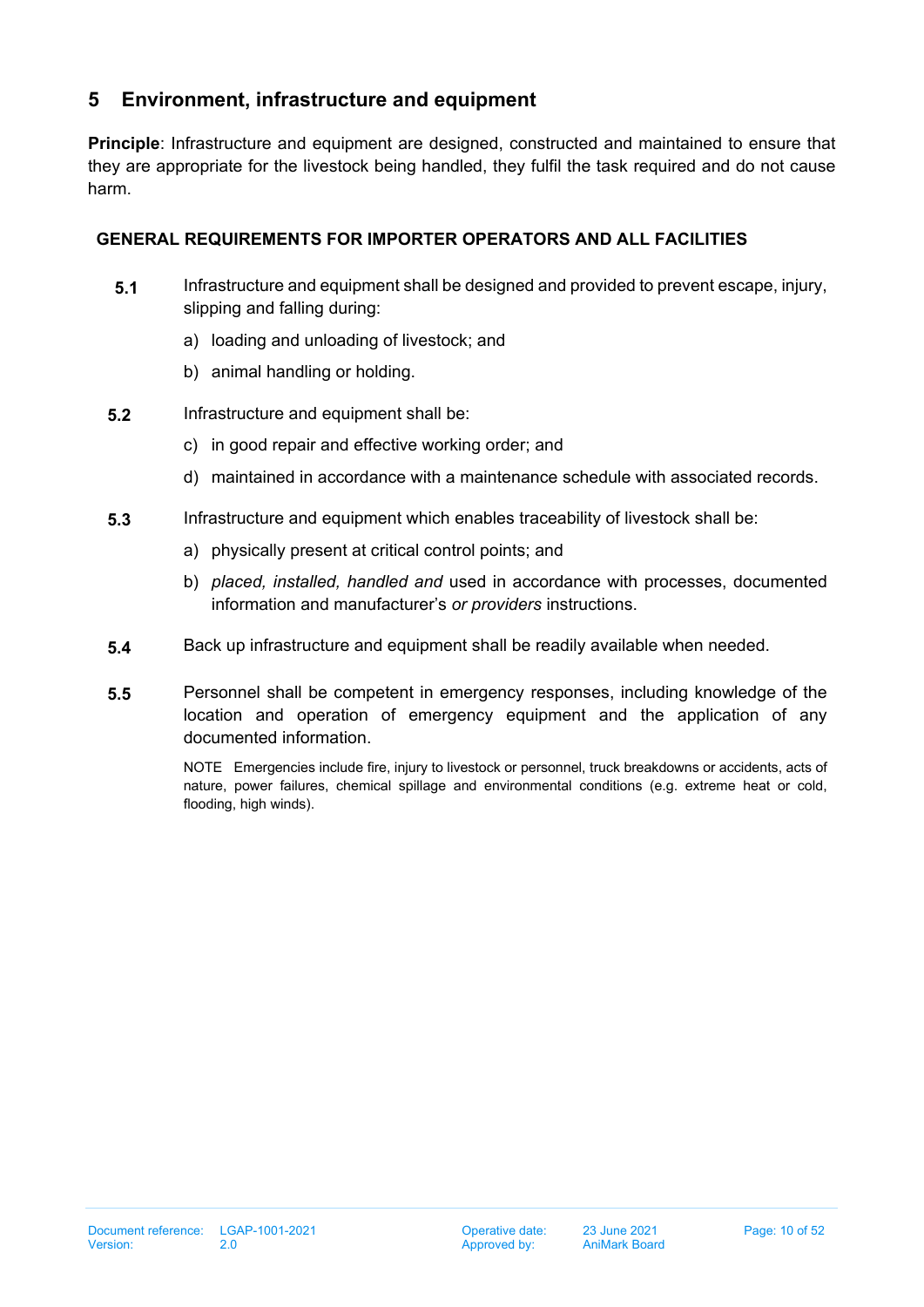## **ADDITIONAL REQUIREMENTS FOR FEEDLOT, FARM AND ABATTOIR FACILITIES**

- **5.6** All points of access to mains electricity shall be:
	- a) inaccessible to livestock; or
	- b) protected from livestock.
	- NOTE This requirement does not exclude the use of electric fences for livestock management.
- **5.7** Anything that may be toxic to the animal or present a food safety risk (e.g. chemicals, cleaners etc.) shall:
	- a) not be present on surfaces used by livestock; and
	- b) be stored so that they cannot contaminate livestock or feed.
- **5.8** The flooring of infrastructure and equipment shall be drained, provide a non-slip surface and be hygienically managed.
- **5.9** Lighting shall be conducive to animal movement and sufficient to perform individual animal inspection.
- **5.10** Animals shall be managed to minimize their exposure to adverse environmental conditions.
- **5.11** Livestock shall be kept securely and protected from:
	- a) unauthorised access; and
	- b) predation.
- **5.12** Holding pens shall allow for animals to stand up, lie down and turn around at all times.

#### **FURTHER ADDITIONAL REQUIREMENTS FOR STUNNING IN ABATTOIR FACILITIES**

- **5.13** Where stunning is used, stunning equipment shall be cleaned and maintained:
	- a) daily when in use; and
	- b) in accordance with manufacturer's instructions.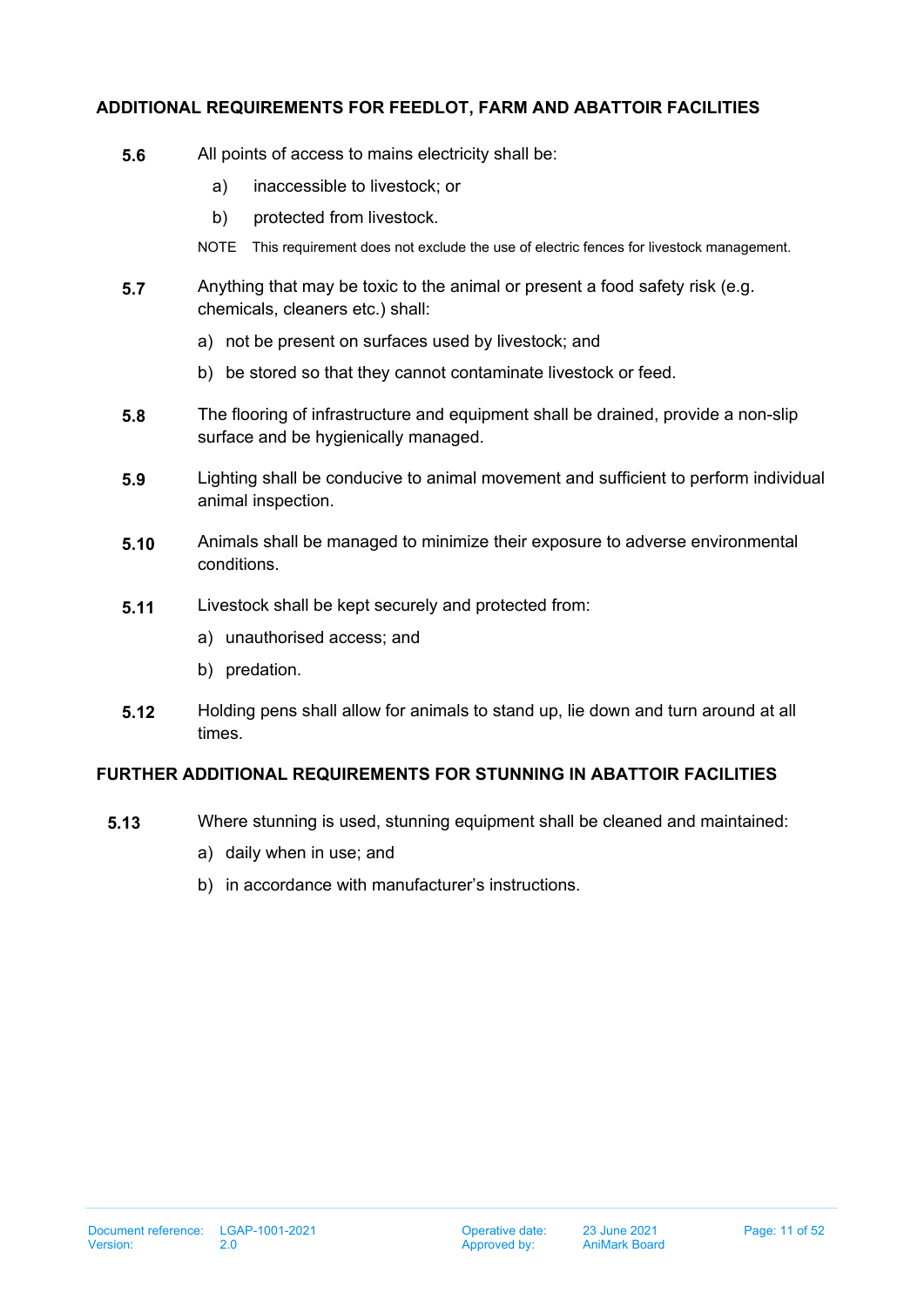## <span id="page-11-0"></span>**6 Animal identification**

**Principle:** There *are processes* in place to ensure all animals are identified to enable traceability throughout the supply chain.

## **GENERAL REQUIREMENTS FOR IMPORTER OPERATORS AND ALL FACILITIES**

**6.1** Animals shall be identified using one of the methods outlined in Annex *B.*

NOTE 1 Only the identification method for the prescribed level of certification may be used for the specified animals.

*NOTE 2 The method used can be that established by the Traceability System Provider, Operator or Facility, provided the method is consistent with Annex B.*

- **6.2** Methods of identification shall not:
	- a) be toxic to the animal; or
	- b) present a food safety risk.
- **6.3** Animals shall be checked for identification *during:*
	- *a) critical movement events; and*
	- *b) their time within a traceability location.*

NOTE Methods of identification, including where group identification and individual identification are permitted, are detailed in Annex *B*.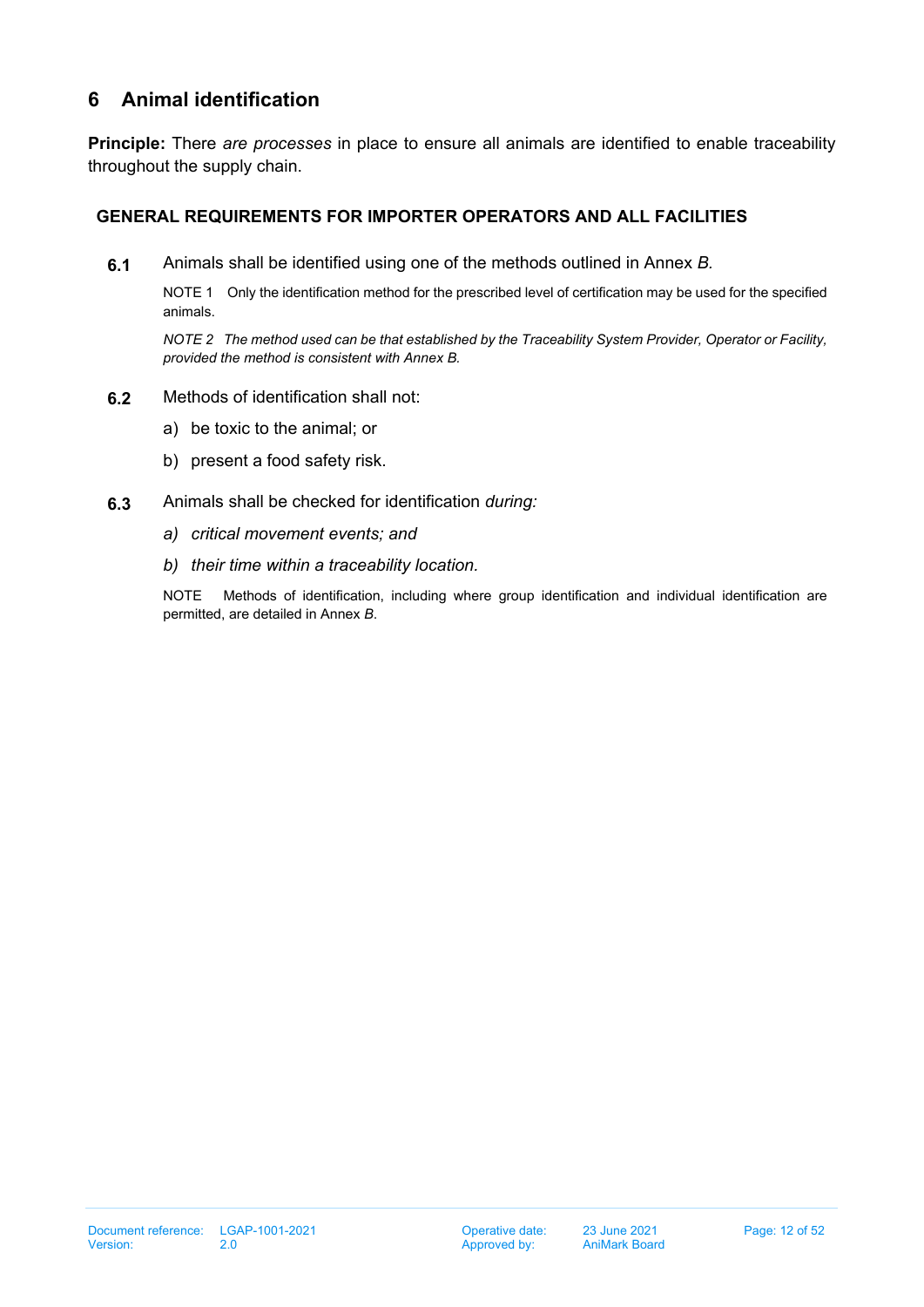- **6.4** If animals are found to be missing identification *or require replacement identification*, the Operator or Facility shall:
	- a) reapply identification at the first opportunity;
	- *b)* record the application of the replacement identification *with at least the following collected and stored on the appropriate register:*
		- *i. date of use;*
		- *ii. number of identifiers used;*
		- *iii. identifier's identification number; and*
		- *iv. a description of the livestock that identifiers are applied to;*
	- c) *notify any relevant traceability parties at the traceability location of the replacement;* and
	- *d)* where identification documentation is used, *record* the application of the replacement identification and any other changes on *the identification documentation.*

NOTE Missing identification can include physically absent, damaged or ineffective.

- **6.5** The Operator or Facility shall check all identification documentation accompanying livestock for accuracy and record any discrepancies.
- **6.6** The Operator or Facility shall immediately report all discrepancies in identification documentation to *all relevant traceability parties.*
- **6.7** The Operator or Facility shall report discrepancies in identification documentation to all *relevant traceability parties* upon request.
- **6.8** *Where identifiers are used, unused identifiers shall be kept in a secure location at all times.*
- **6.9** Where used, a register of unused *identifiers* shall be maintained, and the use of identifiers shall be recorded. The information *collected and stored on* the register shall include at least *the*:
	- a) date of use;
	- b) number of identifiers used;
	- c) identifier's identification number; and
	- d) description of livestock identifiers are applied to, including if they were used as a replacement for existing identifiers.
- **6.10** Where used, *identifiers shall only be removed from live animals:*
	- *a) in response to a health and welfare issue;*
	- *b) because the identifier is at risk of becoming detached; or*
	- *c) where the identifier is non-functioning.*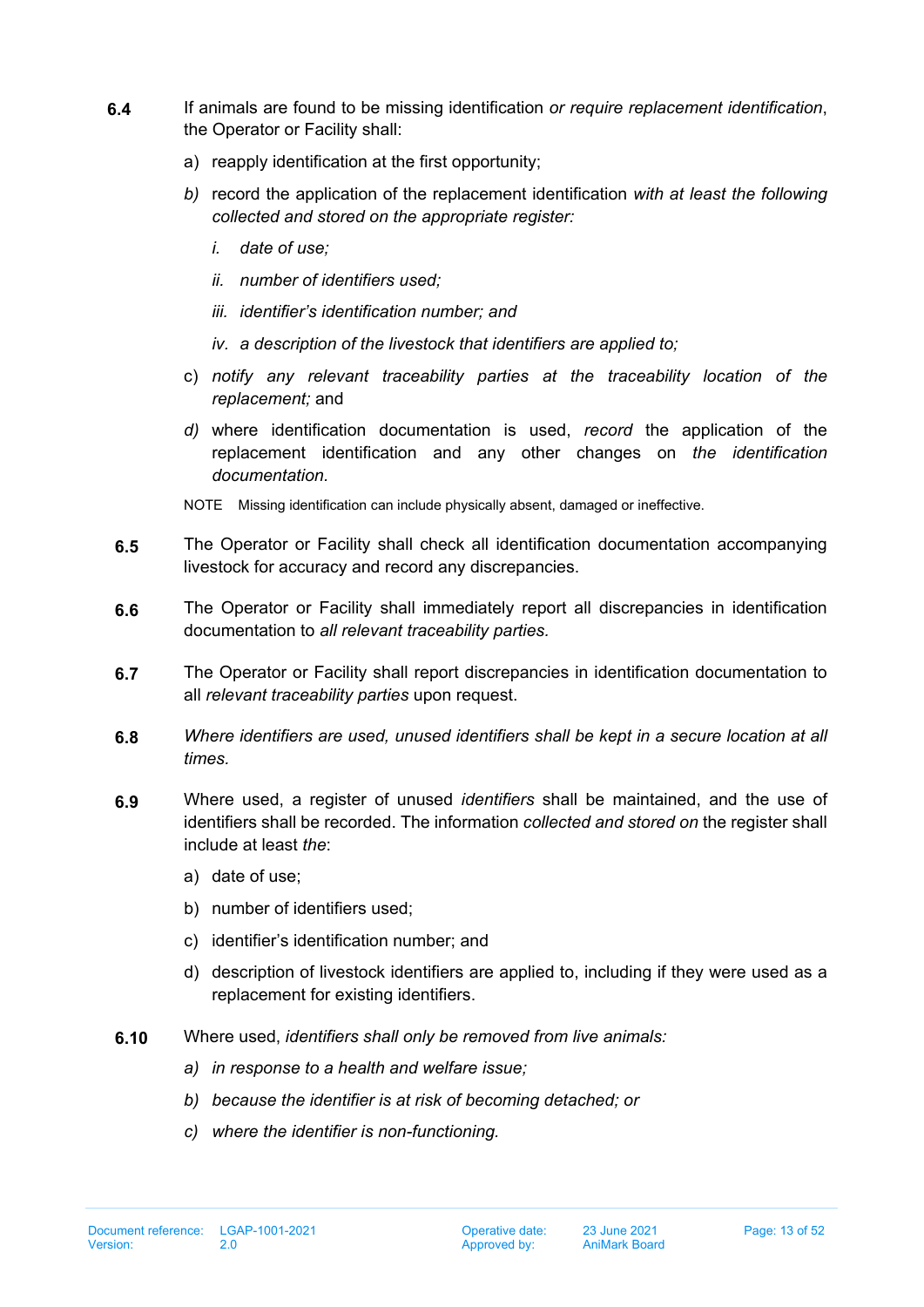- <span id="page-13-0"></span>**6.11** *Found or removed used identifiers shall:*
	- *a) be recorded, with at least the following information collected and stored on the appropriate register:*
		- *i. the identifier's identification number;*
		- *ii. date found or removed; and*
		- *iii. reason for removal;*
	- *b) not be reused; and*
	- *c) be returned to the Traceability System Provider or legal owner of the identifier if required; or*
	- *d) be destroyed.*
	- *NOTE The method of destruction shall render the identifier inoperable and unable to be reused.*
- <span id="page-13-2"></span><span id="page-13-1"></span>**6.12** *Documented information shall be maintained to demonstrate [6.11](#page-13-0) [c\)](#page-13-1) and [d\).](#page-13-2)*
- **6.13** Upon request, animal identification information and associated documented information required to assist traceability shall be provided without delay to livestock owners, supply chain partners*, traceability parties,* suppliers, customers, the Program Owner or its agents or regulatory authorities.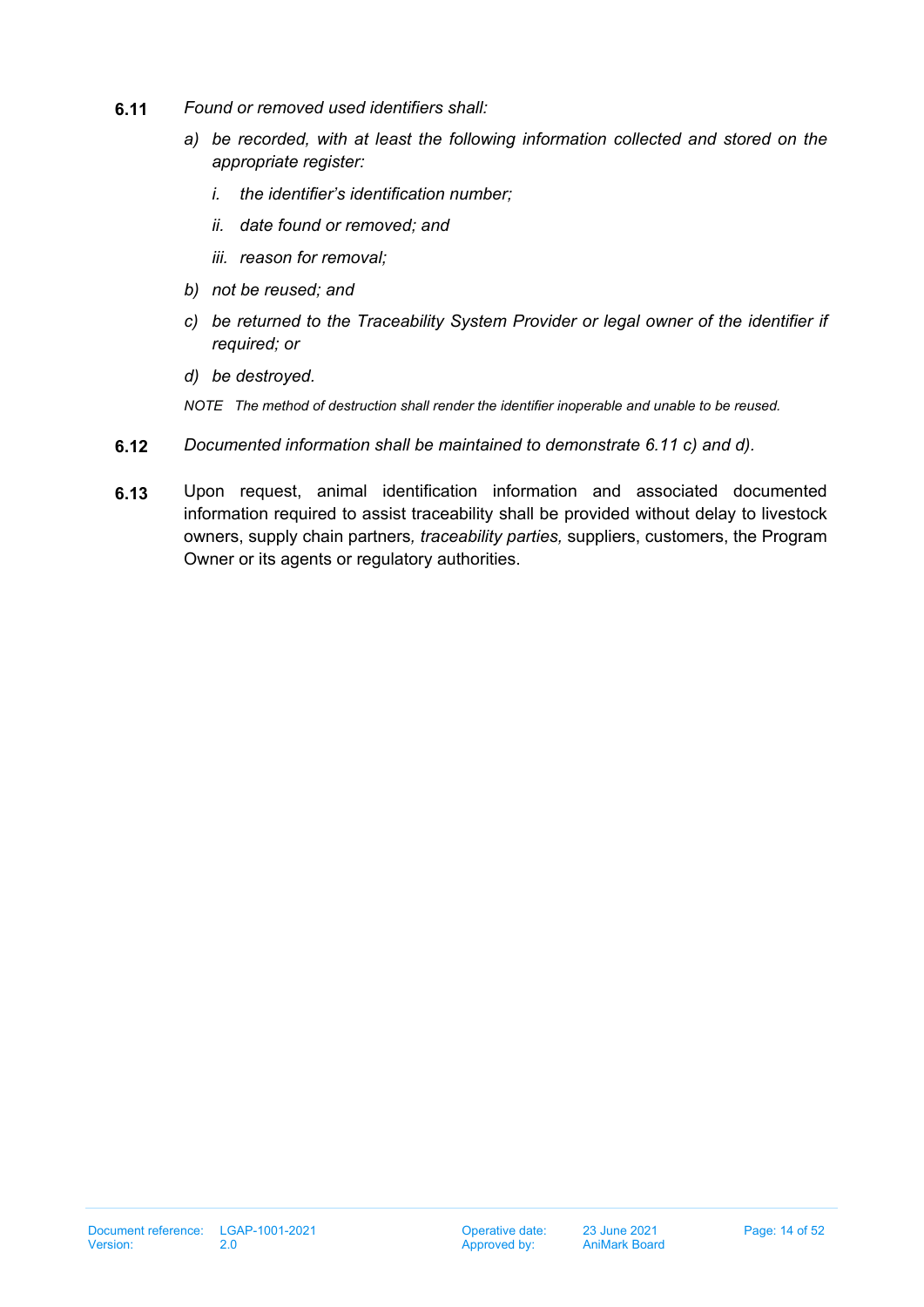## <span id="page-14-0"></span>**7 Animal health**

**Principle:** Effective management practices are in place to reduce livestock morbidity, mortality and other risks to animal health and welfare.

## **GENERAL REQUIREMENTS FOR IMPORTER OPERATORS AND ALL FACILITIES**

- **7.1** The Operator or Facility shall:
	- a) inspect livestock:
		- v. on arrival at the site; and
		- vi. daily thereafter; or
		- vii. twice daily in lairage if held longer than 12 hours; and
		- viii. before leaving the site; and
	- b) undertake action based on the outcomes of inspections to demonstrate fulfilment of this Standard.
- **7.2** As a minimum, each inspection shall:
	- a) look at each animal to detect abnormalities, including leg health, body condition, respiration and altered demeanour;

EXAMPLES of abnormalities include:

- − injury/lameness/swelling
- − hollow flanks
- panting, open mouth breathing or laboured breathing
- − coughing or nasal discharge
- − blindness
- − scouring
- − ill-thrift
- b) check for prolonged recumbency;
- c) check amounts of unconsumed feed and feeding behaviour, when animals are being held;
- d) check faecal consistency and colour and urine colour, when animals are being held; and
- e) check for manure contamination of sides, belly and legs.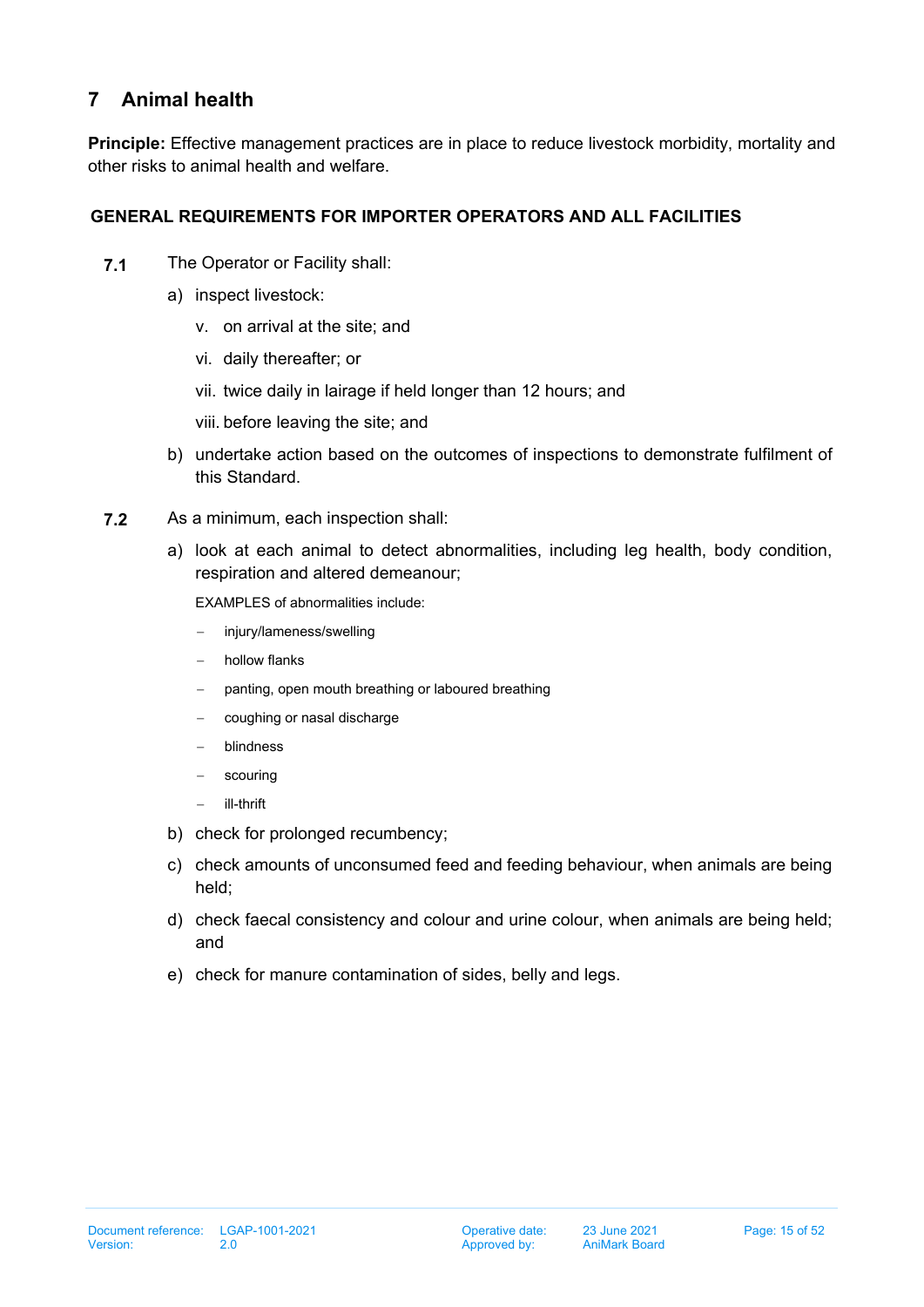- **7.3** Livestock leaving the site shall be inspected and assessed as fit for the intended journey in accordance with Annex *C* at every loading by a competent person.
- **7.4** Records of inspections shall be maintained and shall include (where relevant):
	- a) deaths in transit (with cause where possible and identification information);
	- b) deaths in the site (with cause where possible and identification information);
	- c) emergency destruction (with reason and identification information);
	- d) lameness;
	- e) disease;
	- f) injury;
	- g) post-procedural complications (e.g. infection);
	- h) dehydration; and
	- i) emaciation.
- <span id="page-15-0"></span>**7.5** In emergency cases, animals shall:
	- a) be destroyed by a competent person or under direct supervision of a competent person using:
		- i. a method that is consistent with Annexes *D, E, F, G and H;* and
		- ii. a method that results in immediate loss of consciousness followed by death while unconscious; or
		- iii. slaughter (without stunning) in situations where there is no appropriate stunning device available; and
	- b) be confirmed dead after the process in accordance with Annex *G and H.*
- **7.6** Livestock shall:
	- a) be handled in a calm and effective manner, avoiding harm, distress or injury;
	- b) not have pressure applied when they have nowhere to go or are already moving in the correct direction;
	- c) not be subjected to noise that creates stress or panic;
	- d) not be isolated (unless unavoidable); and

NOTE Isolation may be unavoidable, for example, the last animal in a mob to be slaughtered or removal from the mob for veterinary treatment.

e) not be subjected to unacceptable practices and procedures.

NOTE Unacceptable practices and procedures include those listed in Annex *I.*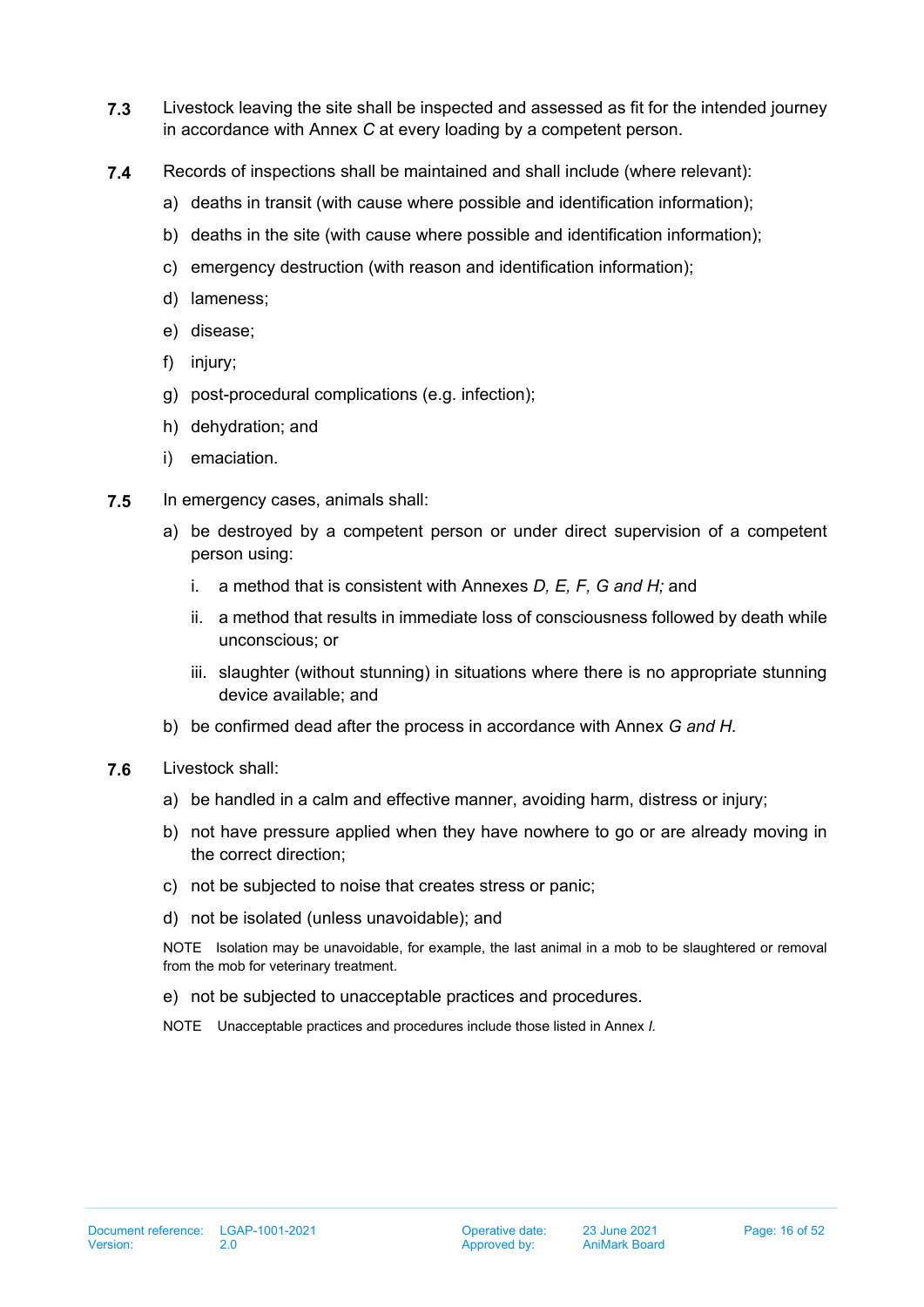- **7.7** Electric goads used for moving livestock shall:
	- a) only be used on adult cattle or buffalo;
	- b) only be used on animals that are refusing to move;
	- c) only be used when the animal has room in which to move;
	- d) be limited to battery-powered instruments;
	- e) be used only on the hind quarters of the animal and never applied to sensitive parts of the animal such as the eyes, ears, mouth, nose, genitals, udders or anus;
	- f) not be used repeatedly on the same animal;
	- g) be administered as a short application and not held on the animal after the initial contact;
	- h) be picked up when required and returned after use; and
	- i) only be used by personnel that have been given specific instruction on the appropriate use of electric goads.
- <span id="page-16-0"></span>**7.8** During loading and unloading of livestock from land transport vehicles, the Operator or Facility shall monitor the following targets in accordance with sampling from Annex *J:*
	- a) 1% or less fall;
	- b) 3% or less slip; and
	- c) 3% or less of cattle vocalize.
- **7.9** If the targets in [7.8](#page-16-0) are not being achieved, then action shall be undertaken immediately to remedy the situation.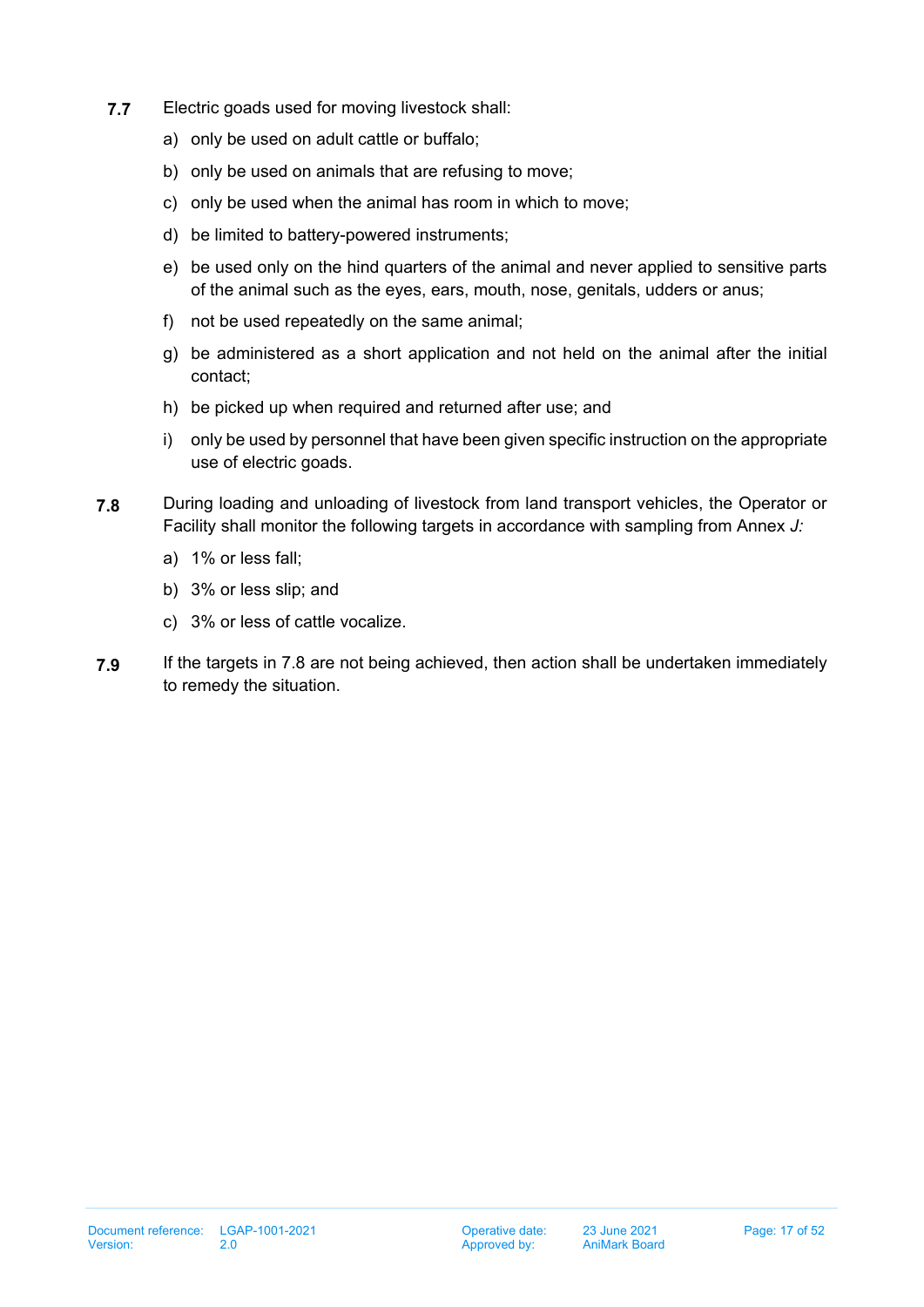#### **ADDITIONAL REQUIREMENTS FOR FEEDLOT, FARM AND ABATTOIR FACILITIES**

- **7.10** Sick or injured animals shall be:
	- a) identified;
	- b) segregated and treated; or
	- c) humanely destroyed in accordance with [7.5;](#page-15-0) and
	- d) for all livestock that cannot stand or walk unaided:
		- i. for cattle or buffalo, destroyed in situ; or
		- ii. for sheep and goats, destroyed in situ or only moved by lifting or using a trolley provided this does not cause further pain or distress.
	- NOTE: Segregated animals maintain audible and visual contact with animals of the same species.
- **7.11** Animals that are likely to cause each other harm when placed in a group shall not be mixed.
- **7.12** Clean, palatable water shall be available and accessible to animals at all times.
- **7.13** All animals that are to be held over 12 hours shall be provided with feed. Each animal shall have access to feed at intervals depending on their physiological needs and at least once in every 24-hour period.
- **7.14** Feed shall be palatable and free of contaminants, moulds and toxins.
- **7.15** In the event of the interruption of water and feed, arrangements shall be in place to source alternative supply.

## **FURTHER ADDITIONAL REQUIREMENTS FOR FEEDLOT AND FARM FACILITIES**

- **7.16** Operators or Facilities shall have access to animal health services under the guidance of a veterinarian.
- **7.17** The Operator or Facility shall demonstrate that they are actively managing:
	- a) the prevention and control of common diseases; and
	- b) health and husbandry covering the whole of the production cycle or year.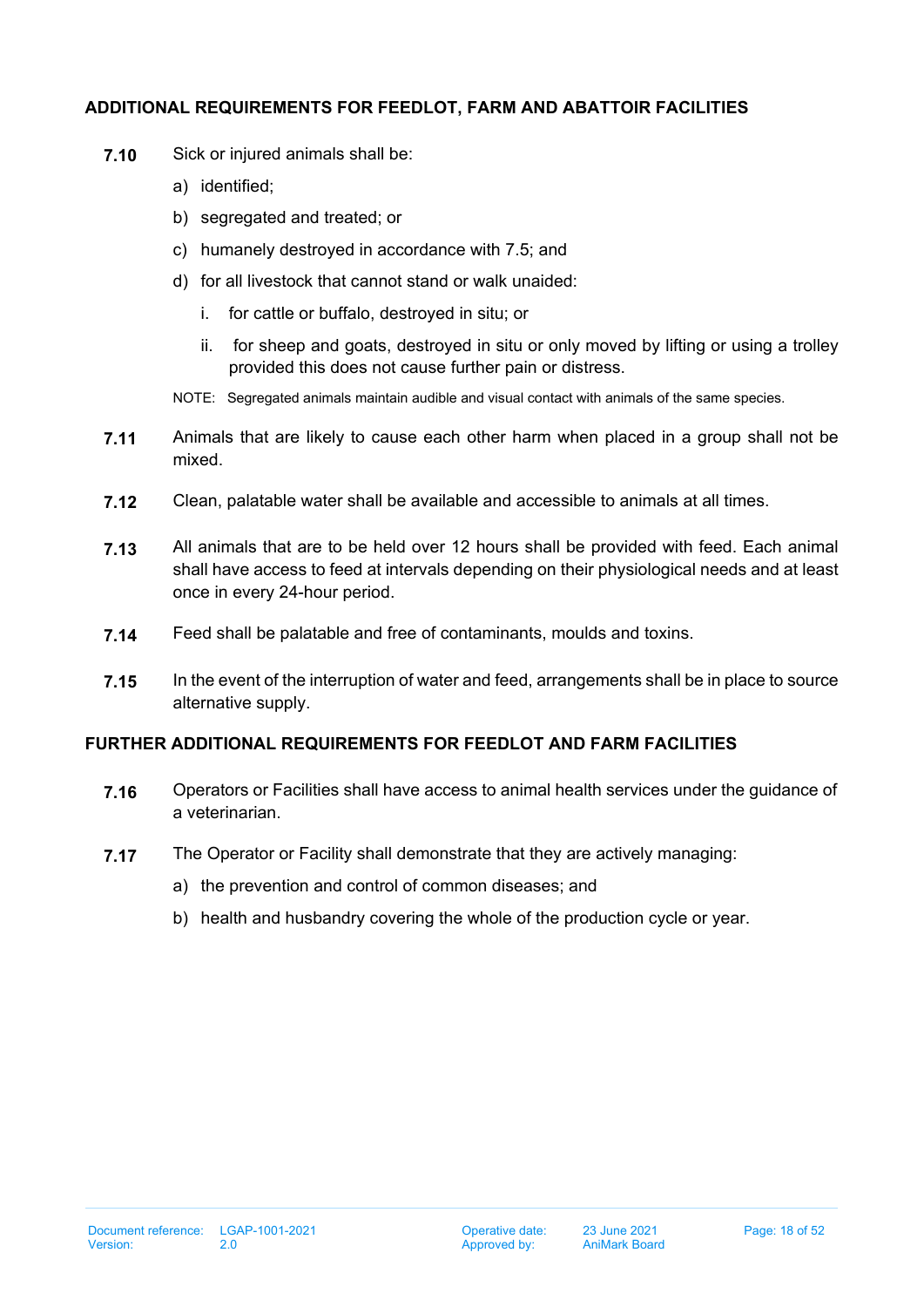- **7.18** Animal treatments shall be administered by trained and competent personnel in accordance with:
	- a) the label or documented veterinary directions; and
	- b) any relevant legal requirements.
- **7.19** Where potentially painful husbandry procedures are required to be undertaken, these shall be performed under veterinary guidance.

NOTE Potentially painful husbandry procedures are those defined in Annex *K*.

- **7.20** Documented information shall be maintained to enable the traceability of treated livestock, the treatments they received, broken needles that remain in the animal and any information relevant to withholding periods (WHP).
- **7.21** Animals shall receive a daily diet of composition and quantity and containing nutrients to maintain health, meet their physiological needs and avoid metabolic and nutritional disorders.

## **FURTHER ADDITIONAL REQUIREMENTS FOR ABATTOIR FACILITIES**

- <span id="page-18-0"></span>**7.22** When livestock are moved from lairage to the entry into restraint, Facilities shall monitor the following targets in accordance with Annex *J:*
	- a) 1% or less fall;
	- b) 3% or less slip; and
	- c) 3% or less of cattle vocalise.
- **7.23** If the targets in [7.22](#page-18-0) are not being achieved, then action shall be undertaken immediately to remedy the situation.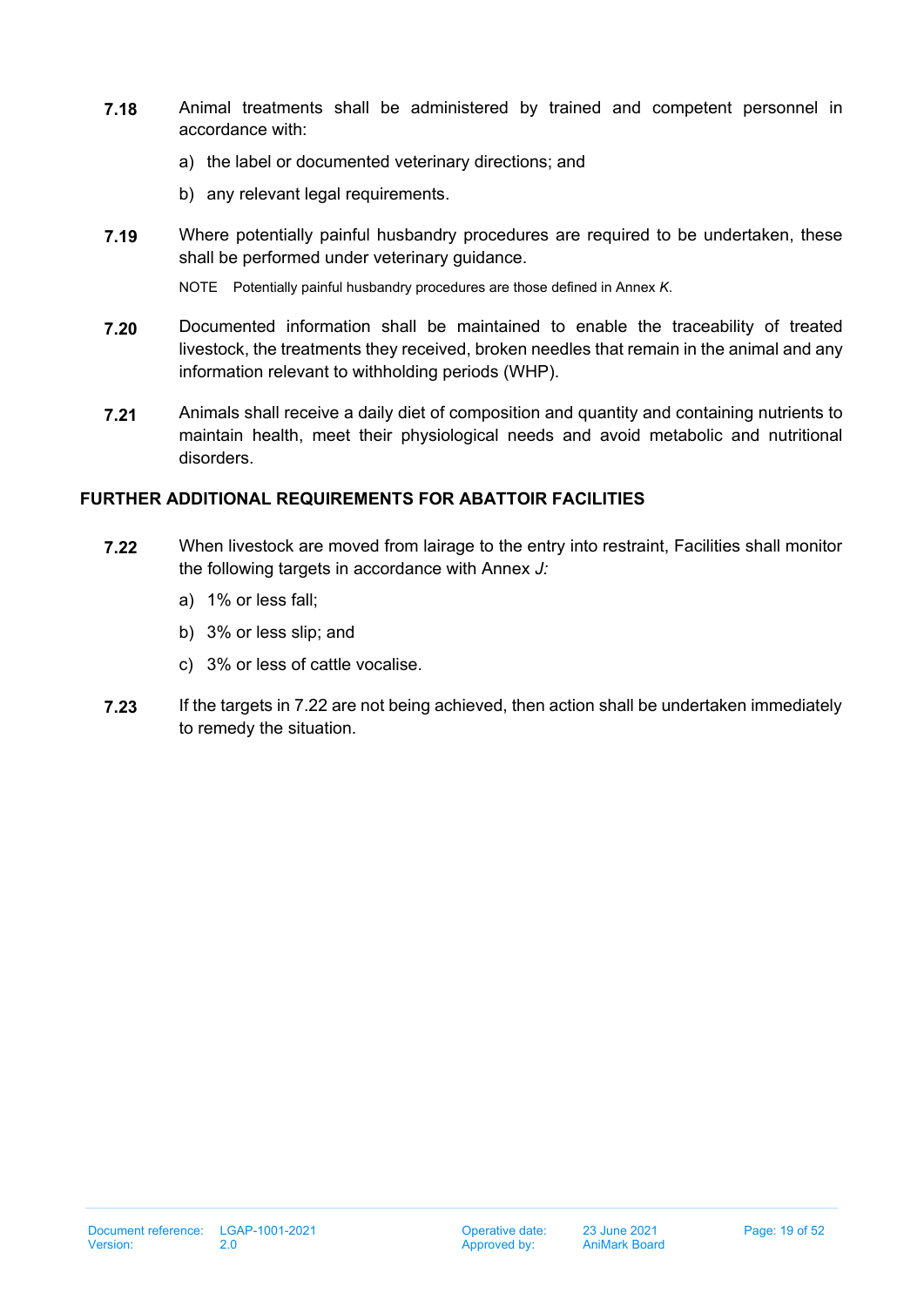## <span id="page-19-0"></span>*8 Management of animal movement*

**Principle**: Effective management practices are in place *and supported by a system* to ensure movements of animals in and out of a site, as well as within a site are *captured, collected and stored on a register* to enable traceability throughout the supply chain.

## **GENERAL REQUIREMENTS FOR IMPORTER OPERATORS AND ALL FACILITIES**

- **8.1** The Operator or Facility shall:
	- a) capture accurate traceability data:
		- i. as the event occurs; or
		- ii. immediately after;
	- b) collect and store on a register traceability data captured in relation to:
		- iii. the following types of events:
			- 1. the master level event;
			- 2. transaction events between traceability parties that includes at least a change of physical custody; and
			- 3. critical movement events in relation to individually identified animals or identified groups of animals:
				- a. entering a traceability location; and
				- b. exiting a traceability location; and
		- iv. key data elements relevant to the event consisting of:
			- 1. information identified in Annex L; and
			- 2. details relating to the type of event that occurred using a method:
				- a. applied consistently; and
				- b. able to be understood by users and auditors; and

EXAMPLES of methods that can be used to provide detail for the type of event are provided in *LGAP 1004 Livestock assurance – Requirements for traceability systems used by Operators and Facilities.*

c) maintain documented information and supporting evidence demonstrating the validity, reliability and accuracy of the traceability data.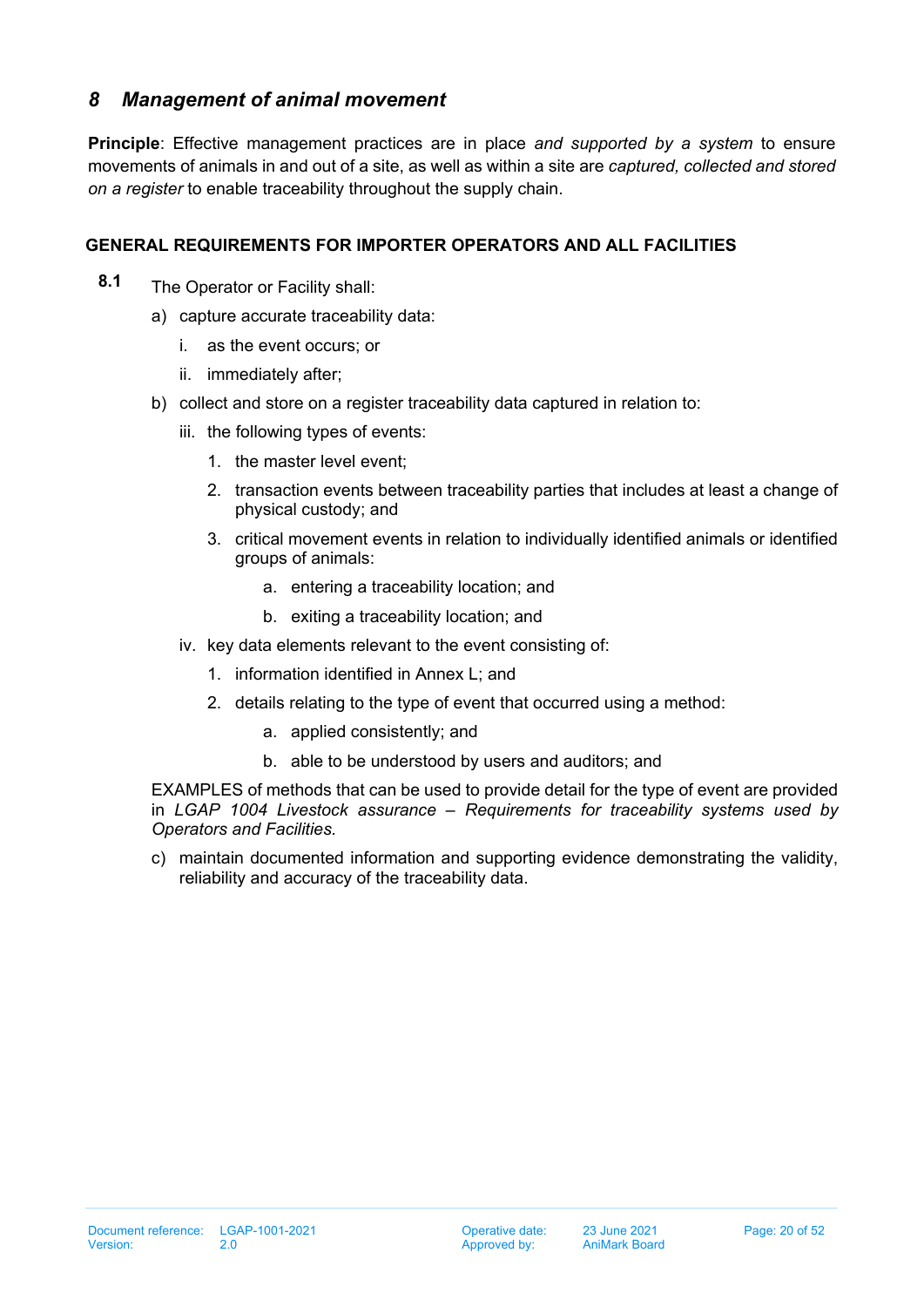- **8.2** Traceability data shall be collected and stored on the register:
	- a) within a timeframe that:
		- i. when requested by a traceability party or a Program participant, enables an animals or group of animals current traceability location or last critical movement event to be confirmed;
		- ii. enables an animal or group of animals to be traced, within 10 days of initiating the tracing effort, from the traceability location to the:
			- 1. traceability location where the animal or group of animals came from and was sent to; and
			- 2. traceability parties who had physical custody during the critical movement events; and
	- b) using effective methods to facilitate data transmission in a secure manner; and
	- c) in a format:
		- i. compatible with the receiving traceability party's system; and
		- ii. that is secure.

NOTE This requirement does not exclude traceability data being amended or corrected by authorised parties where legitimately required.

- **8.3** Traceability data required by traceability parties to meet their obligations under LGAP and any compliance requirements shall be provided to traceability parties:
	- a) within the timeframe specified by the traceability party, but not more than 10 days;
	- b) using effective methods to facilitate data transmission in a secure manner; and
	- c) in a format:
		- i. compatible with the receiving traceability party's system; and
		- ii. that is secure.

NOTE This requirement does not exclude traceability data being amended or corrected by authorised parties where legitimately required.

**8.4** Where the traceability system used by the Operator or Facility relies on visual information for supporting evidence, the requirements of Annex M shall be fulfilled.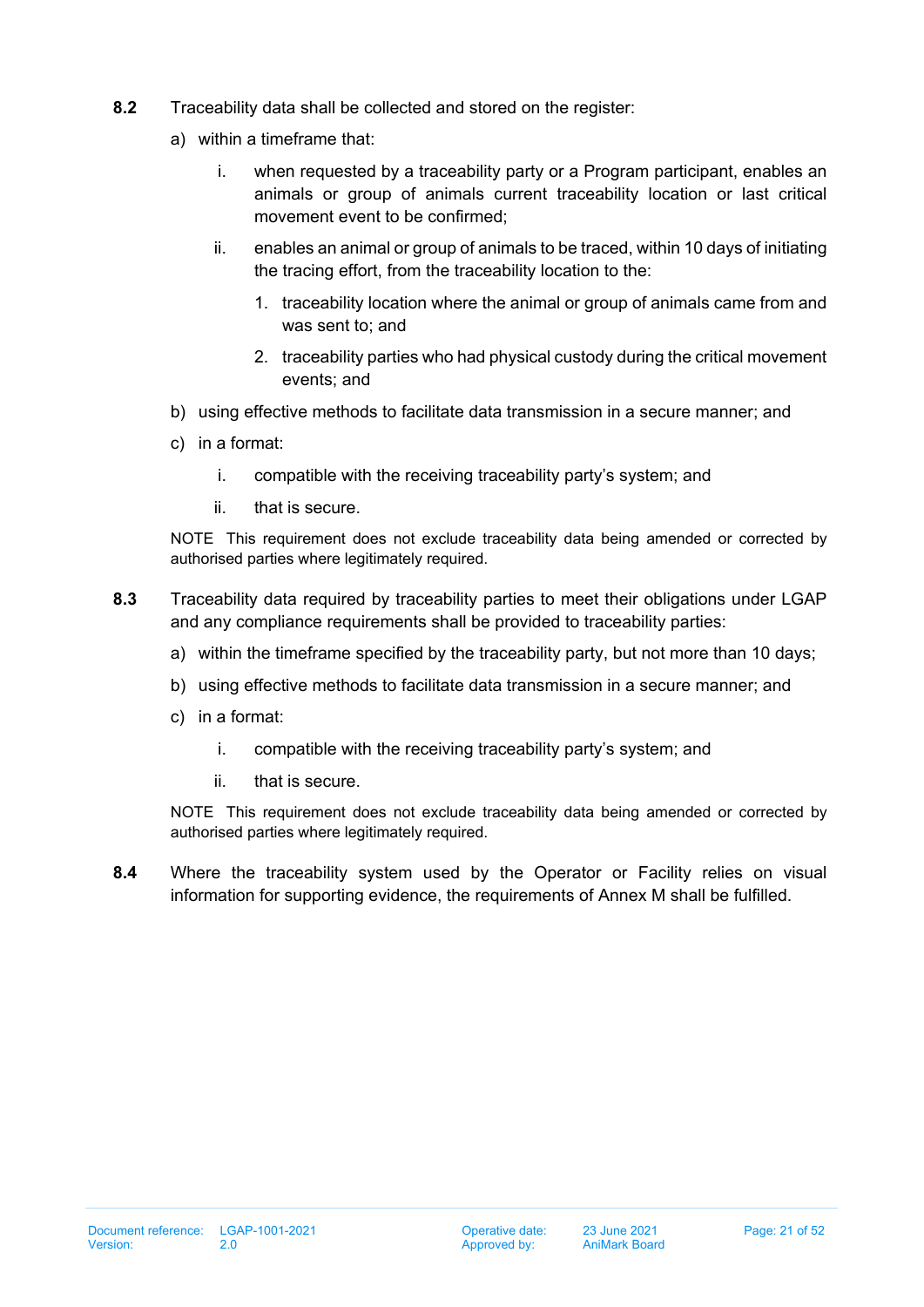- **8.5** *At sites where livestock from the same species:*
	- *a) come from specified supply chains that are certified under LGAP and non-LGAP certified sources; or*
	- *b) are from specified supply chains that are certified under LGAP for which different levels of certification are being sought or applies;*

*the Operator or Facility shall identify, segregate and manage the different groups of livestock in a way that will allow the relevant LGAP requirements to be applied to the correct group of livestock.*

*EXAMPLE An abattoir may be processing local cattle in accordance with Level 1 certification requirements and cattle from a specified source of supply (e.g. Australia) in accordance with Level 2 certification requirements. In these situations, the abattoir demonstrates it identifies, segregates and manages the two groups of livestock to ensure they are not mixed, and that the correct certification requirements are fulfilled for each group.*

- **8.6** Upon the discovery of discrepancies in livestock numbers, the Operator or Facility shall;
	- a) if theft is suspected, notify the appropriate authorities immediately;
	- b) notify any *traceability party,* supply chain partner, customer or other relevant party;
	- c) retain documented information of such notification activities and relevant livestock identification information;
	- d) make effort to account for the discrepancies; *and*
	- e) undertake corrective action to reduce the potential for unaccountable losses in the future.

NOTE Appropriate authorities mean authorities in the Facility's/Operator's jurisdiction who are responsible for investigating theft and prosecuting offenders.

- **8.7** For transportation, livestock from LGAP Certified Operators or Certified Facilities:
	- a) shall be physically segregated from livestock that are not from LGAP Certified Operators or Certified Facilities; and
	- b) shall be clearly visually identified from livestock that are not from LGAP Certified Operators or Certified Facilities, with the method of identification recorded on the transport documentation.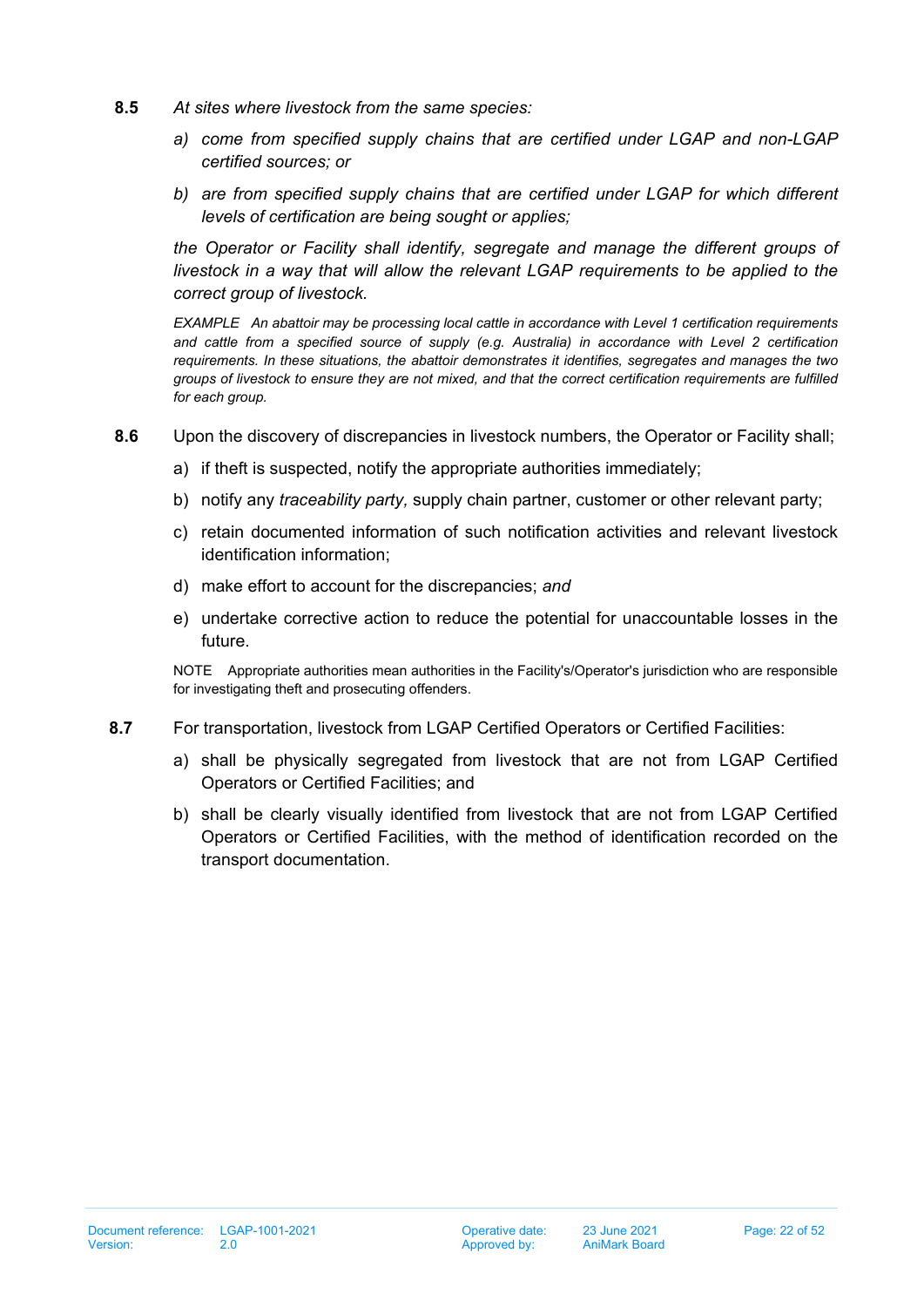- **8.8** *When livestock are moved for health and welfare reasons documented information shall be maintained and shall include traceability data in relation to:*
	- *a) the number of animals moved;*
	- *b) date and time animals were moved;*
	- *c) description of livestock; and*
	- *d) where identifiers are used, the identifiers identification numbers.*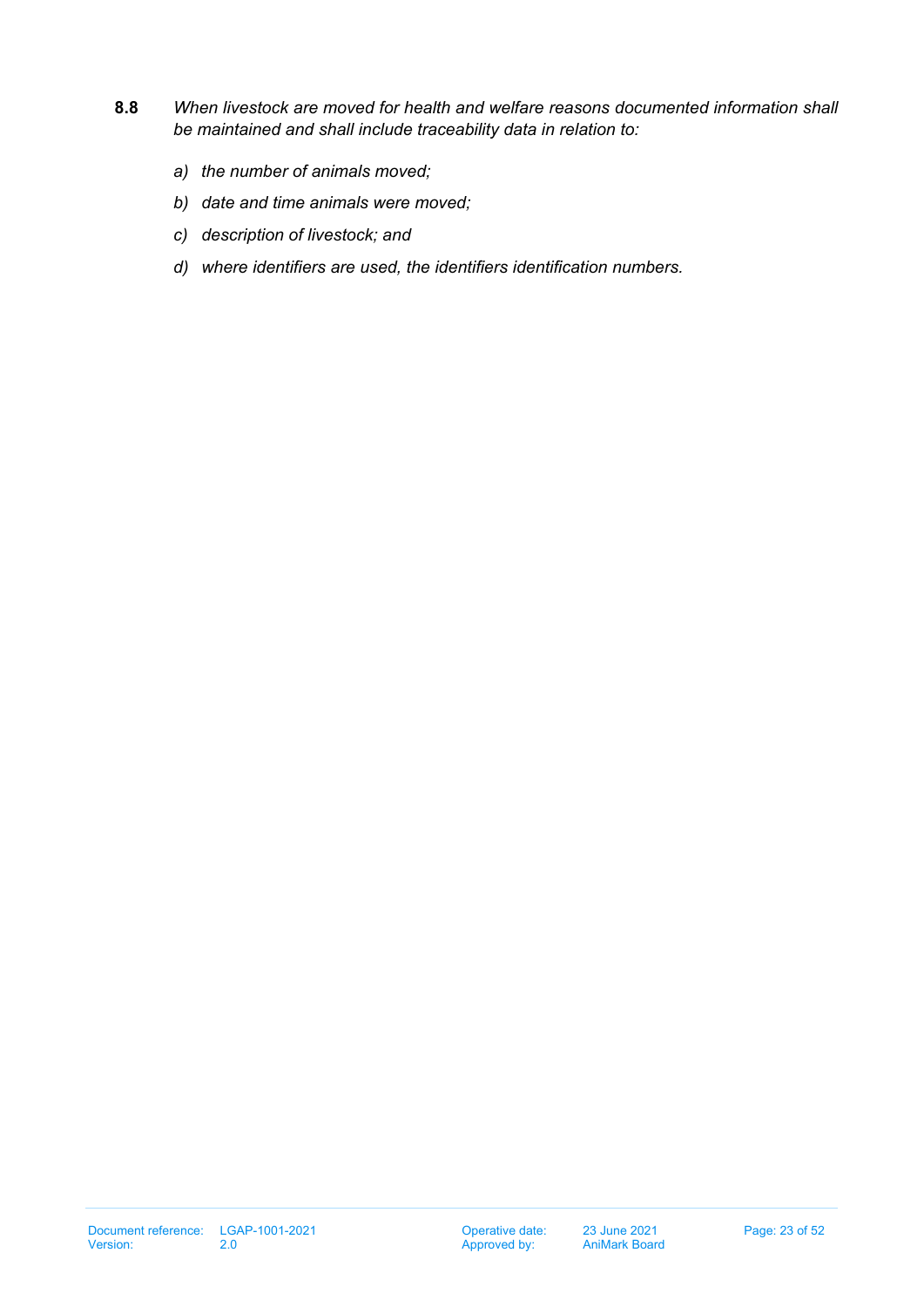## <span id="page-23-0"></span>**9 Slaughter and processing**

**Principle:** Restraint, stunning and slaughter processes are carried out in a humane and effective manner.

## **GENERAL REQUIREMENTS FOR ABATTOIR FACILITIES (RESTRAINT)**

- **9.1** Animals shall be restrained for stunning or slaughter (without stunning) using a method that:
	- a) is designed and operated effectively for the size, class and behaviour of livestock processed and in accordance with Annex *D;*
	- b) allows the animal to be positioned for effective stunning or slaughter; and
	- c) avoids unacceptable practices and procedures.

NOTE Unacceptable practices and procedures include those listed in Annex *I.*

- **9.2** Livestock shall not be left individually restrained or in raceways during delays or while breaks are taken from work.
- **9.3** Once an animal has been restrained, the subsequent stunning or slaughter method shall occur without delay.

## **ADDITIONAL REQUIREMENTS FOR ABATTOIR FACILITIES (RESTRAINT) (CATTLE)**

- <span id="page-23-1"></span>**9.4** When cattle are restrained for stunning or slaughter (without stunning), the Facility shall monitor the following target in accordance with Annex *J:*
	- a) vocalization does not occur in more than 5% of cattle from the time when the restraint takes hold.
- **9.5** If the targets in [9.4](#page-23-1) are not being achieved, then action shall be undertaken immediately to remedy the situation.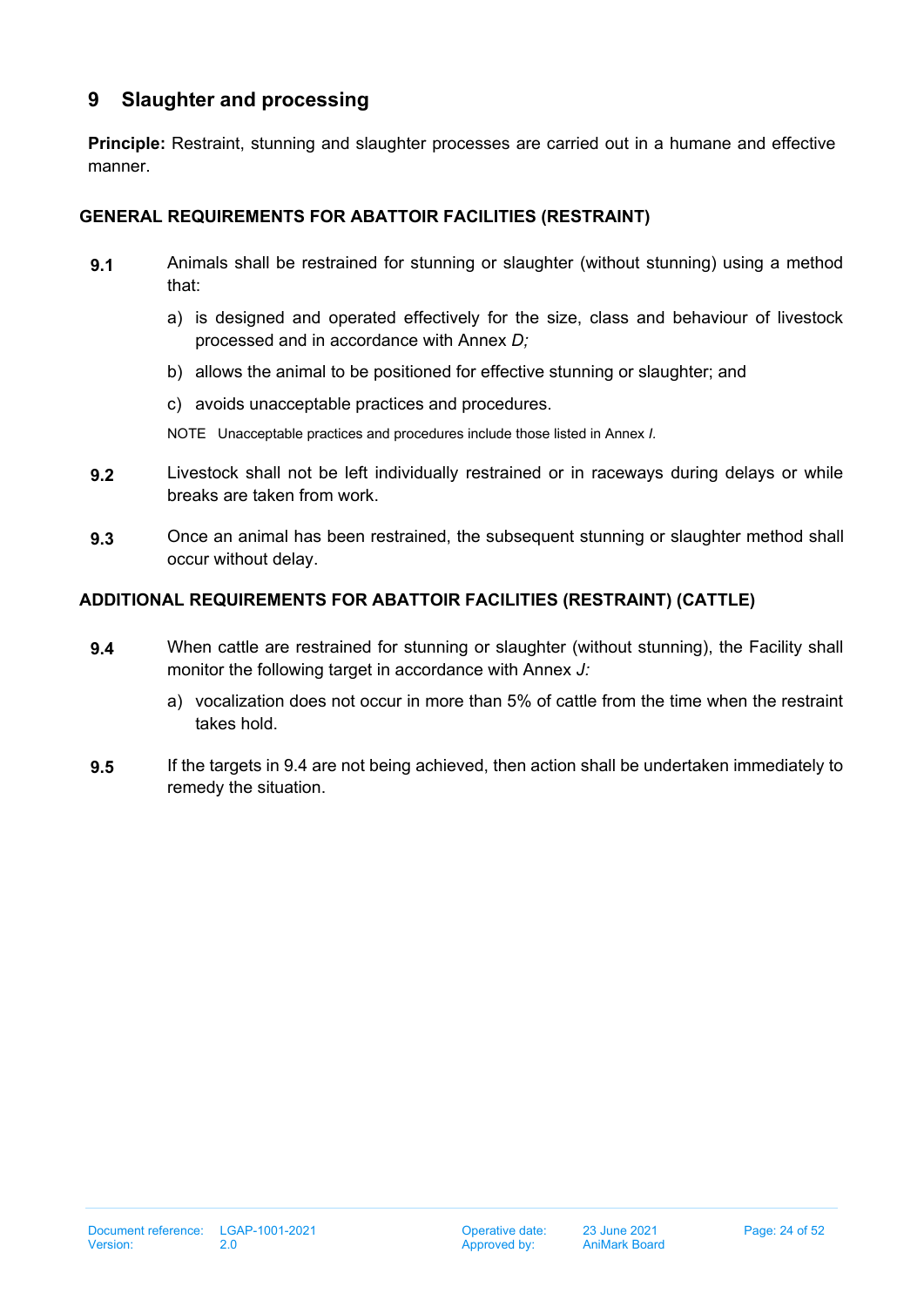#### **FURTHER ADDITIONAL REQUIREMENTS FOR ABATTOIR FACILITIES (STUNNING)**

- **9.6** When animals are stunned prior to slaughter, only the permitted methods described in Annex *E* shall be used.
- **9.7** A back-up stunning device equivalent to or exceeding the specifications of the primary stunning device shall be available for immediate use.
- <span id="page-24-1"></span><span id="page-24-0"></span>**9.8** Where stunning is used, the Facility shall ensure:
	- a) stunning is effective as prescribed in *Annex F;* and
	- *b)* monitoring of the following target takes place in accordance with Annex *J:*
		- i) at least 95% of animals being effectively stunned with the first application of the stunning method.
- **9.9** If the target in [9.8](#page-24-0)[b\)](#page-24-1) is not being achieved, then action is undertaken immediately to remedy the situation.
- **9.10** Where the initial stun is not effective or the animal show signs of recovery before death, a re-stun shall be applied immediately.
- **9.11** If the initial stun is ineffective due to a failure of the primary stunning device, the back-up stunning device shall be used.
- <span id="page-24-2"></span>**9.12** Where stunning is used, the Facility shall ensure:
	- a) all animals at the time of slaughter show signs of an effective stun in accordance Annex *F* and are unconscious (as indicated in Annex *G*) during the period between the end of the stunning process and until death; and
	- b) monitoring is undertaken in accordance with Annex *J* and:
		- i. 100% of animals remain stunned (unconscious) from stunning until death (produced by slaughter).
- <span id="page-24-3"></span>**9.13** If the target in [9.12](#page-24-2)[b\)](#page-24-3) is not being achieved, then action is undertaken immediately to remedy the situation.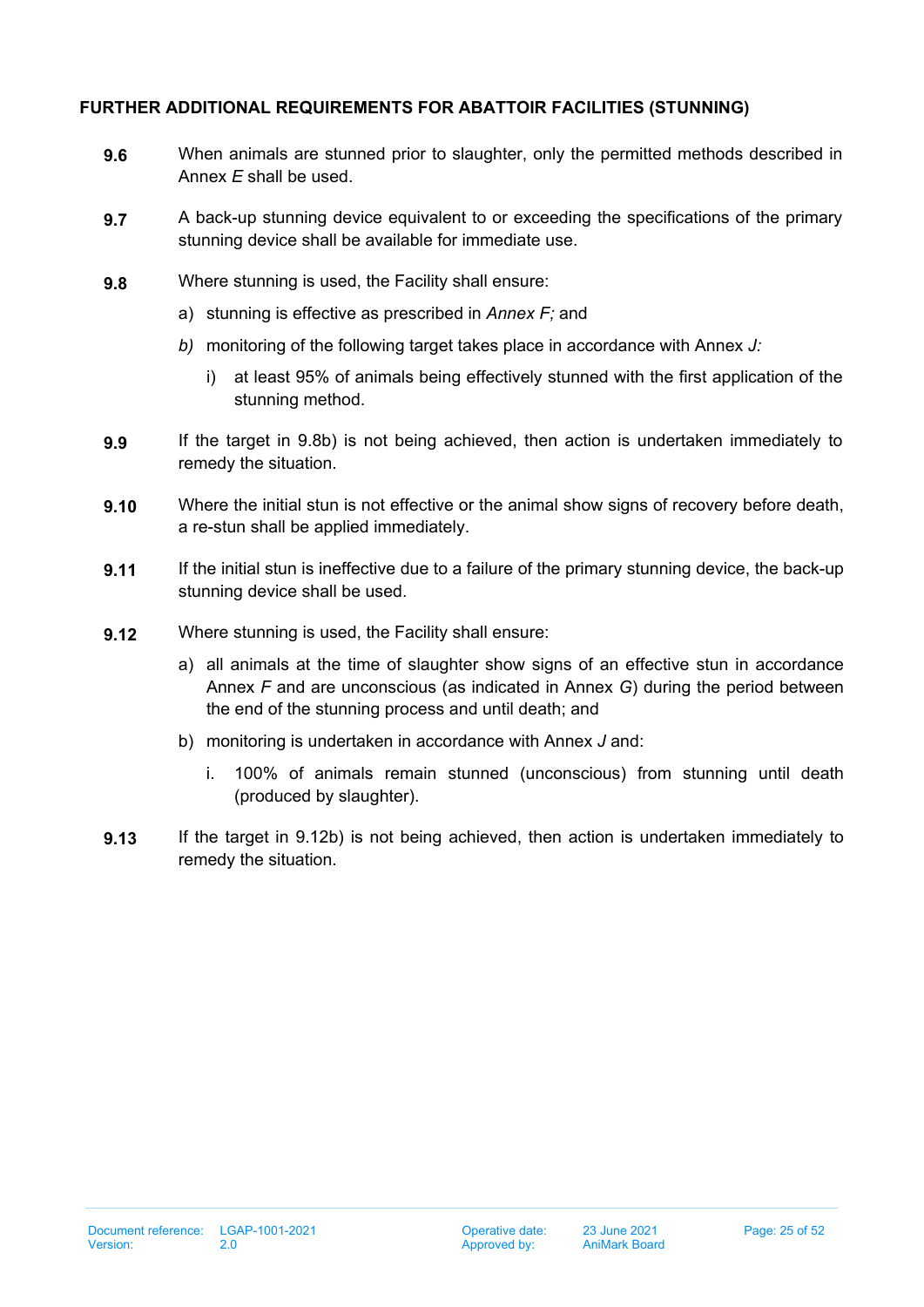#### **FURTHER ADDITIONAL REQUIREMENTS FOR ABATTOIR FACILITIES (SLAUGHTER)**

- **9.14** Slaughter shall be performed using:
	- a) throat cut severing both carotid arteries; or
	- b) thoracic sticking severing the brachiocephalic trunk (only after pre-slaughter stunning).
- **9.15** Knives shall be sharp for the act of slaughter.
- **9.16** Dressing processes shall not be performed before the animal is dead as prescribed in Annex *H.*
- **9.17** If females are found to be pregnant at the Facility, then:
	- a) they shall be handled separately;
	- b) foetuses shall be removed from the uterus not sooner than five minutes after the slaughter of the female; and
	- c) foetuses shall not be rescued.
- **9.18** If a live foetus is identified, it shall be prevented from inflating its lungs and breathing air.

## **FURTHER ADDITIONAL REQUIREMENTS FOR ABATTOIR FACILITIES (SLAUGHTER) (STUNNING)**

**9.19** Slaughter shall be performed as soon as possible after effective stunning is confirmed and in accordance with stun to slaughter intervals specified in Annex *E*.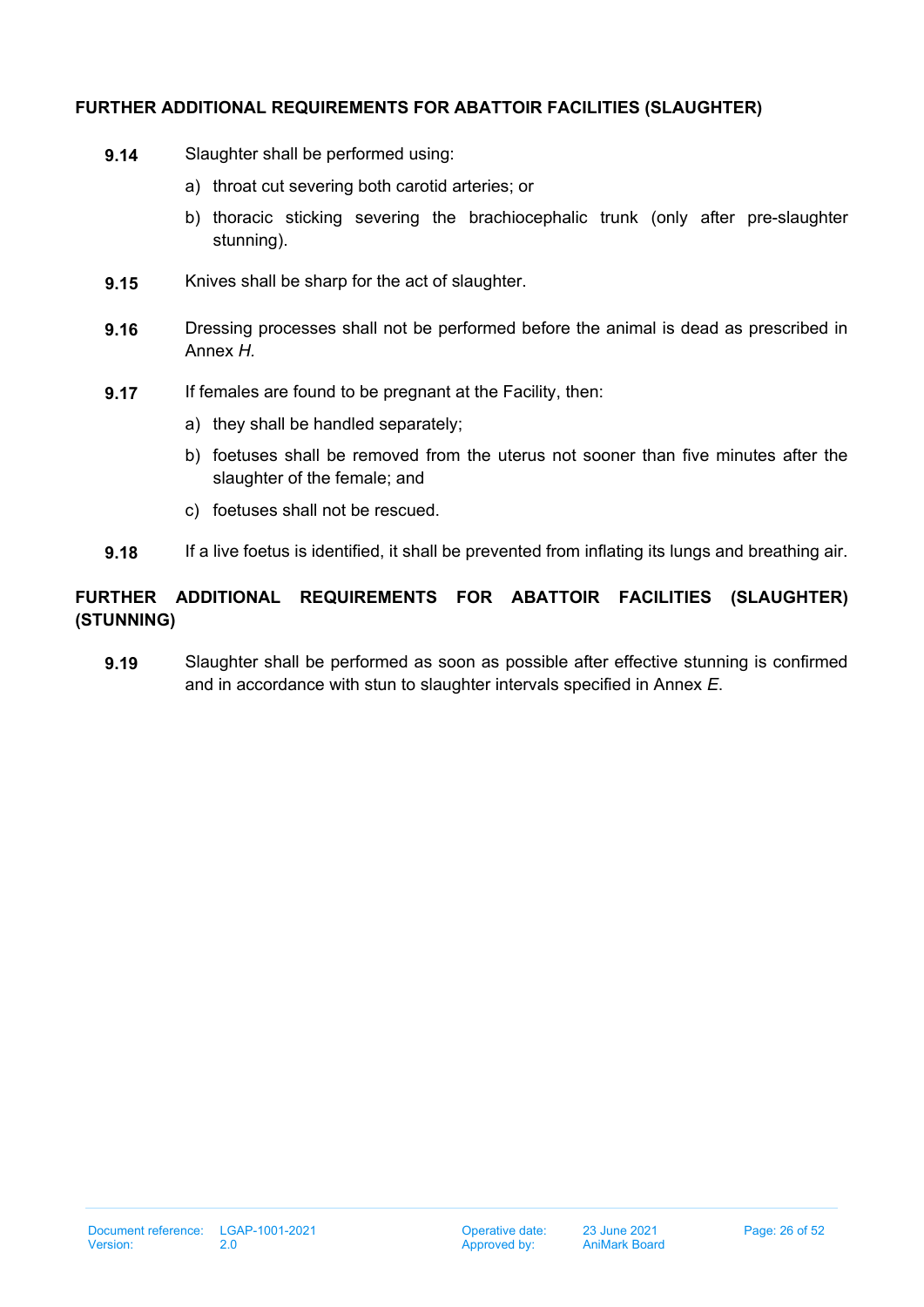## **FURTHER ADDITIONAL REQUIREMENTS FOR ABATTOIR FACILITIES (SLAUGHTER) (NON STUN)**

- **9.20** For slaughter without stunning the throat shall be cut using:
	- a) a knife of sufficient length so the point of the knife remains outside of the incision during the cut; and
	- b) a single, deep, uninterrupted, fast stroke of the knife.

NOTE Single means one stroke or a reciprocal pass of the blade provided the blade does not leave the wound until the act of slaughter is completed.

- **9.21** After slaughter when stunning is not used:
	- a) livestock shall be visually inspected for complete sectioning of both carotid arteries and the presence of a strong flow of blood from the wound;
	- b) inspection of the wound shall avoid contact with the severed edge of the skin;
	- c) action shall be taken to re-cut the vessels if a strong flow of blood is not present or the carotid arteries have been missed with the initial cut;
	- d) livestock shall have the head kept in extension to prevent the edges of the wounds touching until the animal is unconscious;
	- e) livestock shall not have water thrown on them or be otherwise disturbed prior to confirmed unconsciousness in accordance with Annex *G*; and
	- f) livestock shall be assessed as unconscious in accordance with Annex *G* and Annex *H* before they are released from restraint, moved or hoisted.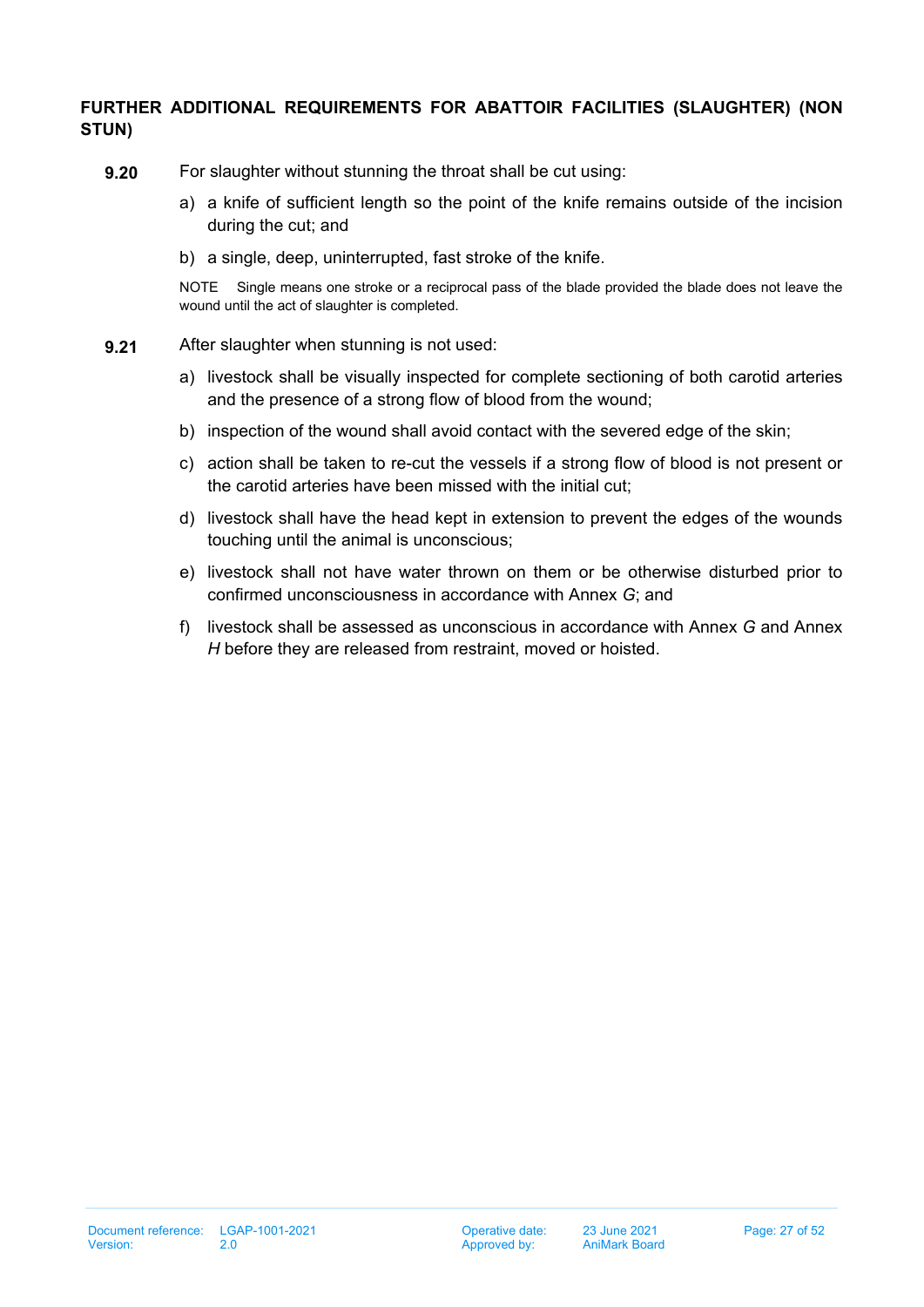# **Annex A Personnel competencies**

(Normative)

<span id="page-27-0"></span>Operators and Facilities shall demonstrate that its personnel have the following competencies:

|                                               |                                                                                                                                                                              | <b>Personnel involved in</b>                                                  |                                                          |                                        |                                  |                   |  |
|-----------------------------------------------|------------------------------------------------------------------------------------------------------------------------------------------------------------------------------|-------------------------------------------------------------------------------|----------------------------------------------------------|----------------------------------------|----------------------------------|-------------------|--|
| <b>Competencies</b><br>(Knowledge and skills) |                                                                                                                                                                              | handling<br>livestock,<br>including<br>loading,<br>transport and<br>unloading | animal<br>identification<br>and<br>movement<br>recording | feeding and<br>caring for<br>livestock | <b>livestock</b><br>slaughtering | animal<br>welfare |  |
|                                               |                                                                                                                                                                              |                                                                               | Knowledge                                                |                                        |                                  |                   |  |
| a)                                            | workplace requirements<br>for maintaining flow and<br>order of animals                                                                                                       | ✓                                                                             |                                                          | ✓                                      |                                  | ✓                 |  |
| b)                                            | impact of stress and<br>injury on the animal                                                                                                                                 | ✓                                                                             |                                                          | ✓                                      | $\checkmark$                     | ✓                 |  |
| C)                                            | impact of stress and<br>injury on product quality                                                                                                                            | ✓                                                                             |                                                          |                                        | ✓                                | ✓                 |  |
| d)                                            | identification of livestock                                                                                                                                                  | $\checkmark$                                                                  | $\checkmark$                                             | $\checkmark$                           |                                  | ✓                 |  |
| e)                                            | hazards of handling<br>stock                                                                                                                                                 | ✓                                                                             |                                                          |                                        |                                  | ✓                 |  |
| $f$ )                                         | feed and water<br>requirements where<br>relevant                                                                                                                             | ✓                                                                             |                                                          | ✓                                      |                                  | ✓                 |  |
| g)                                            | relevant processes and<br>documented information<br>associated with tasks<br>undertaken                                                                                      | ✓                                                                             | ✓                                                        | ✓                                      | ✓                                |                   |  |
| h)                                            | workplace processes<br>and documented<br>information for receival<br>and/or dispatch of<br>animals                                                                           | ✓                                                                             | ✓                                                        | ✓                                      |                                  |                   |  |
| i)                                            | processes for<br>controlling, segregating<br>and sorting identified<br>livestock to ensure<br>traceability is maintained                                                     | ✓                                                                             | ✓                                                        |                                        |                                  |                   |  |
| j)                                            | processes and<br>documented information<br>for capturing traceability<br>data and supporting<br>evidence and monitoring<br>and verifying traceability<br>activities and data |                                                                               | ✓                                                        |                                        |                                  |                   |  |
| k)                                            | correct operation of<br>infrastructure and<br>equipment                                                                                                                      | ✓                                                                             | ✓                                                        | ✓                                      | ✓                                | ✓                 |  |
| $\vert$                                       | backup processes and<br>responding to<br>emergency situations                                                                                                                | ✓                                                                             | ✓                                                        | ✓                                      | ✓                                |                   |  |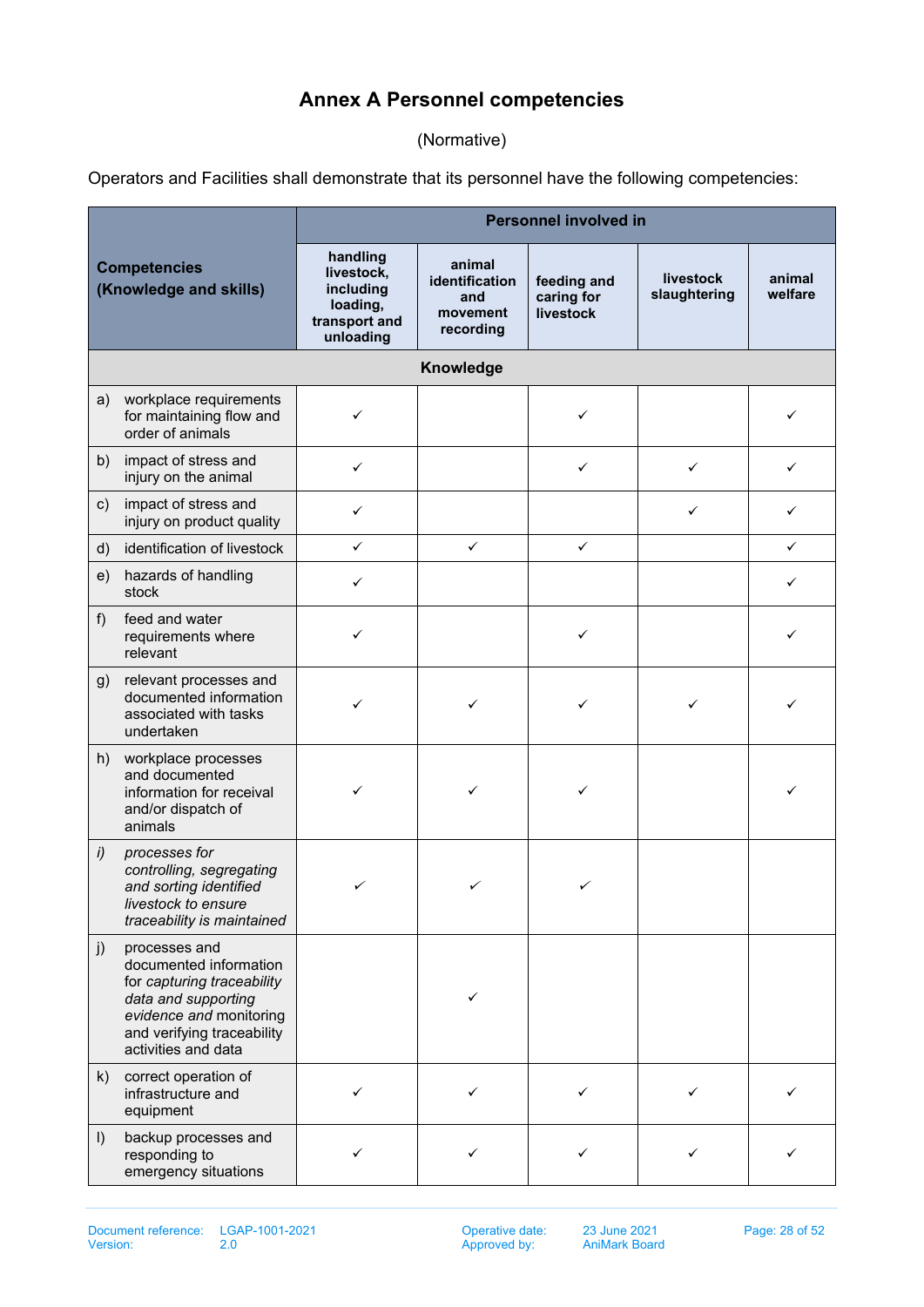| <b>Competencies</b><br>(Knowledge and skills) |                                                                                                                                                             | <b>Personnel involved in</b>                                                  |                                                          |                                        |                                  |                   |  |  |  |
|-----------------------------------------------|-------------------------------------------------------------------------------------------------------------------------------------------------------------|-------------------------------------------------------------------------------|----------------------------------------------------------|----------------------------------------|----------------------------------|-------------------|--|--|--|
|                                               |                                                                                                                                                             | handling<br>livestock,<br>including<br>loading,<br>transport and<br>unloading | animal<br>identification<br>and<br>movement<br>recording | feeding and<br>caring for<br>livestock | <b>livestock</b><br>slaughtering | animal<br>welfare |  |  |  |
|                                               |                                                                                                                                                             |                                                                               | <b>Skills</b>                                            |                                        |                                  |                   |  |  |  |
|                                               | m) identify sick or injured<br>animals                                                                                                                      | $\checkmark$                                                                  |                                                          | $\checkmark$                           |                                  | ✓                 |  |  |  |
| n)                                            | identify out-of-<br>specification animals                                                                                                                   | $\checkmark$                                                                  | $\checkmark$                                             |                                        |                                  |                   |  |  |  |
| O)                                            | accurately count livestock                                                                                                                                  | ✓                                                                             | ✓                                                        | ✓                                      |                                  |                   |  |  |  |
| p)                                            | accurately complete<br>documented information<br>for livestock movement                                                                                     | ✓                                                                             | ✓                                                        | ✓                                      |                                  |                   |  |  |  |
| q)                                            | identify signs and causes<br>of stress in animals                                                                                                           | ✓                                                                             |                                                          | ✓                                      | $\checkmark$                     | ✓                 |  |  |  |
| r)                                            | comply with workplace<br>processes and<br>documented information<br>for handling livestock and<br>minimising livestock<br>stress                            | ✓                                                                             | ✓                                                        | ✓                                      | ✓                                | ✓                 |  |  |  |
| s)                                            | maintain flow of livestock<br>with minimal livestock<br>stress                                                                                              | ✓                                                                             |                                                          |                                        |                                  | ✓                 |  |  |  |
| t)                                            | operation and<br>maintenance of restraint<br>equipment                                                                                                      |                                                                               |                                                          |                                        | ✓                                |                   |  |  |  |
| u)                                            | operation and<br>maintenance of stunning<br>equipment                                                                                                       |                                                                               |                                                          |                                        | ✓                                |                   |  |  |  |
|                                               | v) operation and<br>maintenance of slaughter<br>equipment                                                                                                   |                                                                               |                                                          |                                        | ✓                                |                   |  |  |  |
| W)                                            | operation and<br>maintenance of<br>equipment used to identify<br>animals and record their<br>movements                                                      |                                                                               |                                                          |                                        |                                  |                   |  |  |  |
| X)                                            | operation and<br>maintenance of<br>equipment used to<br>monitor and verify<br>traceability activities and<br>data                                           |                                                                               | ✓                                                        |                                        |                                  |                   |  |  |  |
| y)                                            | where static visual<br>imagery is relied upon as<br>supporting evidence,<br>taking images which are<br>appropriately framed as<br>required by this Standard |                                                                               |                                                          |                                        |                                  |                   |  |  |  |
| Z)                                            | operation of emergency<br>and backup equipment                                                                                                              | ✓                                                                             | ✓                                                        | ✓                                      | ✓                                |                   |  |  |  |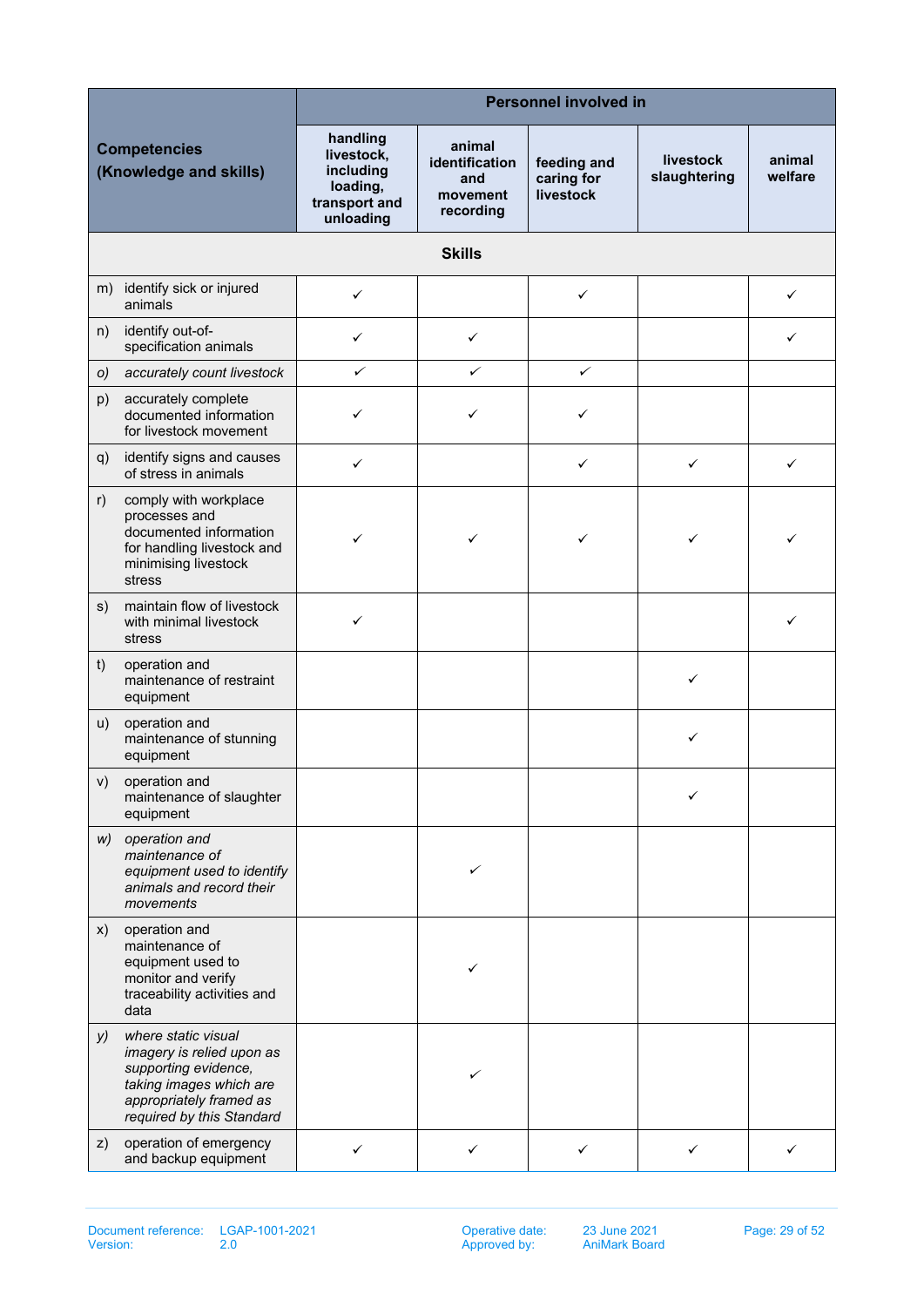# **Annex** *B* **Methods of identification**

## (Normative)

<span id="page-29-0"></span>The use of the following methods of identification are permitted or required where indicated, provided that the use of the method enables the general requirements of the LGAP Standard to be met.

| <b>Method of</b><br>identification                     | <b>Requirement</b>                                                                                                                                                                                                                                                                                                                                                                                                                                                                                                                                                                                                                                                                                                                                                                                                                                                                                                                                                     | Level 1                                                     | Level 2 &<br>Level <sub>3</sub>                                                         | <b>Evidence guidance</b>                                                                                                                                                                                                                                                                                                                                                                 |
|--------------------------------------------------------|------------------------------------------------------------------------------------------------------------------------------------------------------------------------------------------------------------------------------------------------------------------------------------------------------------------------------------------------------------------------------------------------------------------------------------------------------------------------------------------------------------------------------------------------------------------------------------------------------------------------------------------------------------------------------------------------------------------------------------------------------------------------------------------------------------------------------------------------------------------------------------------------------------------------------------------------------------------------|-------------------------------------------------------------|-----------------------------------------------------------------------------------------|------------------------------------------------------------------------------------------------------------------------------------------------------------------------------------------------------------------------------------------------------------------------------------------------------------------------------------------------------------------------------------------|
| Individual,<br>unique<br>identifiers                   | C1 Identification that is individual to the<br>specific animal to which the identifier is<br>applied and its application is permanent.<br>This may or may not be electronic<br>identification.<br>NOTE 1<br>The use of the term permanent<br>refers to a method which is unlikely to<br>become easily dislodged, unidentifiable or<br>removed for the duration of the animal's life<br>as it moves through all traceability locations.<br>NOTE <sub>2</sub><br>Examples of individual, unique<br>identifiers include: Identifiers which use RFID,<br>QR codes or barcodes, and may be in the<br>form of external ear or tail tags or internal<br>rumen bolus or microchips, or visual ear tags<br>with sequential numbering or lettering printed<br>or written.                                                                                                                                                                                                        | Permitted<br>for cattle,<br>buffalo,<br>sheep and<br>goats. | Required<br>for cattle<br>and<br>buffalo.<br>Permitted<br>for sheep<br>and<br>goats.    | ■ Working practices<br>conform with any<br>documented<br>information and<br>requirement of the<br><b>LGAP Standard -</b><br>either witnessed<br>or assessed<br>through<br>questioning.<br>• Observation of<br>animals from<br>specific sources<br>of supply to<br>establish<br>identification<br>method relevant<br>to scope.<br>• Electronic<br>identification data<br>files (if used). |
| Group<br>identification<br>with physical<br>identifier | C2 Group identification with physical<br>identifier - Physical identification that has<br>been applied to a specific group of<br>similar animals.<br>Identification shall be through<br>identification documentation specifying at<br>least the:<br>i)<br>number of animals in the group;<br>species;<br>ii)<br>date of introduction into the<br>iii)<br>current traceability location;<br>iv) current traceability location;<br>destination traceability location;<br>V)<br>vi) traceability party who has<br>physical custody at the current<br>traceability location; and<br>vii) type of physical group identifier.<br>This documentation shall be updated if<br>there are any changes.<br><b>NOTE</b><br>Examples of group identification<br>with physical identifier include: An ear tag of<br>a particular size, shape or colour, a particular<br>brand or mark or a distinguishing physical<br>characteristic of the species that is applied to<br>that group. | Permitted<br>for cattle,<br>buffalo,<br>sheep and<br>goats. | Required<br>for sheep<br>and<br>goats.<br>Not<br>permitted<br>for cattle<br>or buffalo. | • Working practices<br>conform with any<br>documented<br>information and<br>requirement of the<br><b>LGAP Standard -</b><br>either witnessed<br>or assessed<br>through<br>questioning.<br>• Identification<br>documentation.<br>• Observation of<br>animals from<br>specific sources<br>of supply to<br>establish<br>identification<br>method relevant<br>to scope.                      |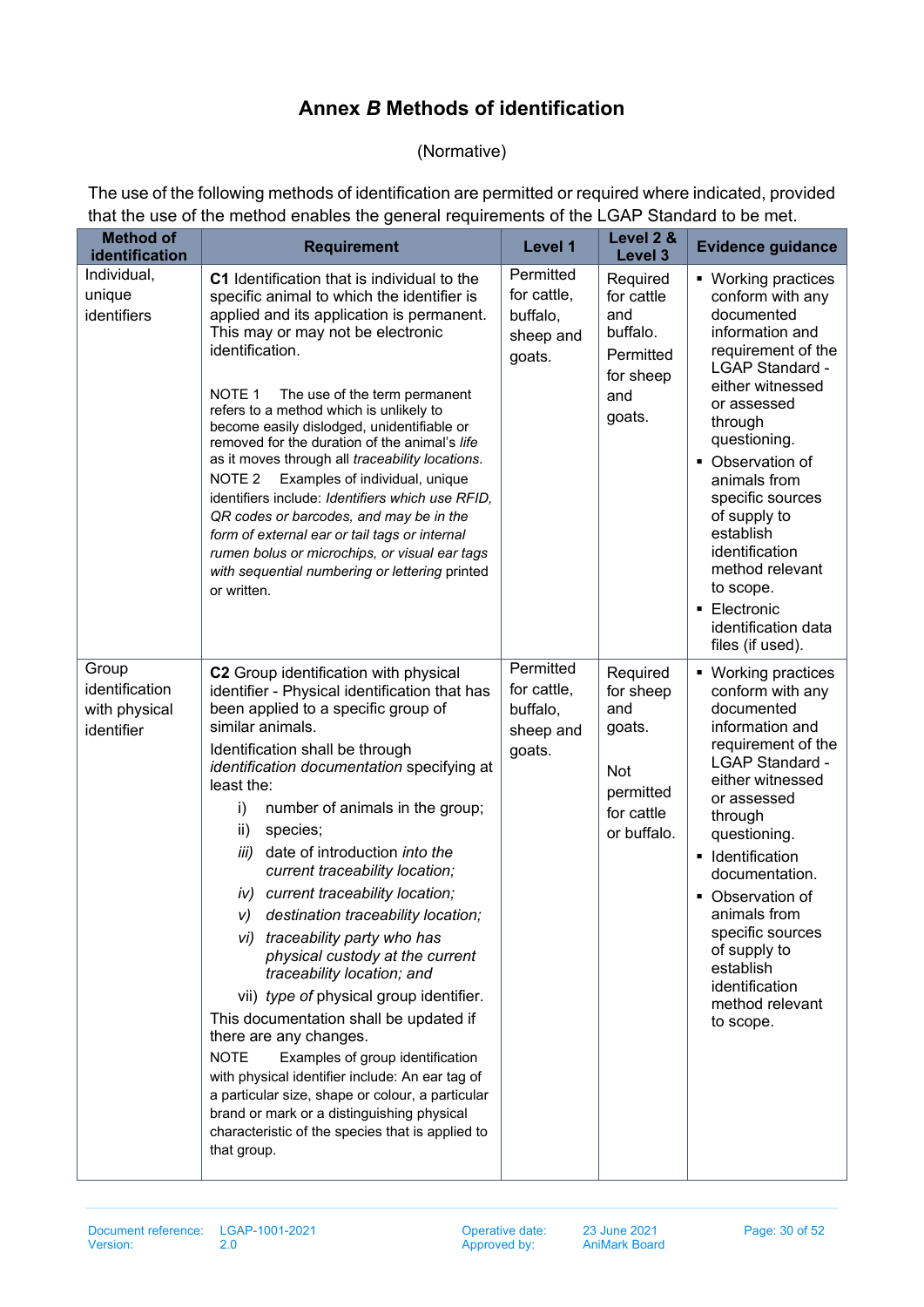| <b>Method of</b><br>identification                           | <b>Requirement</b>                                                                                                                                                                                                                                                                                                                                                                                                                                                                                                                                                                                                                                                                                                                                                                                                                                                                                                                                                                                              | Level 1                                                     | Level 2 &<br>Level 3    | <b>Evidence guidance</b>                                                                                                                                            |
|--------------------------------------------------------------|-----------------------------------------------------------------------------------------------------------------------------------------------------------------------------------------------------------------------------------------------------------------------------------------------------------------------------------------------------------------------------------------------------------------------------------------------------------------------------------------------------------------------------------------------------------------------------------------------------------------------------------------------------------------------------------------------------------------------------------------------------------------------------------------------------------------------------------------------------------------------------------------------------------------------------------------------------------------------------------------------------------------|-------------------------------------------------------------|-------------------------|---------------------------------------------------------------------------------------------------------------------------------------------------------------------|
| Group<br>identification<br>without<br>physical<br>identifier | C3 Group identification without physical<br>identifier - Identification that is specific to<br>a group of similar animals. In such cases<br>the animals shall be similar in terms of<br>species, origin or destination.<br>Identification shall be through<br>identification documentation specifying at<br>least the:<br>number of animals in the group;<br>i)<br>ii)<br>species;<br>date of introduction into the<br>iii)<br>current traceability location;<br>iv) current traceability location;<br>destination traceability location;<br>V)<br>and<br>vi) traceability party who has<br>physical custody at the current<br>traceability location.<br>This documentation then constitutes a<br>unique group identifier and shall<br>accompany the animals on any<br>movement and shall be updated if there<br>are any changes.<br><b>NOTE</b><br>Examples of group identification<br>without physical identifier include<br>classification of all animals in the group by<br>species, origin or destination. | Permitted<br>for cattle,<br>buffalo,<br>sheep and<br>goats. | <b>Not</b><br>permitted | ■ Working practices<br>conform with<br>documented<br>information and<br>requirement of the<br>Standard - either<br>witnessed or<br>assessed through<br>questioning. |
|                                                              |                                                                                                                                                                                                                                                                                                                                                                                                                                                                                                                                                                                                                                                                                                                                                                                                                                                                                                                                                                                                                 |                                                             |                         |                                                                                                                                                                     |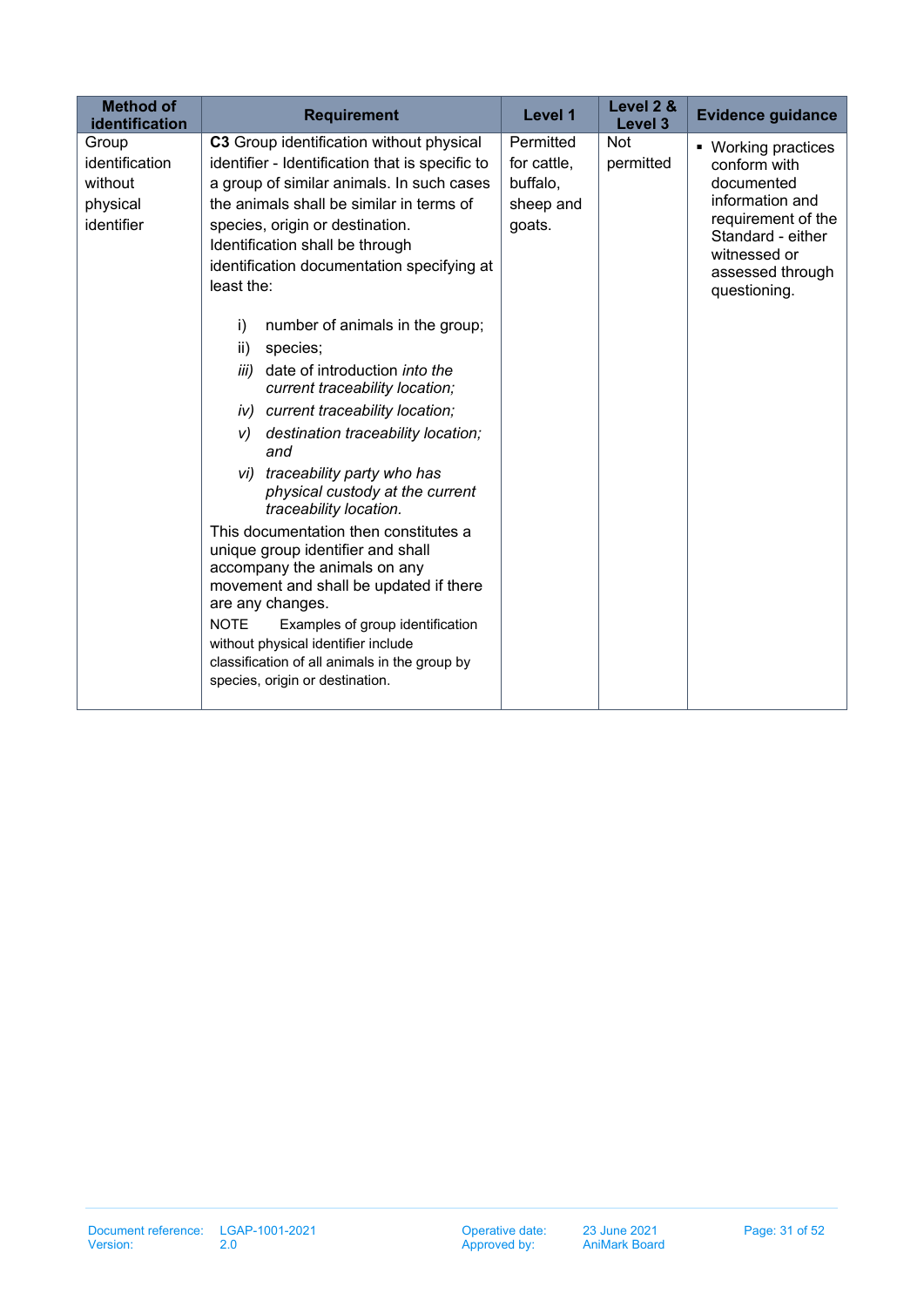# **Annex** *C* **Fitness for transport[1](#page-31-1)**

(Normative)

<span id="page-31-0"></span>Animals that are **unfit to travel** include, but are not limited to:

- a) those that are sick, injured, weak, disabled or fatigued;
- b) those that are unable to stand unaided and bear weight on each leg;
- c) those that are blind in both eyes;
- d) those that cannot be moved without causing them additional suffering;
- e) newborn with an unhealed navel;
- f) pregnant animals which would be in the final 10% of their gestation period at the planned time of unloading;
- g) females travelling without young which have given birth within the previous 48 hours; and
- h) those whose body condition would result in poor welfare because of the expected climatic conditions.

<span id="page-31-1"></span><sup>1</sup> Drawn from: Meat & Livestock Australia. *Is it fit to load?*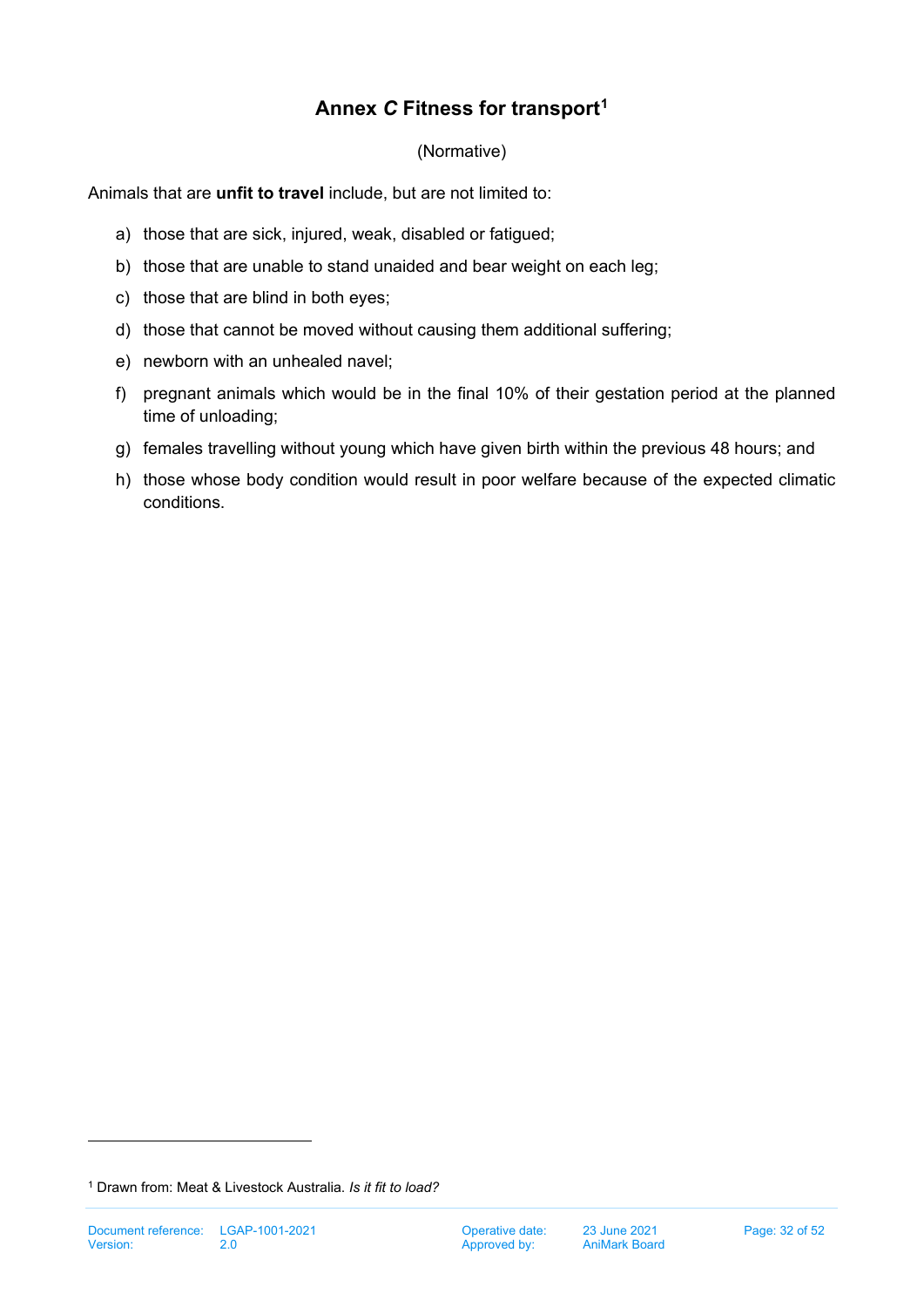# **Annex** *D* **Methods of restrain[t2](#page-32-1)**

#### <span id="page-32-1"></span>(Normative)

The use of the following restraint methods are permitted where indicated, provided that the use of the method enables the general requirements of the LGAP Standard and the additional conditions (listed below) to be met.

<span id="page-32-0"></span>

| <b>Presentation of</b><br>animals                                               | <b>Method of restraint</b>               | <b>Specific purpose</b>                                                                        | Level 1                                                                                                                                           | Level <sub>2</sub>                                                                                                                                                                                                                                                                                                                                                                                                         | Level 3                                                                                                                                                                                                                                                                                               |
|---------------------------------------------------------------------------------|------------------------------------------|------------------------------------------------------------------------------------------------|---------------------------------------------------------------------------------------------------------------------------------------------------|----------------------------------------------------------------------------------------------------------------------------------------------------------------------------------------------------------------------------------------------------------------------------------------------------------------------------------------------------------------------------------------------------------------------------|-------------------------------------------------------------------------------------------------------------------------------------------------------------------------------------------------------------------------------------------------------------------------------------------------------|
| Animals are grouped<br>but no individual<br>restraint                           | Group stunning pen                       | - Head-only electrical<br>stunning<br>- Mechanical stunning                                    | Permitted for sheep and<br>goats.                                                                                                                 | Permitted for sheep and<br>qoats.                                                                                                                                                                                                                                                                                                                                                                                          | Not permitted.                                                                                                                                                                                                                                                                                        |
| Individual animal<br>confinement but no<br>physical restraint<br>Animal upright | Individual stunning<br>box               | - Head-only electrical<br>stunning<br>- Mechanical stunning                                    | Permitted - all livestock.                                                                                                                        | Permitted - all livestock.                                                                                                                                                                                                                                                                                                                                                                                                 | Not permitted.                                                                                                                                                                                                                                                                                        |
| Head restrained<br>Animal upright                                               | Halter, head collar or<br>bridle         | - Mechanical stunning<br>- Slaughter without<br>stunning                                       | Permitted for cattle and<br>buffalo, where animals are<br>accustomed to human<br>contact and familiar with the<br>use of a halter or head collar. | Not permitted.                                                                                                                                                                                                                                                                                                                                                                                                             | Not permitted.                                                                                                                                                                                                                                                                                        |
|                                                                                 | Neck yoke (with or<br>without chin lift) | - Mechanical stunning<br>- Electrical head-only<br>stunning<br>- Slaughter without<br>stunning | Permitted for cattle and for<br>buffalo if in suitable<br>configuration for buffalo.                                                              | Permitted for cattle when:<br>part of a restraining<br>a)<br>box (individual<br>confinement);<br>with additional body<br>b)<br>support if used for<br>slaughter without<br>stunning.<br>Permitted for buffalo when:<br>part of a restraining<br>a)<br>box (individual<br>confinement) and:<br>configured for buffalo;<br>$\mathsf{b}$<br>and with additional<br>body support if used<br>for slaughter without<br>stunning. | Permitted for cattle when:<br>part of a restraining box<br>a)<br>(individual confinement);<br>and<br>b)<br>stunning is used.<br>Permitted for buffalo when:<br>part of a restraining box<br>a)<br>(individual confinement);<br>and<br>configured for buffalo;<br>b)<br>and<br>stunning is used.<br>C) |

<sup>2</sup> Drawn from: World Organisation for Animal Health. *Terrestrial Animal Health Code*. Volume 1.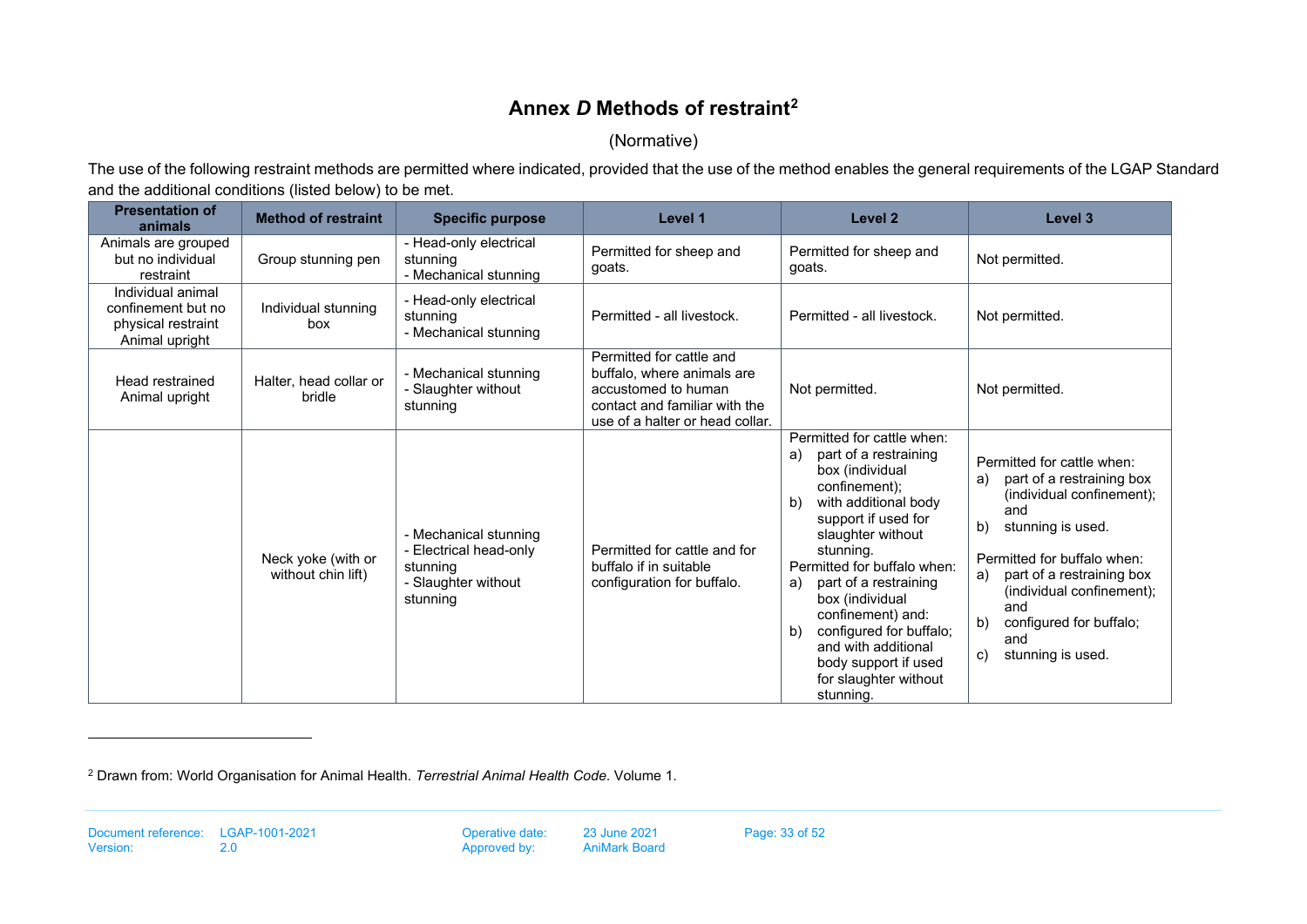| <b>Presentation of</b><br>animals | <b>Method of restraint</b>                                   | <b>Specific purpose</b>                                                                        | Level 1                                                                                                                                | Level <sub>2</sub>                                                                       | Level 3                                                                                                                |
|-----------------------------------|--------------------------------------------------------------|------------------------------------------------------------------------------------------------|----------------------------------------------------------------------------------------------------------------------------------------|------------------------------------------------------------------------------------------|------------------------------------------------------------------------------------------------------------------------|
|                                   | Manual                                                       | - Mechanical stunning<br>- Head-only electrical<br>stunning<br>- Slaughter without<br>stunning | Permitted for sheep and<br>qoats.                                                                                                      | Permitted for sheep and<br>qoats.                                                        | Not permitted.                                                                                                         |
|                                   | Upright clamp, crush,<br>squeeze, static v-<br>restraint,    | - Mechanical stunning<br>- Head-only electrical<br>stunning<br>- Slaughter without<br>stunning | Permitted - all livestock.                                                                                                             | Permitted - all livestock.                                                               | Permitted - all livestock only<br>when stunning used.                                                                  |
| Body restrained<br>Animal upright | Static band (straddle)<br>restrainer                         | - Mechanical stunning<br>- Head-only electrical<br>stunning<br>- Slaughter without<br>stunning | Permitted for sheep and<br>goats.<br>Permitted for cattle.                                                                             | Permitted for sheep and<br>goats.<br>Permitted for cattle only<br>when stunning is used. | Permitted for sheep and<br>goats only when stunning is<br>used.<br>Permitted for cattle only when<br>stunning is used. |
|                                   | Moving v-restrainer,<br>moving band<br>(straddle) restrainer | - Mechanical stunning<br>- Head-only electrical<br>stunning<br>- Slaughter without             | Permitted for sheep and<br>goats.                                                                                                      | Permitted for sheep and<br>goats.<br>Permitted for cattle only                           | Permitted for sheep and<br>goats only when stunning is<br>used.                                                        |
|                                   |                                                              | stunning                                                                                       | Permitted for cattle                                                                                                                   | when stunning is used.                                                                   | Permitted for cattle only when<br>stunning is used.                                                                    |
| Body restrained                   | Manual                                                       | - Slaughter without<br>stunning                                                                | Permitted for sheep and<br>goats.<br>Permitted for cattle.                                                                             | Permitted for sheep and<br>goats.                                                        | Not permitted.                                                                                                         |
| Animal in lateral<br>position     | In a restrainer, cradle<br>or crush                          | - Slaughter without<br>stunning                                                                | Permitted for sheep and<br>goats.<br>Permitted for cattle.                                                                             | Permitted for sheep and<br>qoats.<br>Permitted for cattle.                               | Not permitted.                                                                                                         |
| Body restrained                   | Casting/hobbling                                             | - Mechanical stunning<br>- Slaughter without<br>stunning                                       | Permitted for sheep and<br>goats.<br>Stunning or slaughter<br>immediately after restraint is<br>essential when this method<br>is used. | Not permitted.                                                                           | Not permitted.                                                                                                         |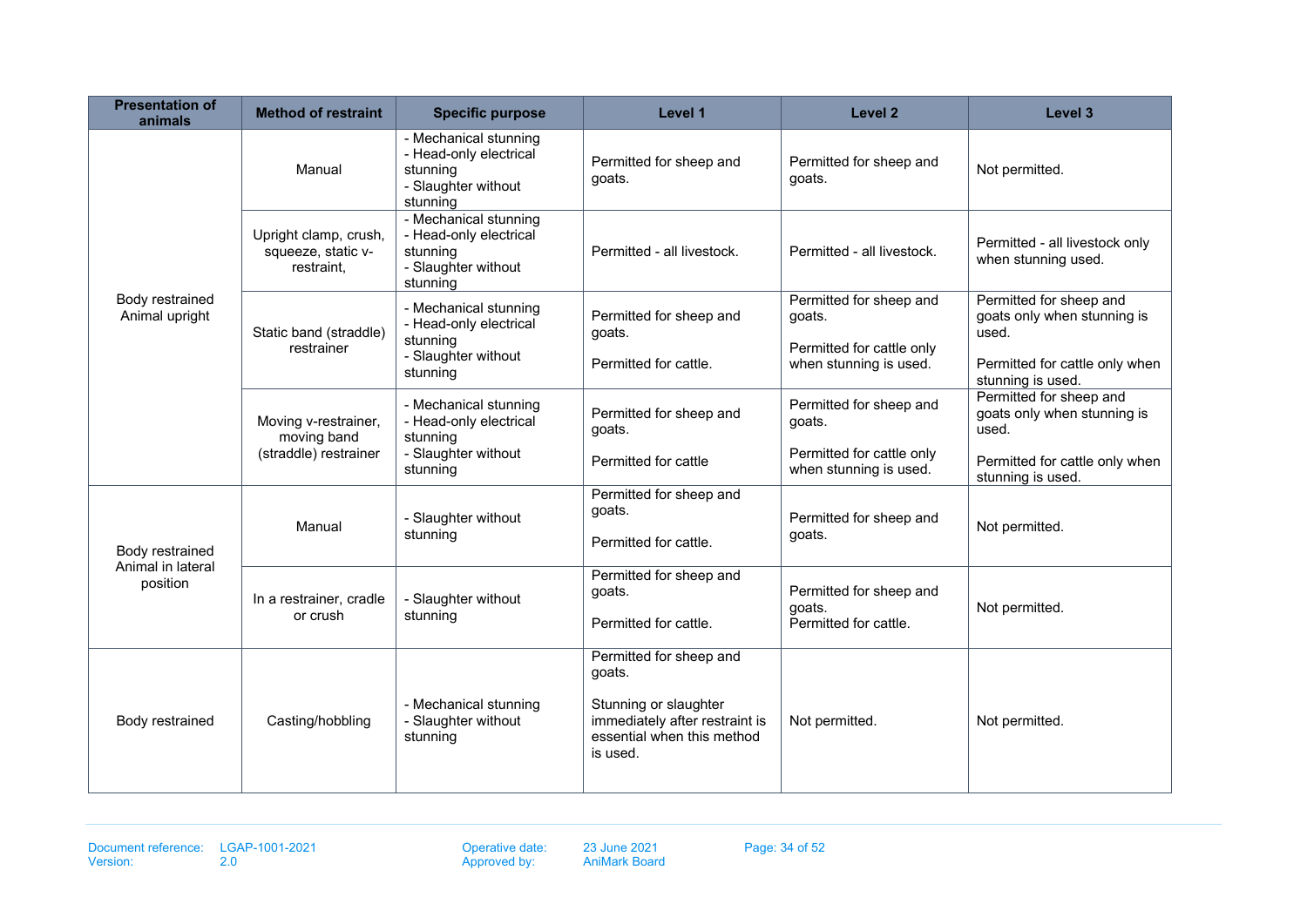| <b>Presentation of</b><br>animals | <b>Method of restraint</b>                                              | <b>Specific purpose</b>                                  | Level 1                                                                                                                                                                                                                                                                                                                                               | Level 2                                                                                                                              | Level 3        |
|-----------------------------------|-------------------------------------------------------------------------|----------------------------------------------------------|-------------------------------------------------------------------------------------------------------------------------------------------------------------------------------------------------------------------------------------------------------------------------------------------------------------------------------------------------------|--------------------------------------------------------------------------------------------------------------------------------------|----------------|
| Leg restraints                    | Rope casting                                                            | - Mechanical stunning<br>- Slaughter without<br>stunning | Permitted for cattle provided<br>that:<br>animals shall be<br>a)<br>accustomed to close<br>contact with people;<br>stunning or slaughter<br>b)<br>immediately after<br>restraint is essential<br>when this method is<br>used; and<br>animals are cast in one<br>c)<br>movement and using a<br>technique which avoids<br>distress and injury.          | Not permitted.                                                                                                                       | Not permitted. |
|                                   | Tying of 3 or 4 legs                                                    |                                                          | Permitted for sheep and<br>goats.<br>Stunning or slaughter<br>immediately after restraint is<br>essential when this method<br>is used.                                                                                                                                                                                                                | Not permitted.                                                                                                                       | Not permitted. |
| Restraint by inversion            | Rotating box with<br>fixed sides (e.g.<br>Weinberg pen)                 | - Slaughter without<br>stunning                          | Permitted for cattle, provided<br>that:<br>the head shall be fully<br>a)<br>restrained with the neck<br>extended prior to<br>inversion; and<br>the inversion shall<br>b)<br>proceed smoothly and<br>without interruption to<br>minimise the period of<br>restraint; and<br>slaughter shall occur as<br>C)<br>soon as the animal is<br>fully inverted. | Not permitted.                                                                                                                       | Not permitted. |
|                                   | Rotating box fitted<br>with compressible<br>sides and head<br>restraint | - Slaughter without<br>stunning                          | Permitted for cattle, provided<br>that:<br>the head shall be fully<br>a)<br>restrained with the neck<br>extended prior to<br>inversion;                                                                                                                                                                                                               | Permitted for cattle,<br>provided that:<br>a) the head shall be fully<br>restrained with the<br>neck extended prior to<br>inversion; | Not permitted. |

Document reference: LGAP-1001-2021 Consumer Consumer 23 June 2021 Page: 35 of 52<br>Version: 2.0 Consumer 2.0 Consumer Approved by: AniMark Board

Operative date:<br>Approved by: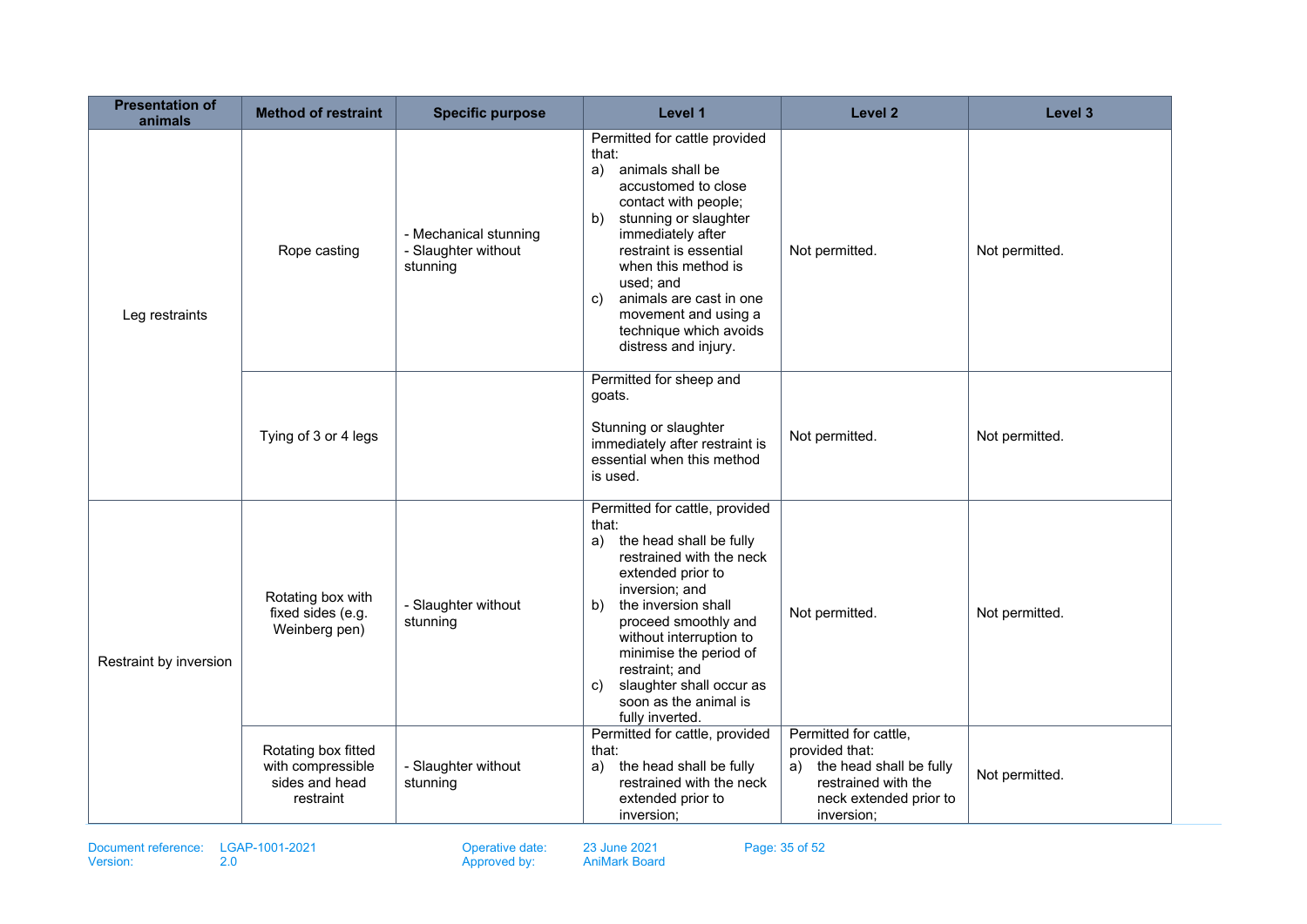| <b>Presentation of</b><br>animals | <b>Method of restraint</b> | <b>Specific purpose</b> |          | Level 1                                                                                                                                                                                    |          | Level 2                                                                                                                                                                                    | Level 3 |
|-----------------------------------|----------------------------|-------------------------|----------|--------------------------------------------------------------------------------------------------------------------------------------------------------------------------------------------|----------|--------------------------------------------------------------------------------------------------------------------------------------------------------------------------------------------|---------|
|                                   |                            |                         | b)<br>C) | the inversion shall<br>proceed smoothly and<br>without interruption to<br>minimise the period of<br>restraint; and<br>slaughter shall occur as<br>soon as the animal is<br>fully inverted. | b)<br>C) | the inversion shall<br>proceed smoothly and<br>without interruption to<br>minimise the period of<br>restraint: and<br>slaughter shall occur<br>as soon as the animal<br>is fully inverted. |         |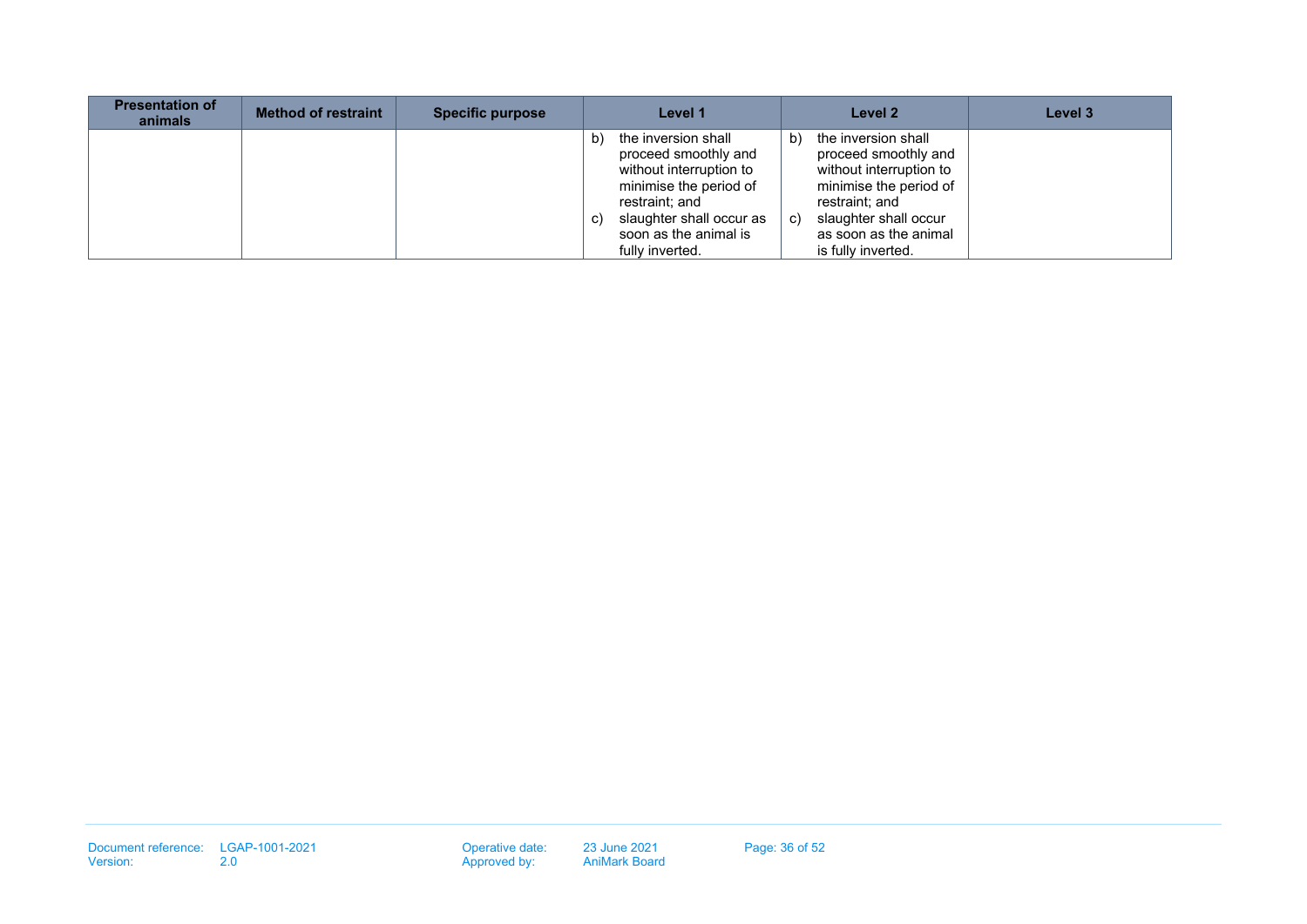# **Annex** *E* **Permitted stunning method[s3](#page-36-2)**

## (Normative)

<span id="page-36-0"></span>

| <b>Method</b>                           | <b>Species</b>       | <b>Parameters</b>                                                                                                                            | <b>Maximum time</b><br>between stunning and<br>slaughter (seconds) |
|-----------------------------------------|----------------------|----------------------------------------------------------------------------------------------------------------------------------------------|--------------------------------------------------------------------|
| Non-penetrating<br>concussion           | Cattle               | Equipment to be applied<br>according to manufacturer's<br>recommendations for<br>appropriate position and charge.                            | 20                                                                 |
| stunning                                | Sheep and goats      | Equipment to be applied<br>according to manufacturer's<br>recommendations for<br>appropriate position and charge.                            | 20                                                                 |
| Penetrating<br>captive bolt<br>stunning | All species          | Equipment to be applied<br>according to manufacturer's<br>recommendations for<br>appropriate position and charge.                            | 60                                                                 |
| Free bullet                             | All species          | Equipment to be applied in the<br>correct position with appropriate<br>gauge used.<br>Suitable as an emergency<br>method as local laws allow | Not applicable                                                     |
|                                         | Cattle               | Electrode shall span the brain.<br>Minimum current of 1.5A<br>maintained for between 1 and 3<br>seconds                                      | 20                                                                 |
| Head-only<br>electrical stun            | <b>Buffalo</b>       | Equipment to be applied<br>according to manufacturer's<br>recommendations for<br>appropriate position and charge.                            | 20                                                                 |
|                                         | Sheep and goats      | Electrode shall span the brain.<br>Minimum current of 1.0A<br>maintained for between 1 and 3<br>seconds                                      | 20                                                                 |
|                                         | Cattle               | Electrode shall span the brain<br>and the heart. Minimum current<br>of 1.5A maintained for between<br>1 and 3 seconds                        | Not applicable                                                     |
| Head to body<br>electrical stun/kill    | <b>Buffalo</b>       | Equipment to be applied<br>according to manufacturer's<br>recommendations for<br>appropriate position and charge.                            | Not applicable                                                     |
|                                         | Sheep and goats only | Electrode shall span the brain.<br>Minimum current of 1.0A<br>maintained for between 1 and 3<br>seconds                                      | Not applicable                                                     |

<span id="page-36-2"></span><span id="page-36-1"></span><sup>3</sup> Drawn from: World Organisation for Animal Health. *Terrestrial Animal Health Code*. Volume I.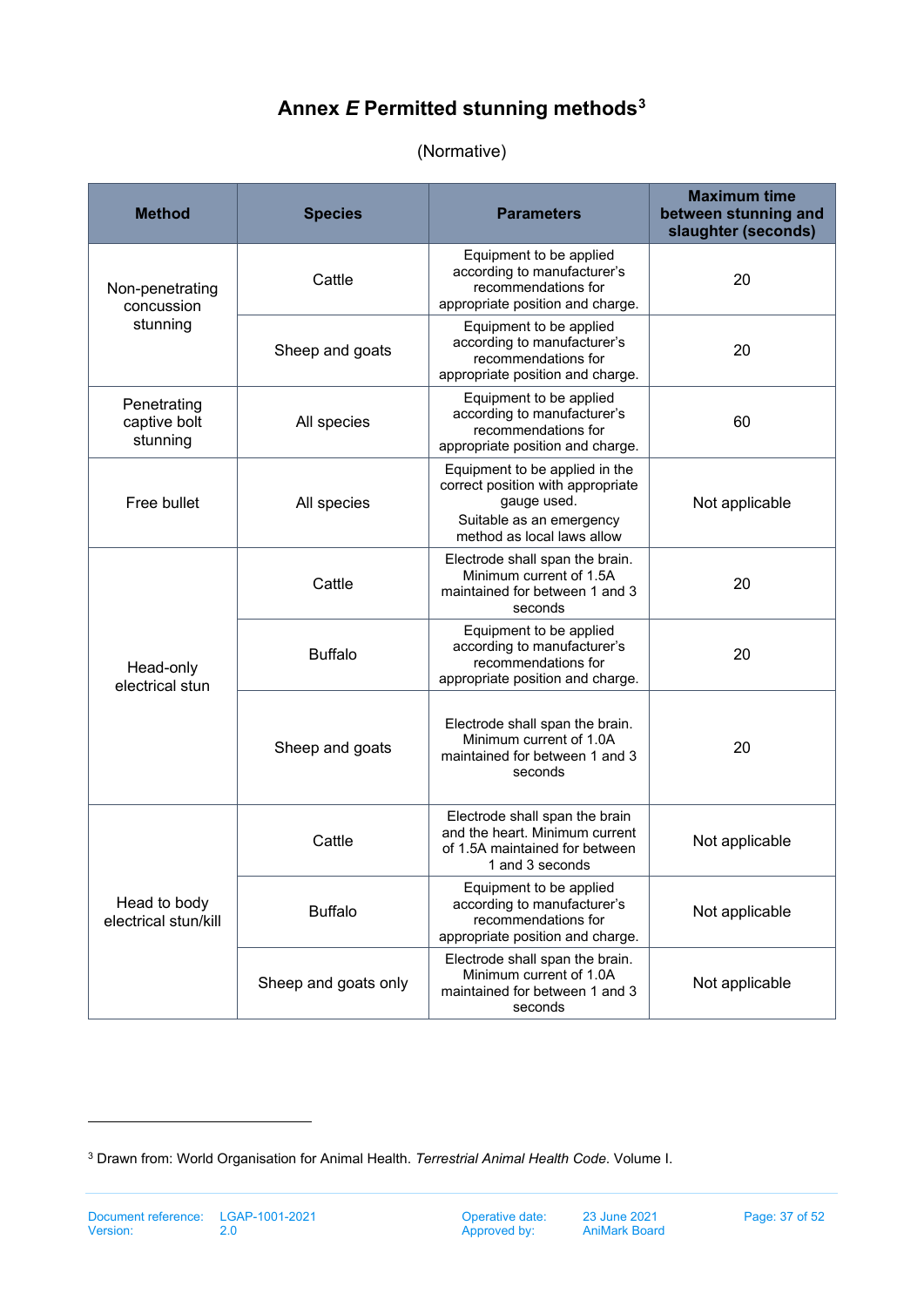# **Annex** *F* **Indicators of an effective stun**

(Normative)

Indicators of an effective stun include:

- a) for mechanical stunning:
	- i. immediate collapse;
	- ii. initial tonic reaction then clonic activity;
	- iii. no rhythmic breathing;
	- iv. eyes unfocused and no corneal reflex;
	- v. jaw and tongue are loose; and
	- vi. no spontaneous blinking and no blink in response to waving a hand in front of the eye; and
- b) for electrical stunning:
	- i. immediate collapse;
	- ii. phases of epilepsy develop once current stops tonic and clonic activity;
	- iii. no rhythmic breathing; and
	- iv. no spontaneous blinking and no blink in response to waving a hand in front of the eye.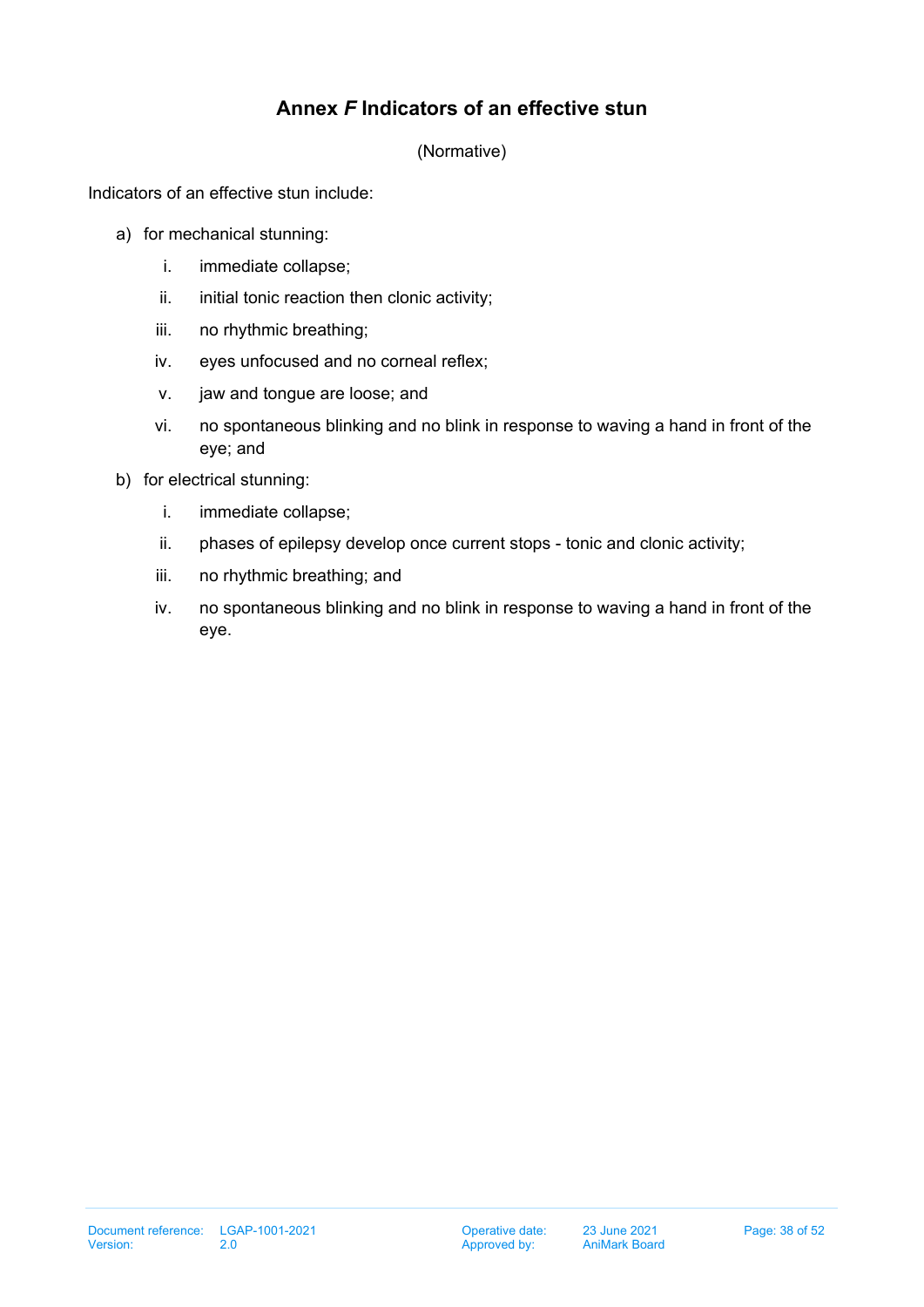# <span id="page-38-0"></span>**Annex** *G* **Indicators of unconsciousness in animals that are slaughtered without prior stunning**

(Normative)

Indicators of unconsciousness can include:

- a) complete loss of posture;
- b) no attempts to regain or to retain upright body posture;
- c) absence of tracking by the eye of movements in the vicinity (often accompanied by spontaneous blinking); or
- d) no spontaneous blinking and no blink in response to waving a hand in front of the eye.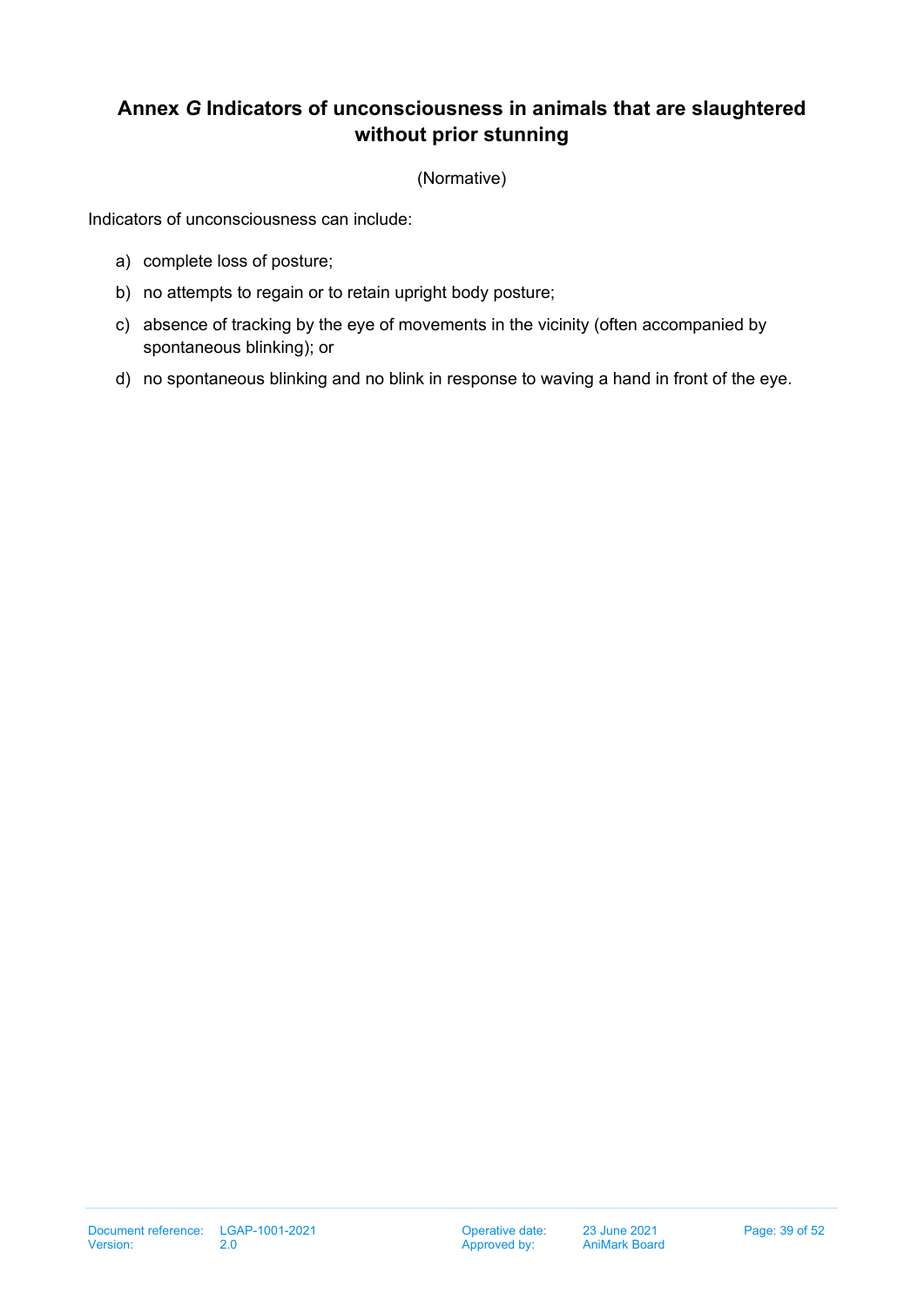# **Annex** *H* **Indicators used to confirm death after slaughter**

(Normative)

<span id="page-39-0"></span>Indicators of death include:

- a) cessation of pulsatile bleeding; or
- b) permanent absence of brain stem reflexes such as corneal reflex, rhythmic breathing or gagging.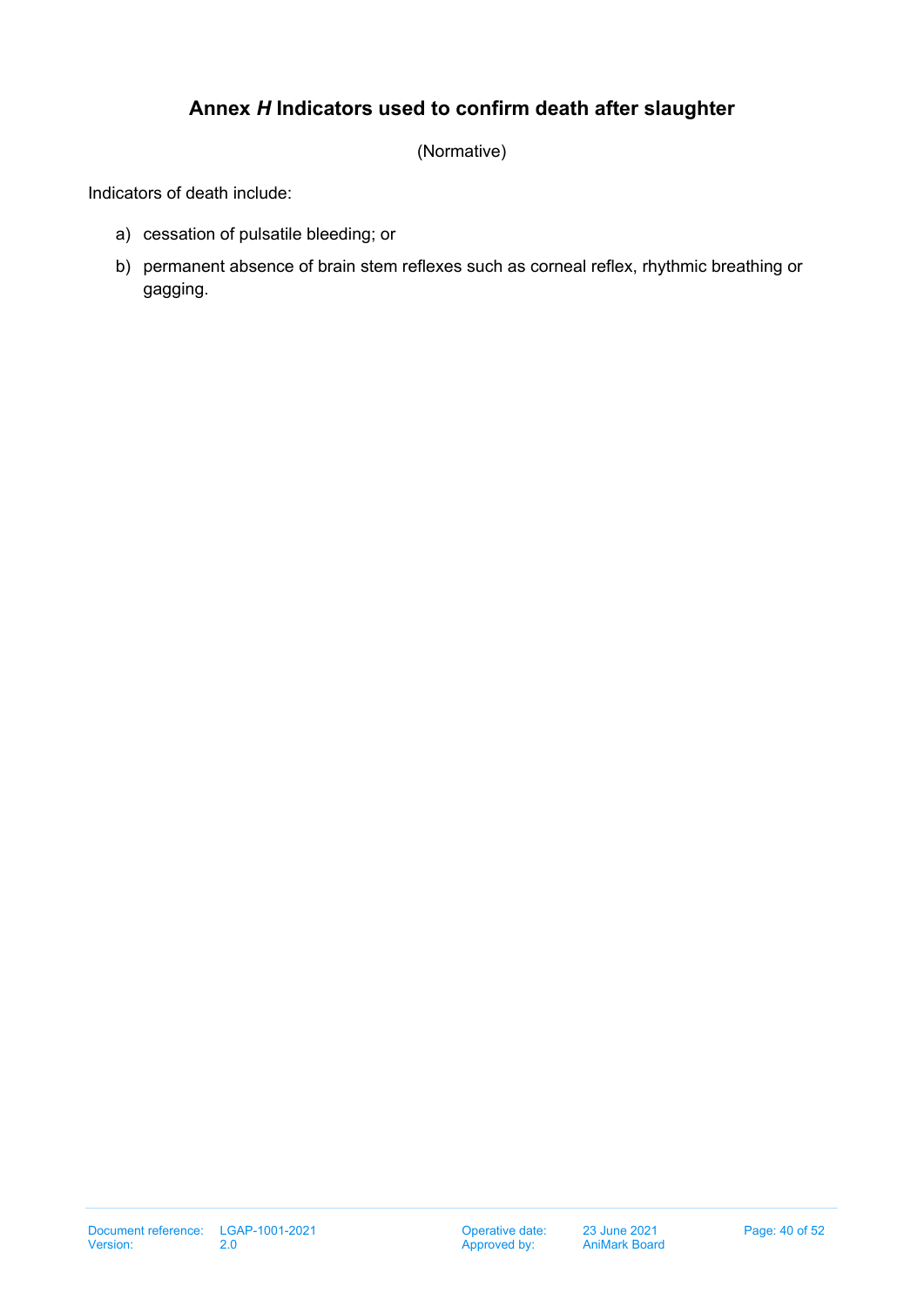# **Annex** *I* **Unacceptable practices and procedures**[4](#page-40-1)

## (Informative)

<span id="page-40-0"></span>Unacceptable practices and procedures include but are not limited to:

- a) dragging by hair, wool, head, neck, horns, ears or limbs;
- b) application of an injurious object or irritant substance and especially not to sensitive areas such as eyes, mouth, ears, anogenital region or belly;
- c) pressure applied to eyes, ears or genitalia;
- d) whipping, tail twisting and pulling;
- e) nose twitches;
- f) dragging, tripping, dropping or throwing;
- g) hitting or kicking;
- h) forcing livestock to walk over the top of others;
- i) use of livestock handling tools in a manner that causes harm, distress or injury to the animal;
- j) use of equipment that causes suffering which includes but is not limited to:
	- i. large sticks;
	- ii. sticks with sharp ends;
	- iii. lengths of metal piping;
	- iv. fencing wire;
	- v. heavy leather belts;
	- vi. mains powered electric goads;
	- vii. an electric goad when used:
		- 1) more than twice on the same animal during one handling event;
		- 2) on sick or lame animals or animals unable to rise;
		- 3) on sheep or goats; or
		- 4) on young animals;
- k) electro-immobilisation of a conscious animal;
- l) transport of animals not in accordance with Annex B;
- m) causing injury such as cutting or severing the spinal cord (e.g. using a puntilla or dagger), breaking legs or leg tendon;
- n) use of the electrical stunning method with a single application leg to leg or those which by-pass the brain;
- o) forcing water into an animal's stomach by placing a hose down the throat;
- p) forcing water into an animal's mouth or up its nose in an attempt to make it stand or move;
- q) restraint methods that suspend conscious animals by the limb or limbs;
- r) restraint devices designed to cause falling; and
- s) methods that use clamping of the legs or feet as the sole form of restraint.

<span id="page-40-1"></span><sup>4</sup> Drawn from: World Organisation for Animal Health. *Terrestrial Animal Health Code*. Volume I.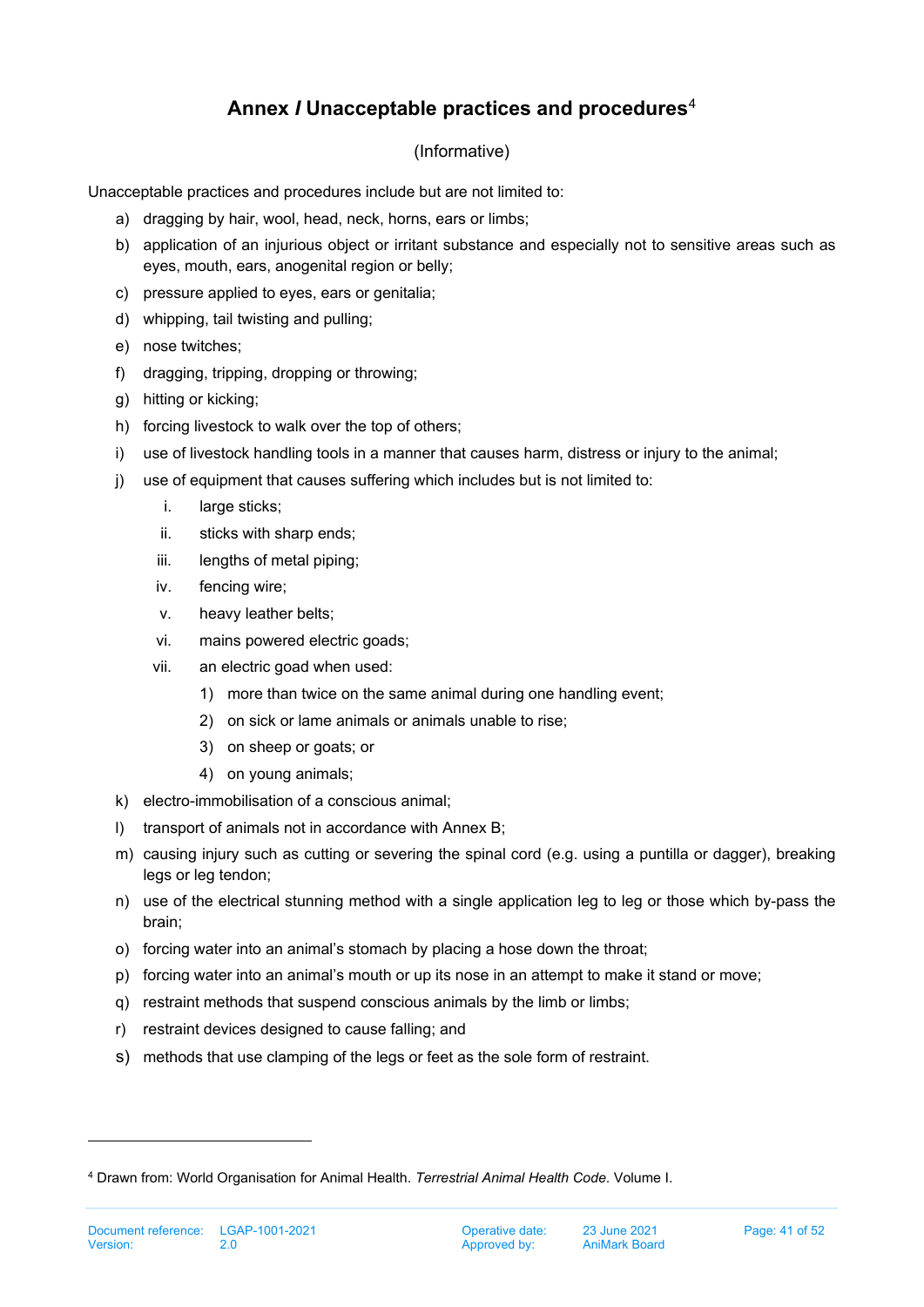# **Annex** *J* **Sampling procedures and frequencies**

#### (Normative)

<span id="page-41-0"></span>The following table shall be used to determine the sample size for monitoring the targets associated with:

- a) animal handling when loading or unloading any livestock species from land transport vehicles under subclause [7.8;](#page-16-0)
- b) animal handling when moving any livestock species from lairage to the entry into restraint in Abattoirs under subclause [7.22;](#page-18-0)
- c) the effectiveness of stunning at the first application of the stunning device under [9.8](#page-24-0)[b\);](#page-24-1) and
- d) monitoring unconsciousness between stunning and death (produced by slaughter) under subclause [9.12](#page-24-2)[b\).](#page-24-3)

It is recognised that some small facilities may have total daily consignments of less than 100 animals. In this situation it is acceptable to collate the data over a number of days and calculate percentage based on 100<sup>\*</sup> animals in order to determine achievement of target.

\* Grandin, T (2010) Review: Auditing animal welfare at slaughter plants. Meat Science (86) 56-65

|                                                    | Average daily total of animals received or processed |        |         |         |        |  |
|----------------------------------------------------|------------------------------------------------------|--------|---------|---------|--------|--|
|                                                    | $1 - 10$                                             | 11-100 | 101-250 | 251-500 | $501+$ |  |
| Sample size: Number of<br>animals to be monitored. | All animals                                          | 10     | 25      | 50      | 100    |  |

NOTE: Once monitoring commences, animals shall be monitored consecutively until the sample size is achieved.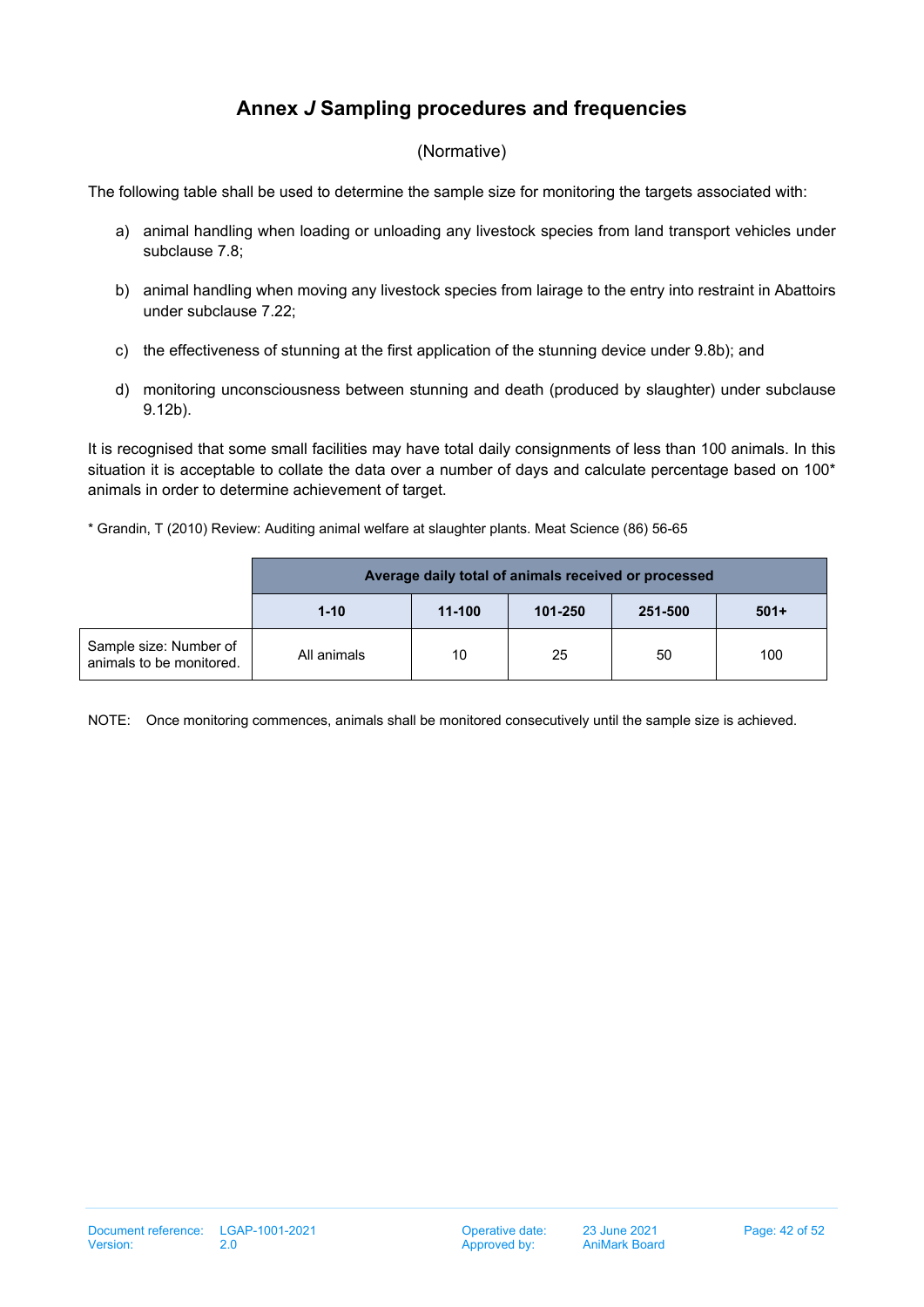# **Annex** *K* **Potentially painful husbandry procedures[5](#page-42-1)**

## (Informative)

<span id="page-42-0"></span>Procedures that may potentially be painful to livestock include:

- a) castration;
- b) spaying;
- c) dehorning and disbudding;
- d) tail docking;
- e) ear notching;
- f) tattooing;
- g) ear tagging;
- h) freeze branding; and
- i) hot branding.

<span id="page-42-1"></span><sup>5</sup> Drawn from: World Organisation for Animal Health. *Terrestrial Animal Health Code*. Volume I.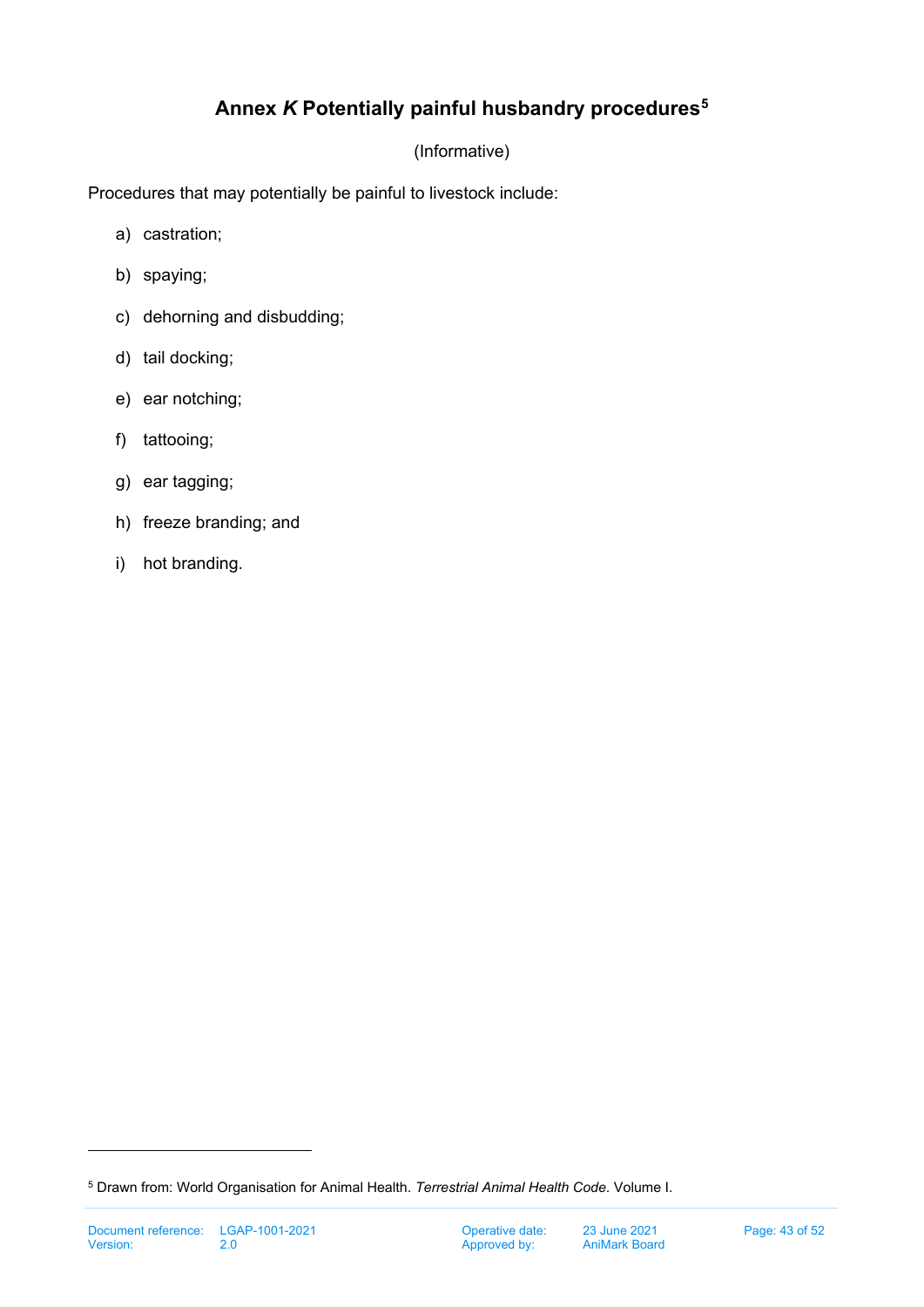# <span id="page-43-0"></span>*Annex L Key data elements to be captured for the different types of events*

|                                                                                                                                                                                                                                                                                                   | <b>Type of event</b>      |                          |                                |  |  |  |
|---------------------------------------------------------------------------------------------------------------------------------------------------------------------------------------------------------------------------------------------------------------------------------------------------|---------------------------|--------------------------|--------------------------------|--|--|--|
| Key data element                                                                                                                                                                                                                                                                                  | <b>Master level event</b> | <b>Transaction event</b> | <b>Critical movement event</b> |  |  |  |
| The type of event which occurred.                                                                                                                                                                                                                                                                 | ✓                         | ✓                        |                                |  |  |  |
| Party providing the event data.                                                                                                                                                                                                                                                                   | ✓                         | ✓                        | ✓                              |  |  |  |
| Date and time the event took<br>place.                                                                                                                                                                                                                                                            | ✓                         | ✓                        | ✓                              |  |  |  |
| Identification of the animal or<br>group of animals.                                                                                                                                                                                                                                              | ✓                         | ✓                        | ✓                              |  |  |  |
| Number of head involved in the<br>event.                                                                                                                                                                                                                                                          |                           |                          |                                |  |  |  |
| Species involved in the event.                                                                                                                                                                                                                                                                    | ✓                         | ✓                        | ✓                              |  |  |  |
| The originating traceability<br>location's:<br>a)<br>name<br>type of traceability location<br>b)<br>c) physical address<br>GPS location; and<br>d)<br><b>LGAP Certification Number.</b><br>e)<br>The destination traceability<br>location's:<br>a)<br>name<br>type of traceability location<br>b) | ✓                         |                          |                                |  |  |  |
| c) physical address<br>d) GPS location; and<br><b>LGAP Certification Number.</b><br>e)<br><b>NOTE Destination may include</b><br>death or slaughter.                                                                                                                                              |                           |                          | ✓                              |  |  |  |
| The traceability party who had<br>physical custody of the animals<br>when the event took place,<br>including the:<br>name<br>a)<br>type of traceability location<br>b)<br>physical address<br>$\mathcal{C}$<br>GPS location; and<br>$\mathcal{d}$<br><b>LGAP Certification Number.</b><br>e)      |                           |                          |                                |  |  |  |

*(Normative)*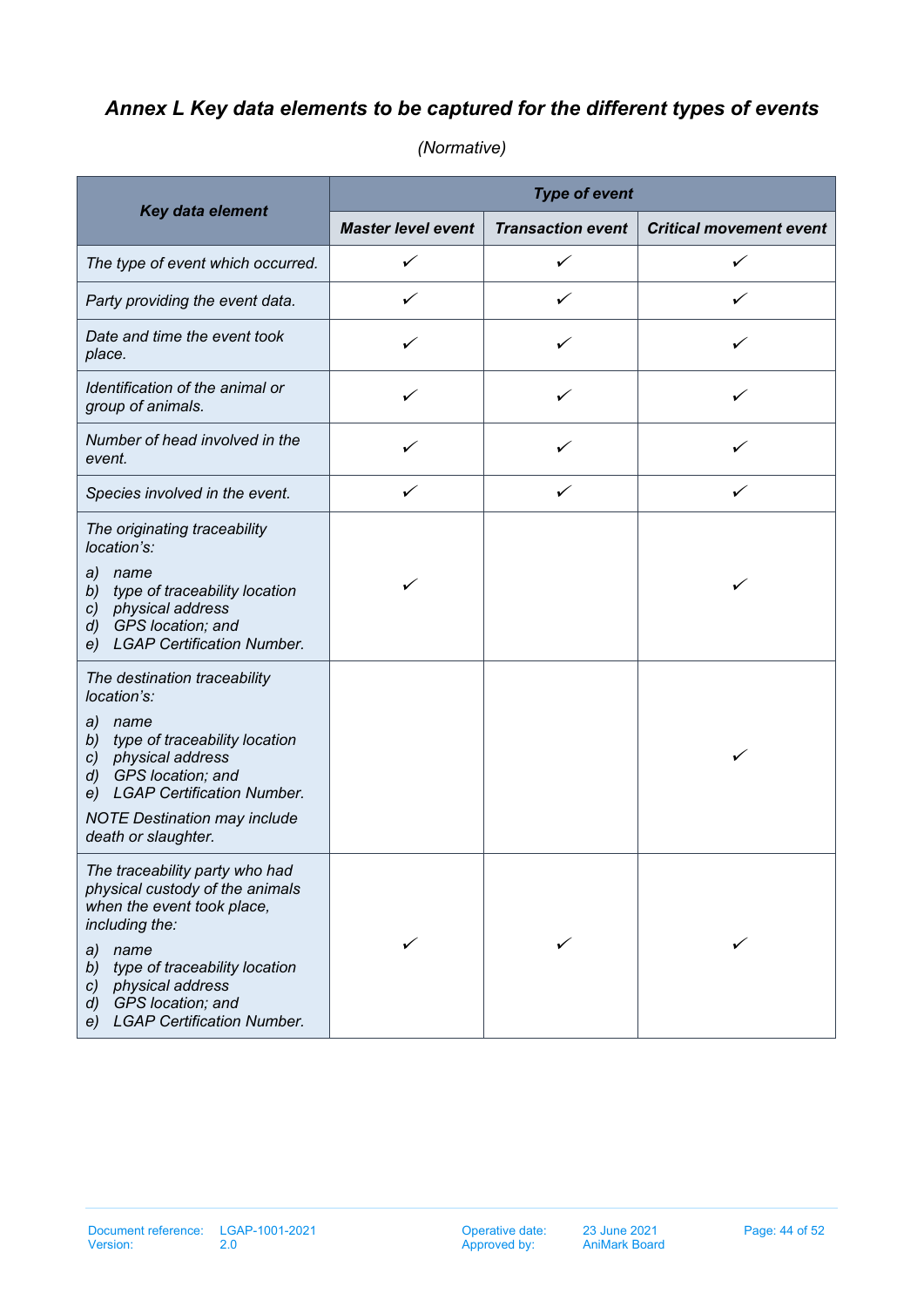# <span id="page-44-0"></span>*Annex M Requirements for visual information used as supporting evidence*

*(Normative)*

## *M.1 Scope*

*These requirements apply to Operators or Facilities using traceability systems which rely on visual information as supporting evidence. Visual information is typically prescribed by the Traceability System Provider or the Program Owner and generally consists of static visual imagery and video surveillance.*

## *M.2 Normative references*

*The following referenced documents are indispensable for the application of this Annex. For dated references, only the edition cited applies. For undated references, the latest edition of the referenced document (including any amendments) applies.*

- *LGAP 1000 Livestock assurance - Fundamentals and vocabulary;*
- *LGAP 1001 Livestock assurance - Requirements for animal welfare and management; and*
- *LGAP 1002 Livestock assurance - Requirements for the management system of Operators, Facilities and Traceability System Providers.*

## *M.3 Terms and definitions*

*The terms and definitions in LGAP 1000 Livestock assurance - Fundamentals and vocabulary apply.*

#### *M.4 General requirements*

*M.4.1 Visual information used as supporting evidence shall retain any original metadata created when the visual information was captured.*

## *M.5 Visual information used as supporting evidence*

## *M.5.1 Visual static imagery*

*Where the traceability system used by the Operator or Facility relies on static visual imagery for supporting evidence, such imagery shall be:*

- *a) captured:*
	- *i. as the event occurs; or*
	- *ii. immediately afterwards; and*
	- *iii. using equipment that produces images able to be clearly viewed at a minimum display resolution of 1024 pixels wide by 768 pixels high.*
- *b) framed, focused and with sufficient lighting to ensure the:*
	- *i. facial and physical characteristics of each animal can be clearly seen; and*
	- *ii. legibility of any numbering or coding relied upon for identifiers;*

*EXAMPLES of images which may not be captured or framed appropriately or are not clear include those that are blurry, obscured, incomplete or captured in an area with insufficient lighting or using unsuitable equipment or with an unsuitable pixel dimension.*

*c) marked with the:*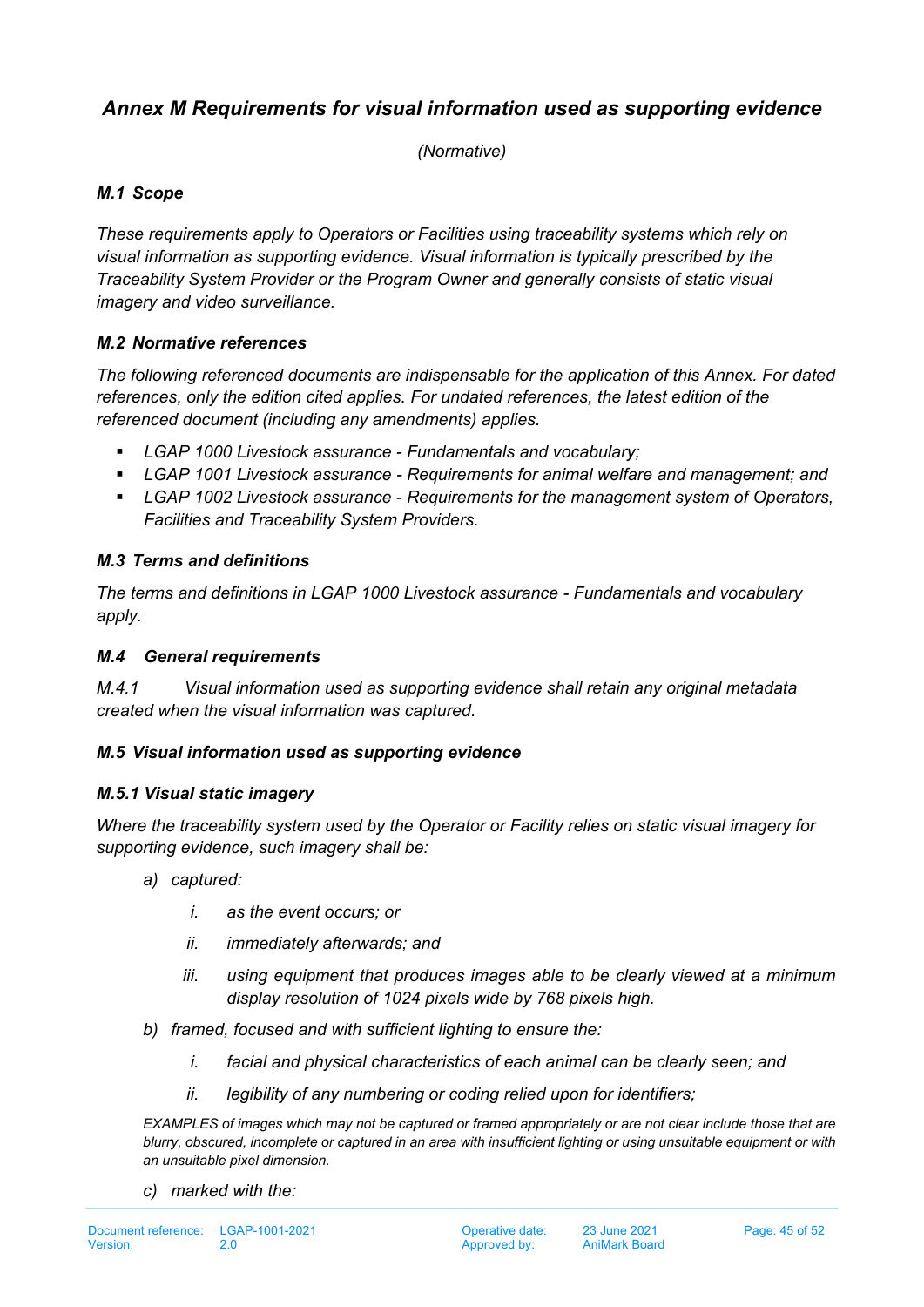- *i. GPS location where the static visual image was captured; and*
- *ii. date and time the event took place; and*
- *d) connected with the:*
	- *i. identification of the traceability location where the static visual image was captured, including:*
		- *1. traceability location name;*
		- *2. physical address;*
		- *3. GPS location;*
		- *4. LGAP Certification Number; and*
		- *NOTE The LGAP Certification Number is the number recorded on the AniMark IT Conformance System for the Operator or Facility registered to that traceability location.*
		- *5. type of traceability location; and*
	- *ii. GPS location:*
		- *1. marked on the static visual image; and*
		- *2. related to the LGAP Certification Number of the traceability location where the static visual image was captured; and*
- *e) transmitted in a manner which preserves aspects from a) to c).*

*NOTE 1 Imagery may be one image or a series of images.*

*NOTE 2 A suitable alternative to GPS can include maintaining static visual imagery of the traceability location as a reference point that can be used to compare with the image captured.*

#### *M.5.2 Video surveillance*

*Where the traceability system used by the Operator or Facility relies on video surveillance for supporting evidence then the video surveillance footage shall be:*

- *a) captured as the event occurs;*
- *b) framed and focused with sufficient lighting to clearly see:*
	- *i. each animal; and*
	- *ii. the area and activity around the animal;*

*EXAMPLES of images which may not be captured or framed appropriately or are not clear include those that are blurry, obscured, incomplete or captured in an area with insufficient lighting or using unsuitable equipment.* 

- *c) marked with the:*
	- *i. GPS location where the video surveillance footage was captured; and*
	- *ii. date and time the event took place;*

*NOTE The marking may be on the video surveillance footage itself or in the meta data*

- *d) connected with the:*
	- *i. identification of the traceability location where the video surveillance footage was captured, including:*
		- *1. traceability location name;*
		- *2. physical address;*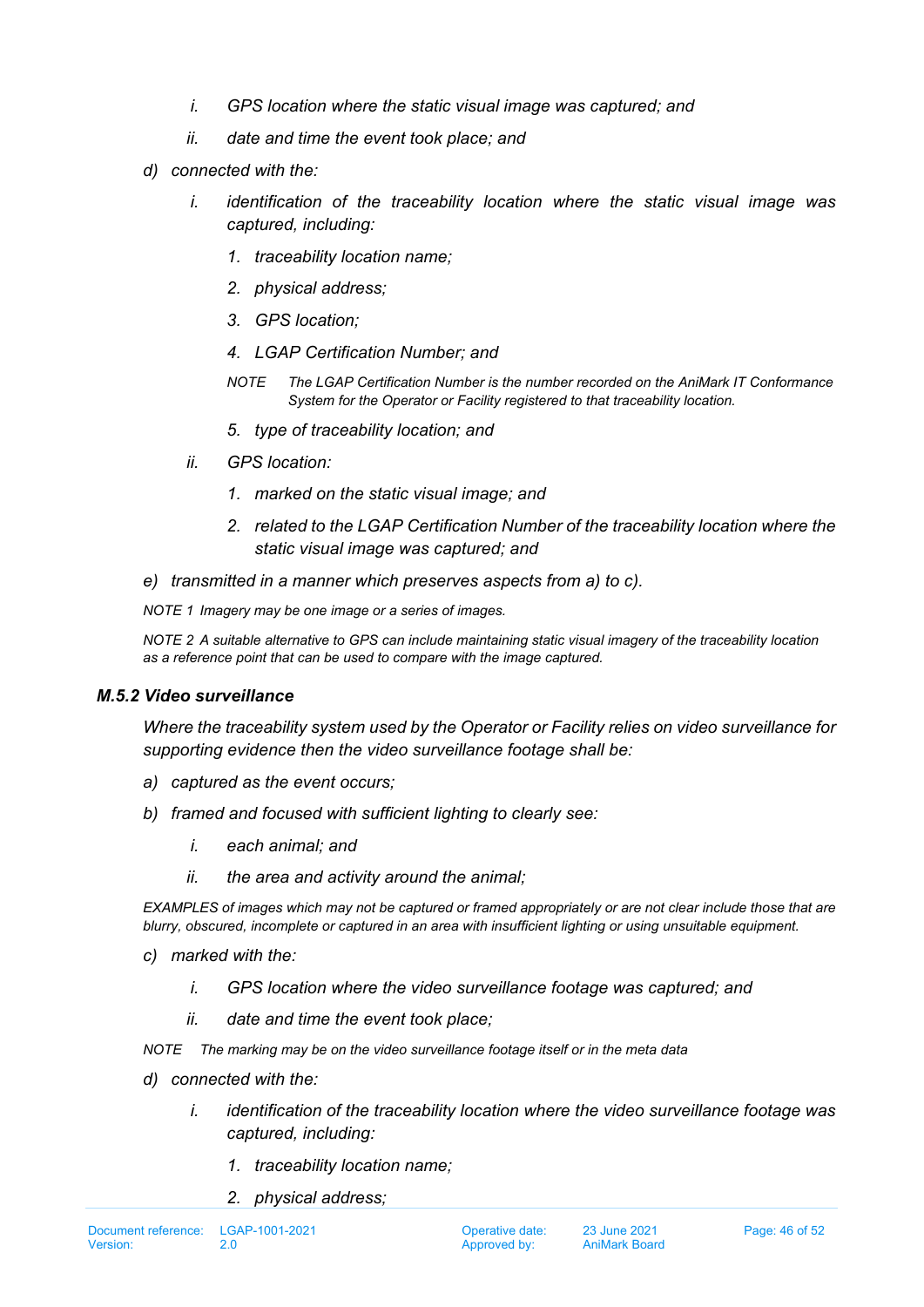- *3. GPS location;*
- *4. LGAP Certification Number; and*
- *NOTE The LGAP Certification Number is the number recorded on the AniMark IT Conformance System for the Operator or Facility registered to that traceability location.*
- *5. type of traceability location; and*
- *ii. GPS location:*
	- *1. marked on the video surveillance footage; and*
	- *2. related to the LGAP Certification Number of the traceability location where the video surveillance footage was captured;*
- *e) secure; and*
- *f) reviewed without delay after each event to ascertain that key data elements for critical movement events can be connected to the video surveillance footage.*

*NOTE A suitable alternative to GPS can include maintaining static visual imagery of the traceability location as a reference point that can be used to compare with the video surveillance footage captured.*

#### *M.5.3 Alternative to GPS*

*Where GPS is unavailable to be used to fulfil M.5.1 and M.5.2 c) i. and d) ii.:*

- *a) a suitable alternative to GPS shall be used; and*
- *b) the alternative shall encompass a reference point unique to that traceability location.*

*NOTE A suitable alternative to GPS can include maintaining static visual imagery of the traceability location as a reference point that can be used to compare with the image captured.*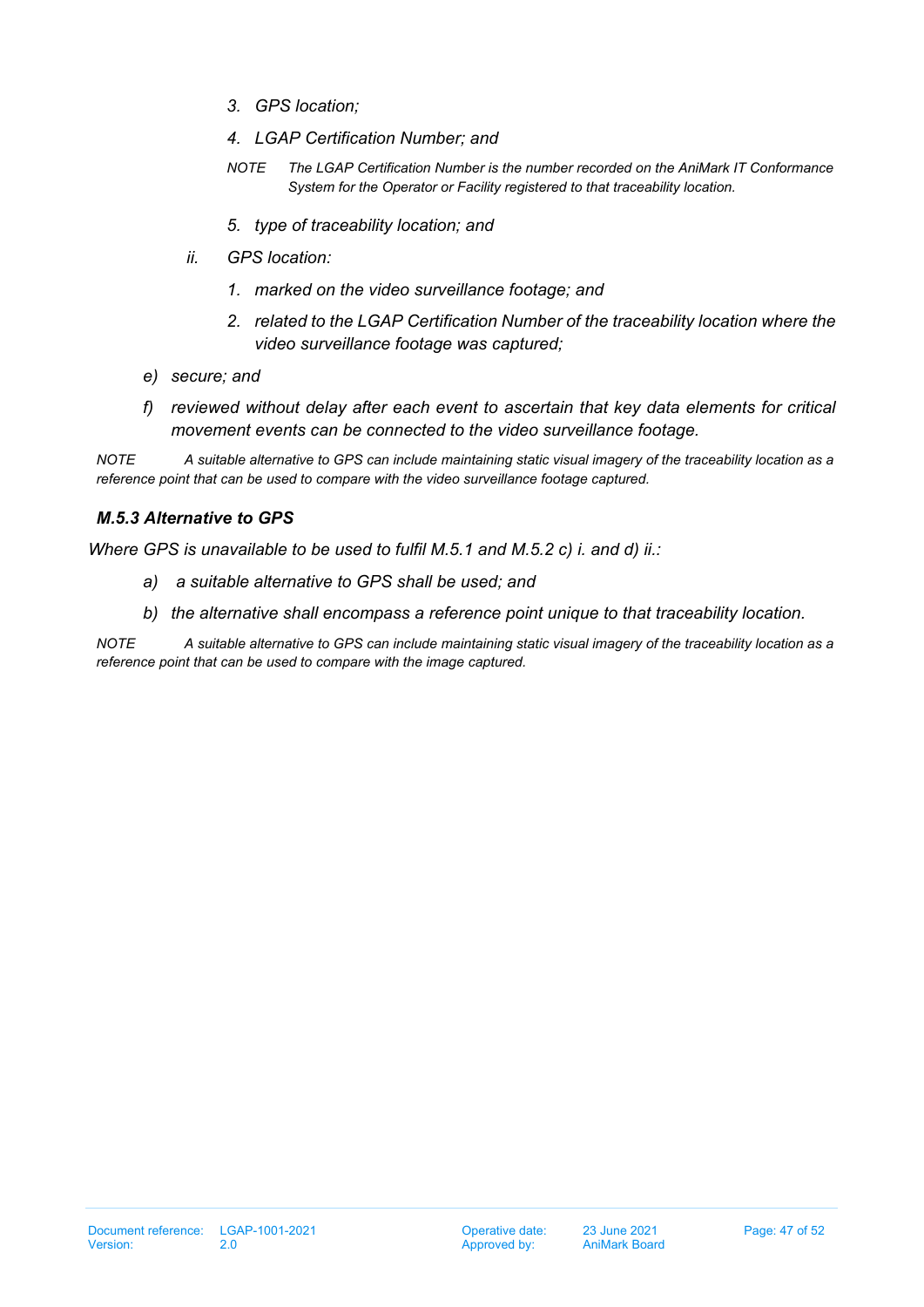# **Annex** *N* **Requirements for approved transport operators**

(Normative)

## <span id="page-47-0"></span>**N.1 Scope**

These requirements cover the transport of livestock by road, rail, and by livestock transport vehicle aboard a vessel.

For the purpose of this Annex, transport relates to the journey of an animal from the consigning location to the final receiving destination which may include short stops (of no more than 48 hours) along the way.

The requirements apply to transport operators as well as infrastructure and equipment used during transport, however conformity with the requirements is the responsibility of the Operator or Facility that initially arranges the transport regardless of change in ownership of the animals during the journey.

## **N.2 Normative references**

The following referenced documents are indispensable for the application of this Annex. For dated references, only the edition cited applies. For undated references, the latest edition of the referenced document (including any amendments) applies.

- LGAP 1000 *Livestock assurance - Fundamentals and vocabulary*
- LGAP 1001 *Livestock assurance - Requirements for animal welfare and management*

## **N.3 Terms and definitions**

The terms and definitions in LGAP 1000 *Livestock assurance - Fundamentals and vocabulary apply.*

## **N.4 Personnel**

- N.4.1 Approved transport operators shall have drivers and animal handlers that are competent and that demonstrate:
	- a) the fulfilment of their job requirements; and
	- b) they can effectively respond and adequately manage animal welfare during transport and in emergency situations.

NOTE Emergency situations may include a road traffic accident, breakdown, theft, acts of nature, environmental conditions (e.g. extreme heat or cold, flooding, high winds etc.).

N.4.2 Personnel responsible for the humane destruction of animals identified as sick or injured during transport shall be competent.

NOTE Refer Annex A.

## **N.5 Environment, infrastructure and equipment**

#### **General requirements**

- N.5.1 Materials used for the construction of infrastructure and equipment and in particular for the construction of pens, stalls, ramps, equipment and vehicles with which livestock may come into contact, shall not be harmful to livestock.
- N.5.2 Infrastructure, equipment and vehicles shall be free of sharp edges, protrusions, and faults or flaws that could cause injury to livestock.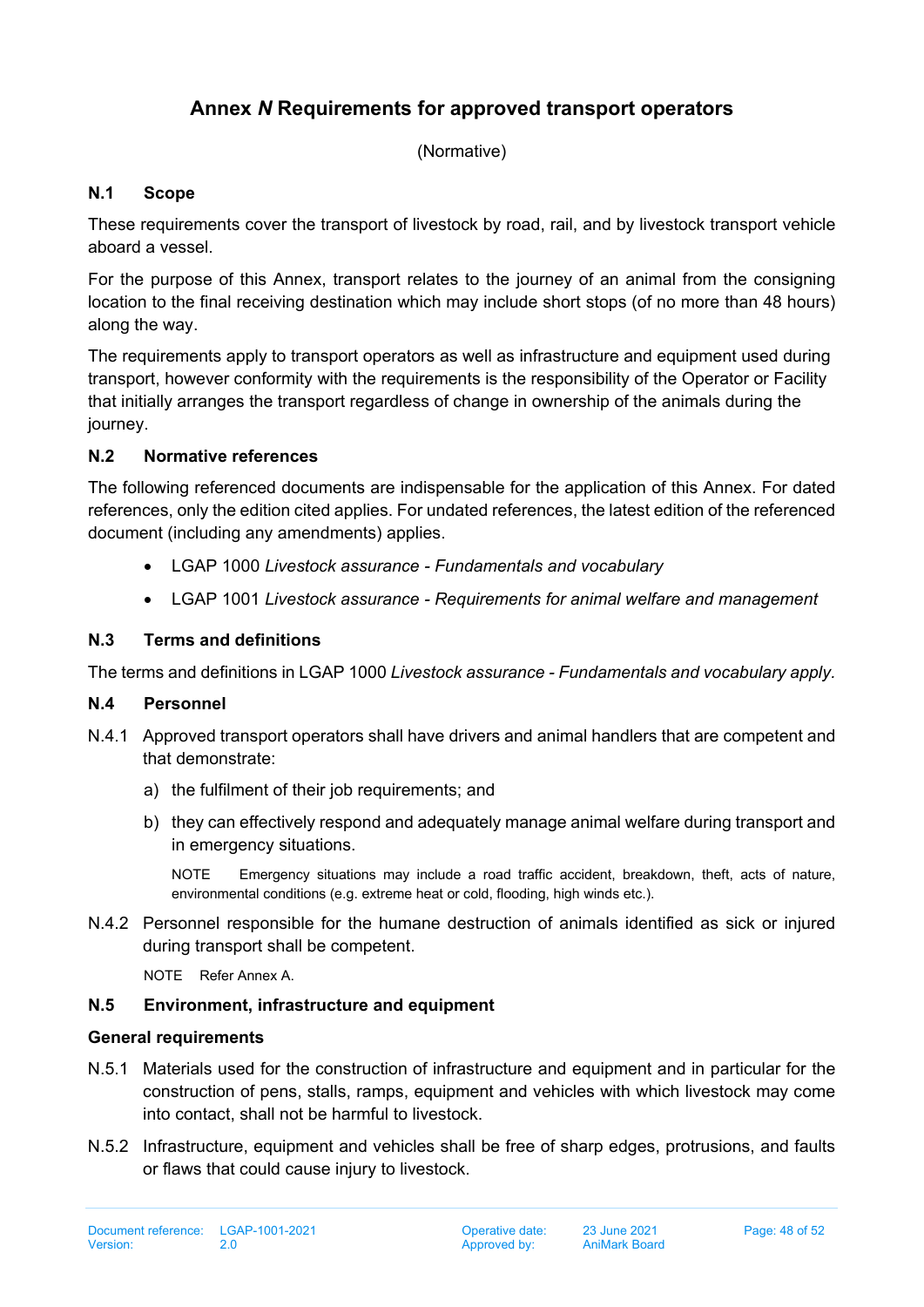- N.5.3 Chemicals that may be toxic to the animal or present a food safety risk shall be stored away from animals and feed.
- N.5.4 The flooring of holding pens, ramps, races and restraint equipment shall be drained, providing a non-slip surface and hygienically managed.
- N.5.5 Lighting shall be conducive to animal movement and sufficient to perform individual animal inspection.
- N.5.6 Animals shall be managed to minimize their exposure to adverse environmental conditions.
- N.5.7 Any additional equipment used by the approved transport operator shall be maintained in working order.

EXAMPLES of additional equipment include:

- portable loading ramps;
- equipment for handling;
- equipment for humane destruction.
- N.5.8 Side panels, gates, flaps between the livestock crate and ramp shall be constructed and maintained to avoid livestock from escaping, falling or jumping off.
- N.5.9 Electric goads used for moving livestock shall:
	- a) only be used on adult cattle or buffalo;
	- b) only be used on animals that are refusing to move;
	- c) only be used when the animal has room in which to move;
	- d) be limited to battery-powered instruments;
	- e) be used only on the hind quarters of the animal and never applied to sensitive parts of the animal such as the eyes, ears, mouth, nose, genitals, udders or anus;
	- f) not be used repeatedly on the same animal;
	- g) be administered as a short application and not held on the animal after the initial contact;
	- h) be picked up when required and returned after use; and
	- i) only be used by personnel that have been given specific instruction on the appropriate use of electric goads.

#### **Requirements for transport vehicles and animal transport crates**

- N.5.10 Vehicles and livestock transport crates used to contain animals for transport shall be designed and constructed taking into account the species and type of livestock being transported and shall:
	- a) have vertical clearance for livestock to ensure a natural standing position;
	- b) allow for ventilation and airflow over the animals;
	- c) consist of flooring that prevents injury and minimizes the occurrence of livestock slipping or falling;

EXAMPLES of non-slip flooring:

- flooring with mesh overlaid;
- flooring with wooden or metal cross members; or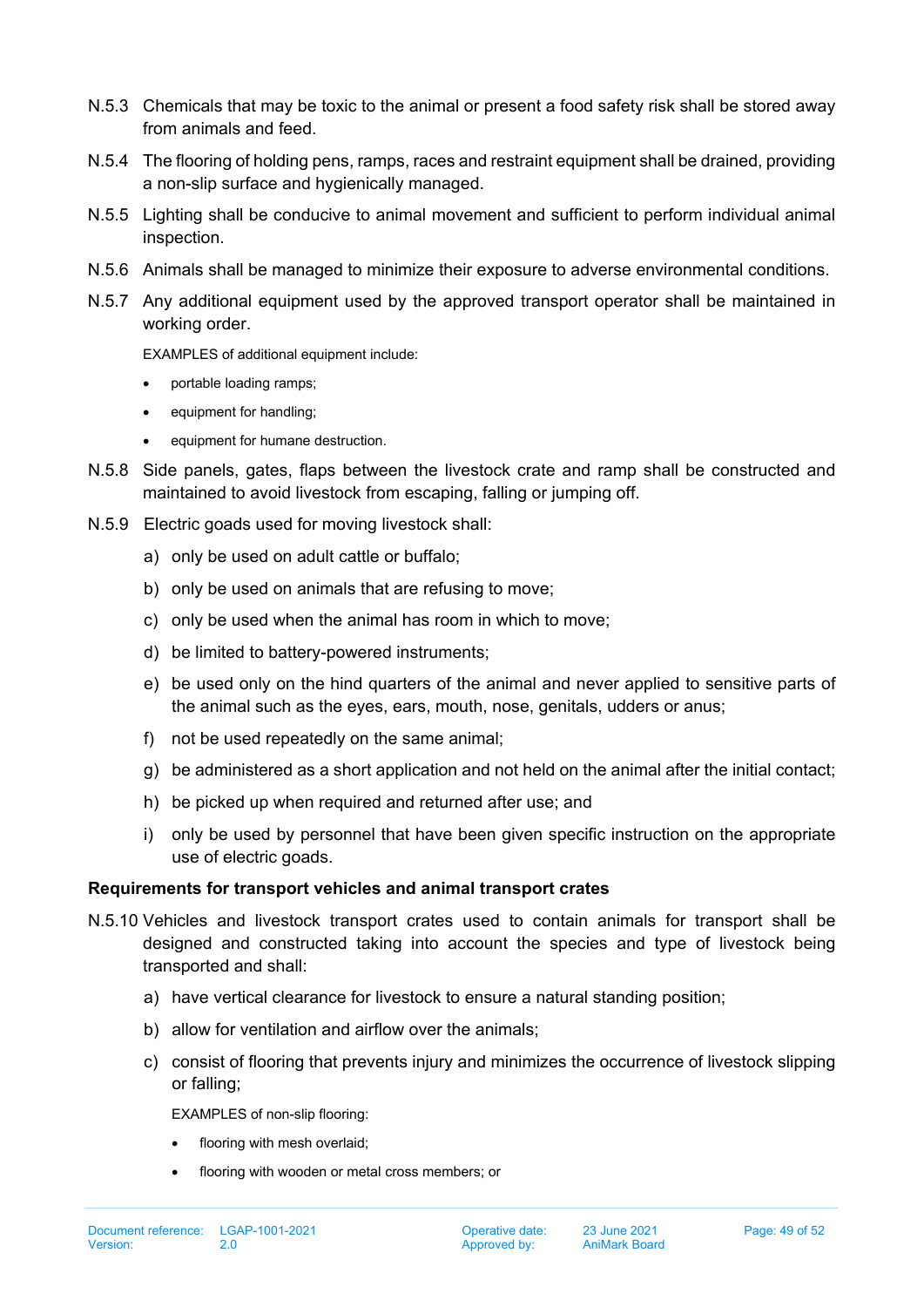flooring covered with rice hulls, sand or saw dust to improve grip.

EXAMPLES of flooring that may cause animals to slip or fall or cause injury:

- sharp protrusions;
- a smooth or polished surface;
- broken surfaces; or
- wet or dirty surfaces.
- d) be free from protrusions, holes or damage that could cause injury or damage to livestock;
- e) provide protection from exposure to adverse weather conditions; and
- f) where transport vehicles include an upper deck, include construction of upper decks that minimize soiling of animals on lower decks;

#### **N.6 Animal identification**

- N.6.1 Approved transport operators shall make provision to ensure that:
	- a) animals are checked for identification as the animals are loaded and unloaded, including loading and unloading during rest stops;
	- b) if animals are found to be missing identification, then alternative equivalent identification is applied and a record of that application is made on the accompanying documented information;
	- c) all identification documentation accompanying livestock is checked for accuracy and any discrepancies are recorded and reported to the Operator or Facility responsible for arranging the transport;
	- d) *identifiers* are not removed from animals;
	- e) *identifiers* that are found shall be provided to the Operator or Facility responsible for arranging the transport and the occurrence recorded on transport documentation;

#### **N.7 Animal health**

- N.7.1 Approved transport operators shall ensure:
	- a) animals are inspected prior to loading and that all loaded animals are deemed fit to transport (see Annex C);
	- b) animals are loaded onto vehicles without being overcrowded or too loosely stocked in a way that causes injury or compromises animal welfare (e.g. causing crushing or suffocation);
	- c) animals are transported in compatible groups; and

EXAMPLES of compatible groups:

- animals of the same species;
- animals of similar sizes;
- animals of the same species with horns;
- animals of the same species without horns; or
- animals that have been reared together.
- d) sick and injured livestock (that are fit for transport) are segregated in the livestock crate.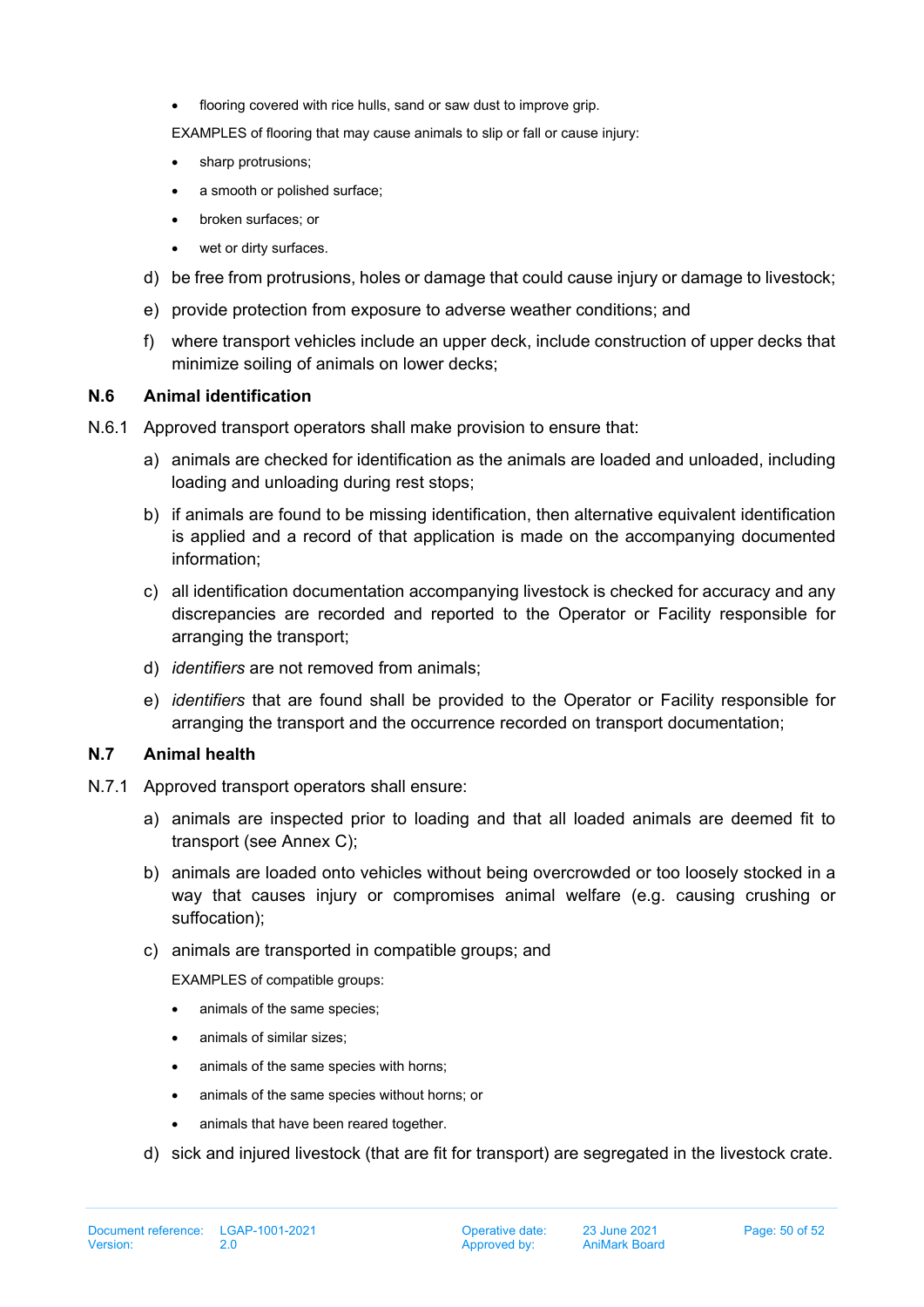- N.7.2 Sick or injured animals (that are not fit for transport) shall not be loaded and shall be:
	- a) identified; and either
		- i. segregated and treated, with animals only moved if movement will cause no further pain or distress; or
		- ii. for cattle and buffalo, destroyed in situ if they cannot stand or walk unaided; or
		- iii. humanely destroyed in accordance with N.9 [Emergency destruction.](#page-51-0)
- N.7.3 Livestock that have been off water for 48 hours, shall be provided with a rest stop for a minimum of 36 hours before starting another journey.
- N.7.4 During rest stops, approved transport operators shall ensure:
	- a) holding pens allow for animals to stand up, lie down, turn around and access water;
	- b) clean, palatable water shall be available and accessible to all animals at all times;
	- c) all animals held over 12 hours shall be provided with feed. Each animal shall have access to feed at intervals appropriate to their physiological needs and at least once in every 24 hour period; and
	- d) if feed is provided it shall be palatable and free of contaminants, moulds and toxins.

#### **N.8 Livestock movement**

#### **General requirements**

- N.8.1 Approved transport operators shall ensure:
	- a) livestock from LGAP Certified Operators or Certified Facilities are physically segregated from livestock that are not from LGAP Certified Operators or Certified Facilities during the entire journey; and
	- b) the Operator or Facility responsible for arranging the transport is notified if any animals escape during transit, loading or unloading regardless of whether they are retrieved.

#### **Documentation requirements**

- N.8.2 For all animals transported, documented information shall be available providing:
	- a) identification details of the vehicle and any rest stop facilities;
	- b) number, identification, origin and destination of animals loaded;
	- c) details of any sick or injured animals being transported; and
	- d) journey start and finish dates or times, to show that total time off water has not exceeded 48 hours (unless a suitable rest stop has been provided).
- N.8.3 The documented information shall accompany the consignment of animals throughout the journey.
- N.8.4 The documented information accompanying the animals shall be checked for accuracy and to ensure the information reconciles with the livestock being transported.
- N.8.5 The Operator or Facility responsible for arranging the transport shall be notified if there is any discrepancy between documented information accompanying the animals and the livestock being transported.